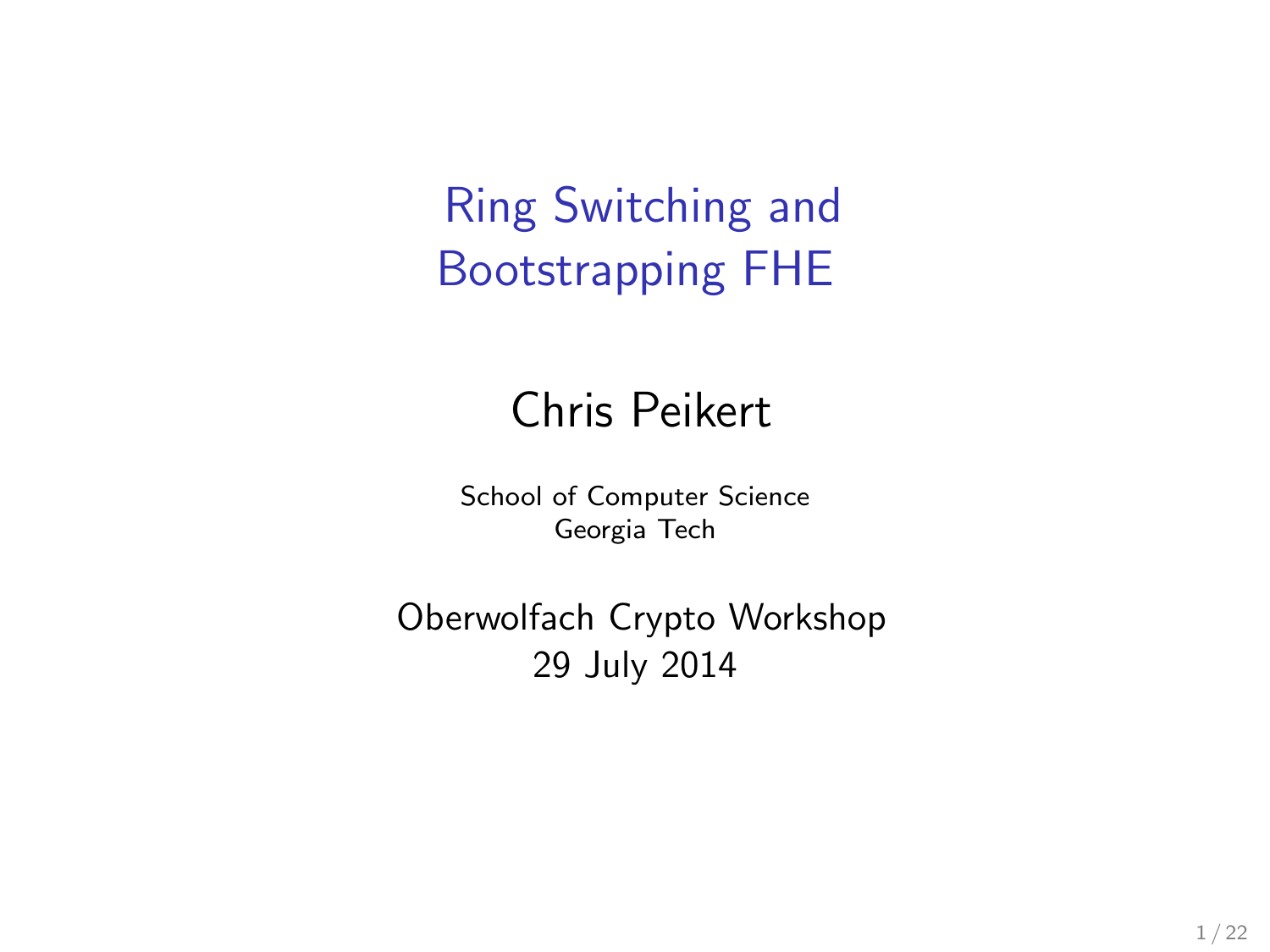### Agenda

**1** A homomorphic encryption tool: ring switching

2 An application: (practical!) bootstrapping FHE in  $\tilde{O}(\lambda)$  time

Bibliography:

- GHPS'12 C. Gentry, S. Halevi, C. Peikert, N. Smart, "Ring Switching in BGV-Style Homomorphic Encryption," SCN'12 / JCS'13.
	- AP'13 J. Alperin-Sheriff, C. Peikert, "Practical Bootstrapping in Quasilinear Time," CRYPTO'13.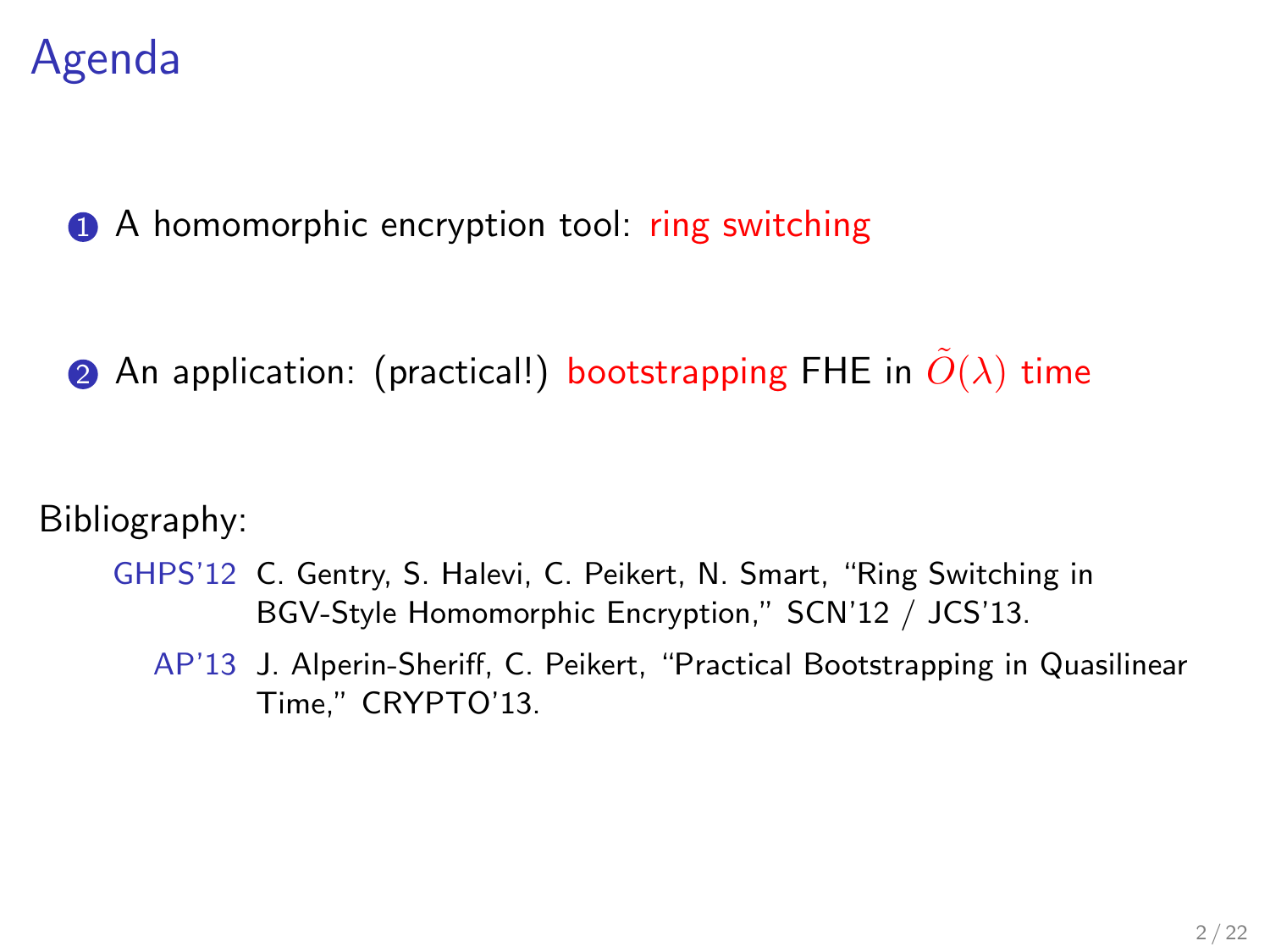# Part 1:

# Ring Switching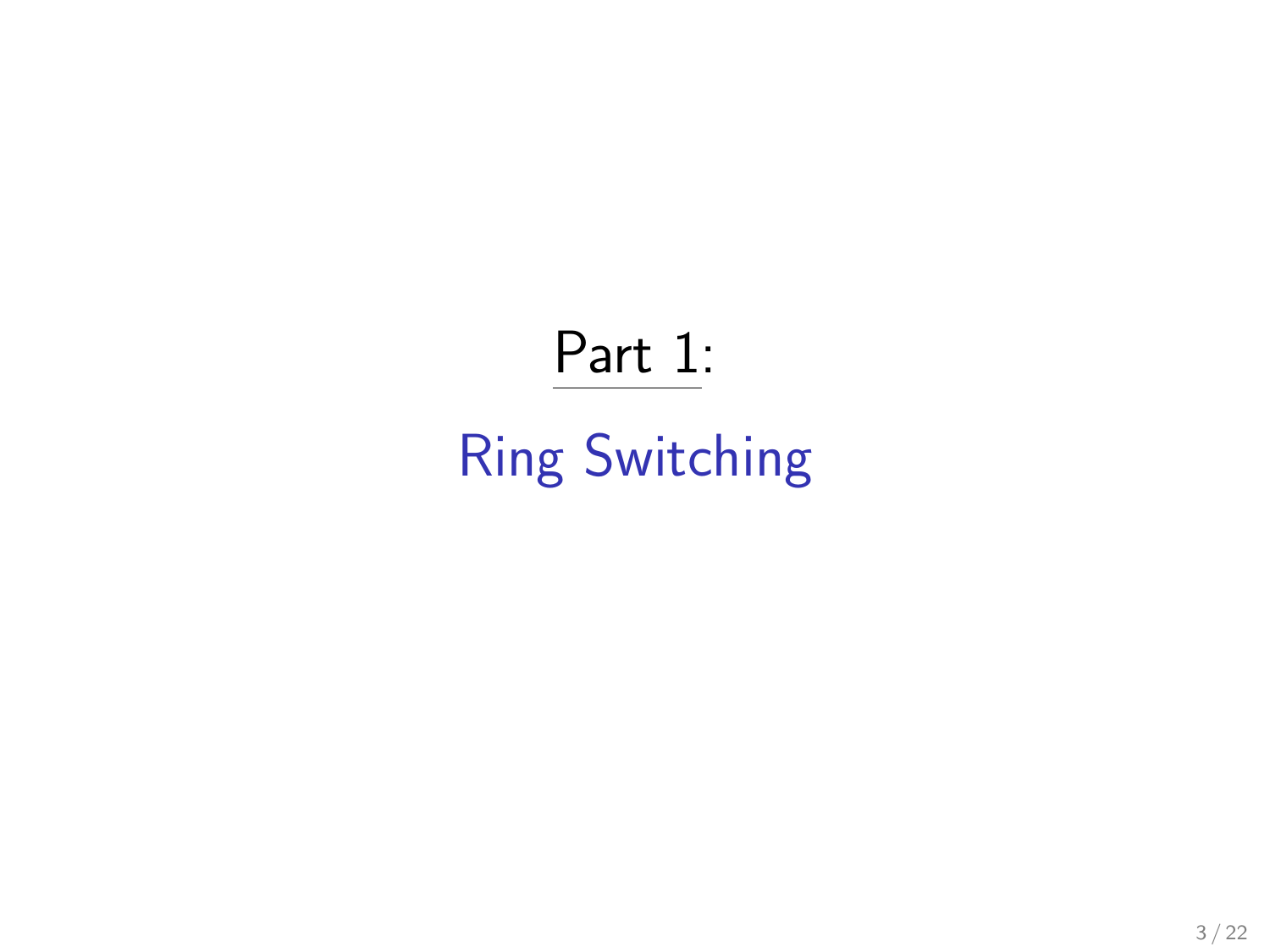### **Notation**

### In Let  $R^{(\ell)}/\cdots/R^{(2)}/R^{(1)}/\mathbb{Z}$  be a tower of cyclotomic ring extensions.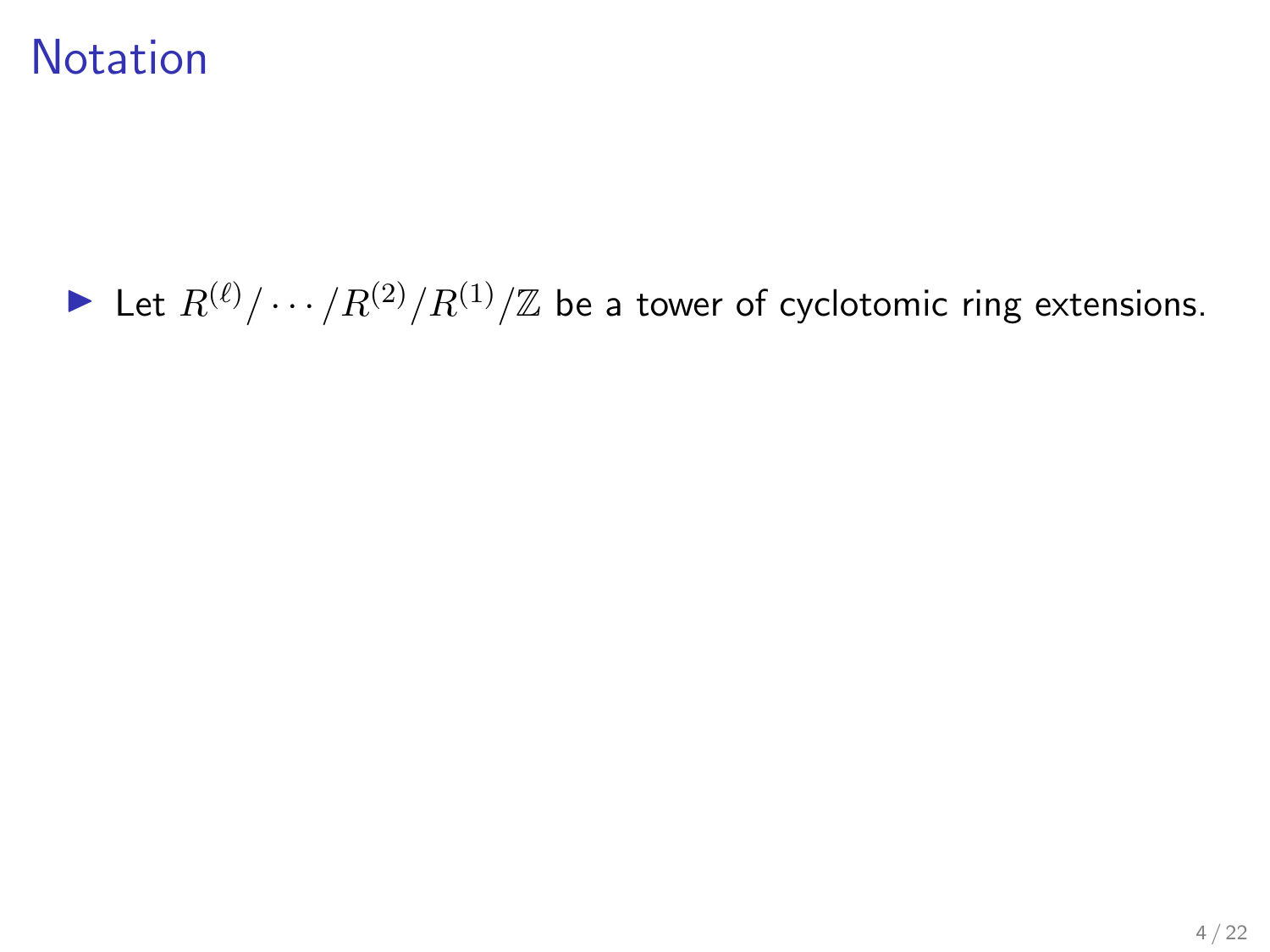### **Notation**

### In Let  $R^{(\ell)}/\cdots/R^{(2)}/R^{(1)}/\mathbb{Z}$  be a tower of cyclotomic ring extensions.

 $\blacktriangleright$  Let's go slower.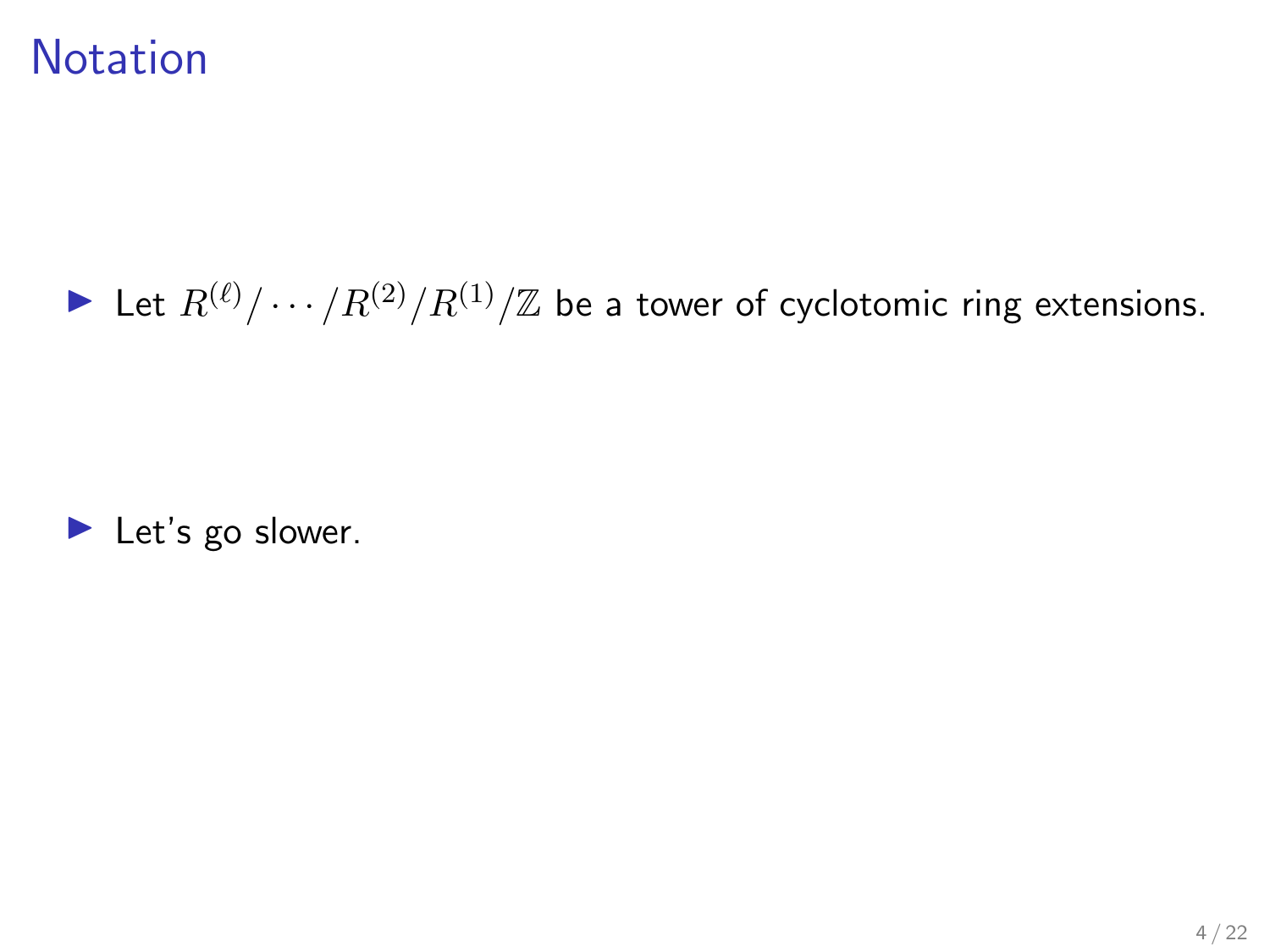• Define 
$$
\mathcal{O}_k = \mathbb{Z}[\zeta_k]
$$
, where  $\zeta_k$  has order k (so  $\zeta_k^k = 1$ ).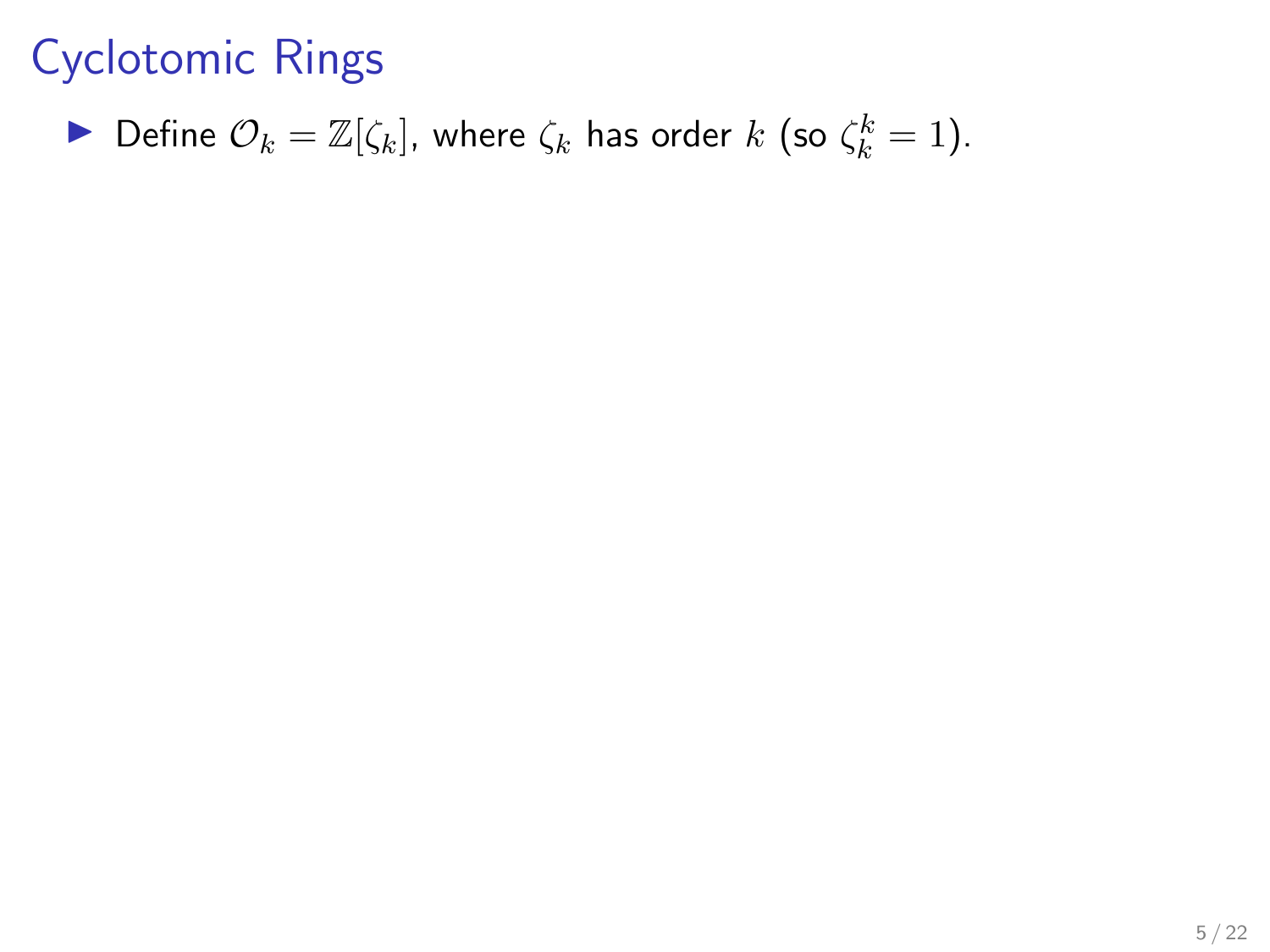$\blacktriangleright$  Define  $\mathcal{O}_k = \mathbb{Z}[\zeta_k]$ , where  $\zeta_k$  has order  $k$  (so  $\zeta_k^k = 1$ ).  $\star \quad \mathcal{O}_1 = \mathbb{Z}[1] = \mathbb{Z}.$   $\mathbb{Z}\text{-basis } \{1\}.$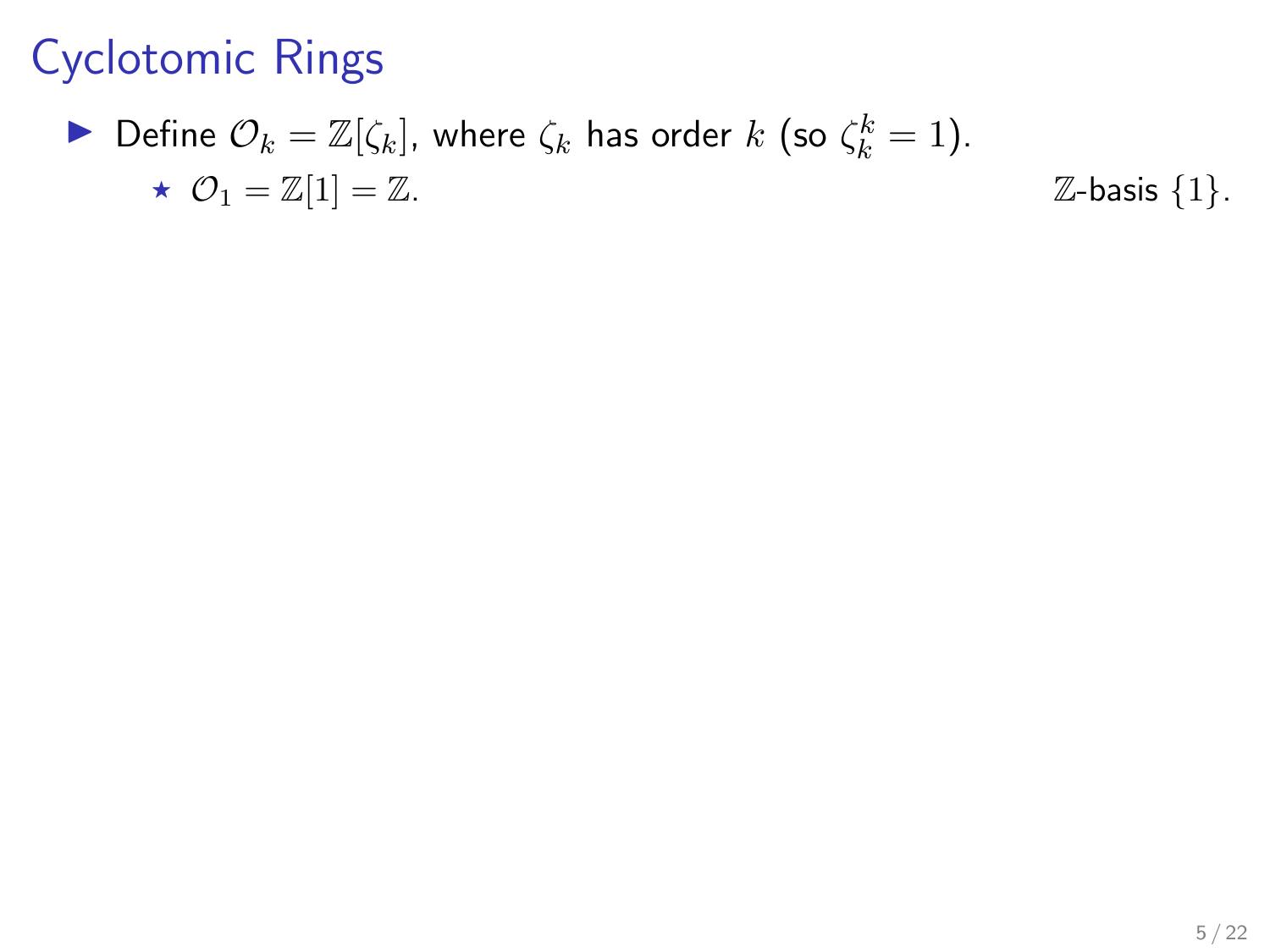$\blacktriangleright$  Define  $\mathcal{O}_k = \mathbb{Z}[\zeta_k]$ , where  $\zeta_k$  has order  $k$  (so  $\zeta_k^k = 1$ ).

$$
\star \ \mathcal{O}_1 = \mathbb{Z}[1] = \mathbb{Z}.
$$
 
$$
\mathbb{Z}\text{-basis } \{1\}.
$$

$$
\star \ \mathcal{O}_2 = \mathbb{Z}[-1] = \mathbb{Z}.
$$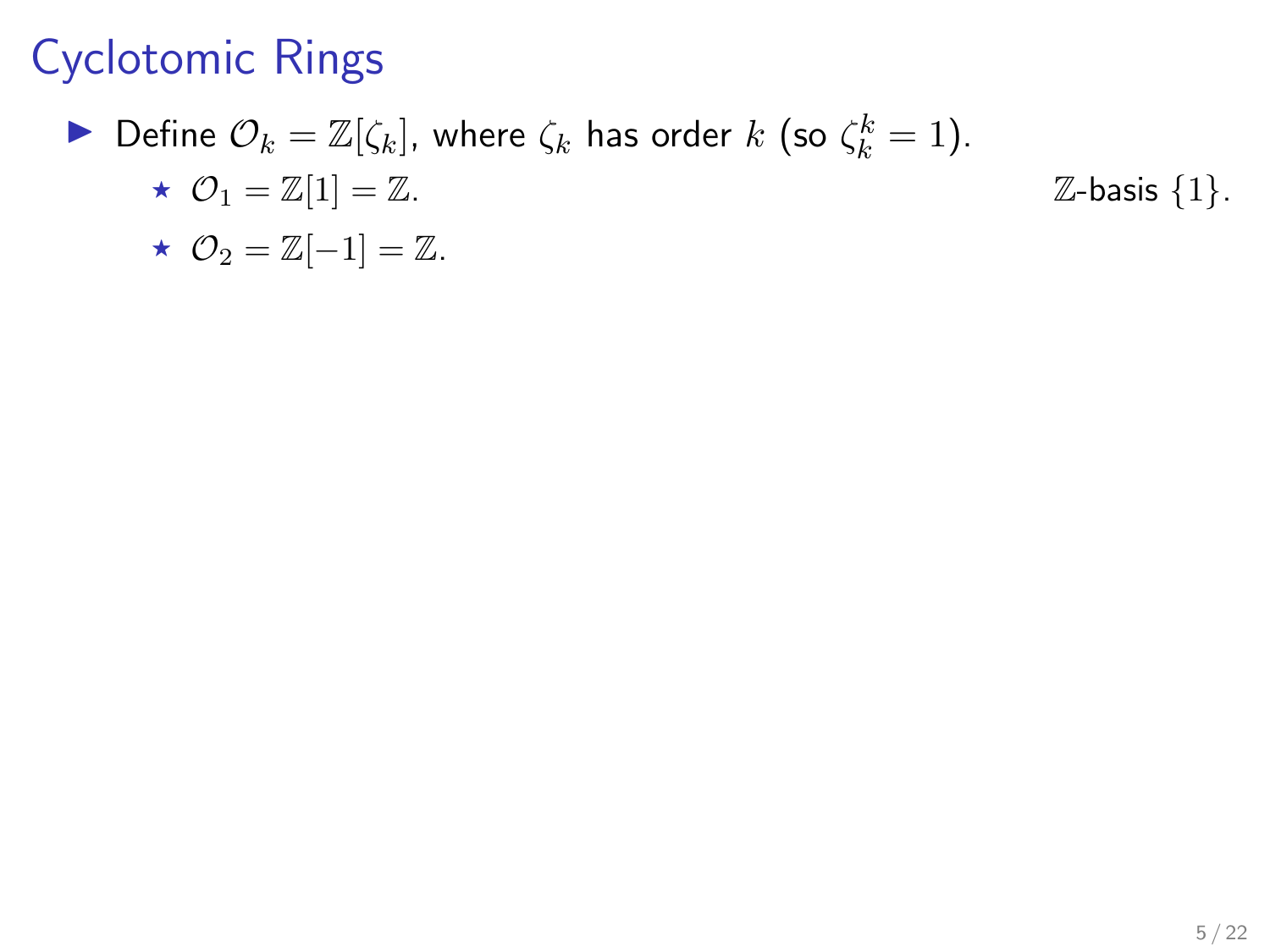$\blacktriangleright$  Define  $\mathcal{O}_k = \mathbb{Z}[\zeta_k]$ , where  $\zeta_k$  has order  $k$  (so  $\zeta_k^k = 1$ ).

- $\star \quad \mathcal{O}_1 = \mathbb{Z}[1] = \mathbb{Z}.$   $\mathbb{Z}\text{-basis } \{1\}.$
- $\star \mathcal{O}_2 = \mathbb{Z}[-1] = \mathbb{Z}.$
- $\star \ \mathcal{O}_4 \cong \mathbb{Z}[i] \cong \mathbb{Z}[X]/(1+X^2)$  $\mathbb{Z}$ -basis  $\{1,\zeta_4\}.$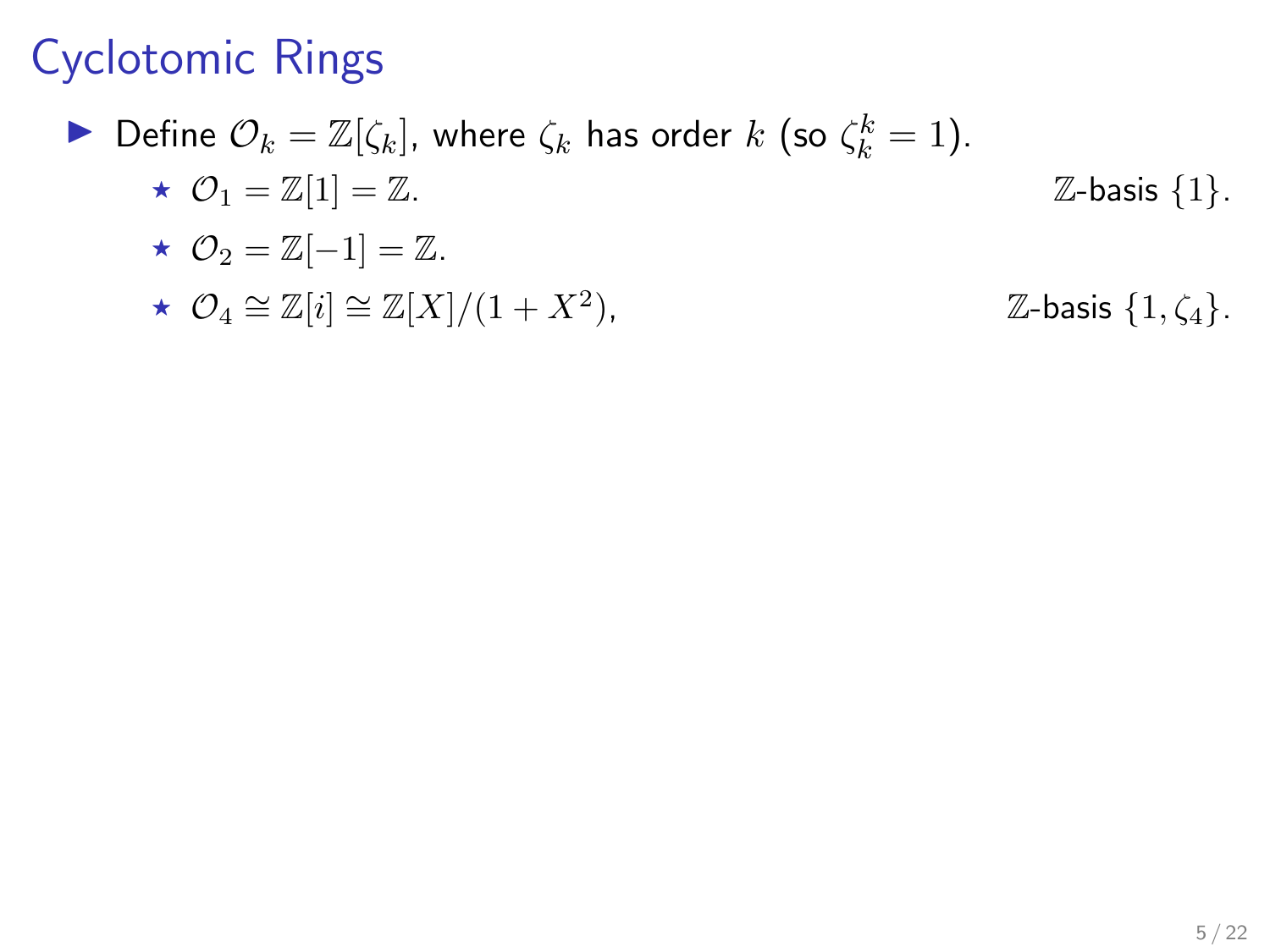$\blacktriangleright$  Define  $\mathcal{O}_k = \mathbb{Z}[\zeta_k]$ , where  $\zeta_k$  has order  $k$  (so  $\zeta_k^k = 1$ ).

- $\star \quad \mathcal{O}_1 = \mathbb{Z}[1] = \mathbb{Z}.$   $\mathbb{Z}\text{-basis } \{1\}.$
- $\star \mathcal{O}_2 = \mathbb{Z}[-1] = \mathbb{Z}.$
- $\star \ \mathcal{O}_4 \cong \mathbb{Z}[i] \cong \mathbb{Z}[X]/(1+X^2)$  $\mathbb{Z}$ -basis  $\{1,\zeta_4\}.$
- $\star \mathcal{O}_3 = \mathbb{Z}[\zeta_3] \cong \mathbb{Z}[X]/(1+X+X^2),$  $\mathbb{Z}$ -basis  $\{1,\zeta_3\}.$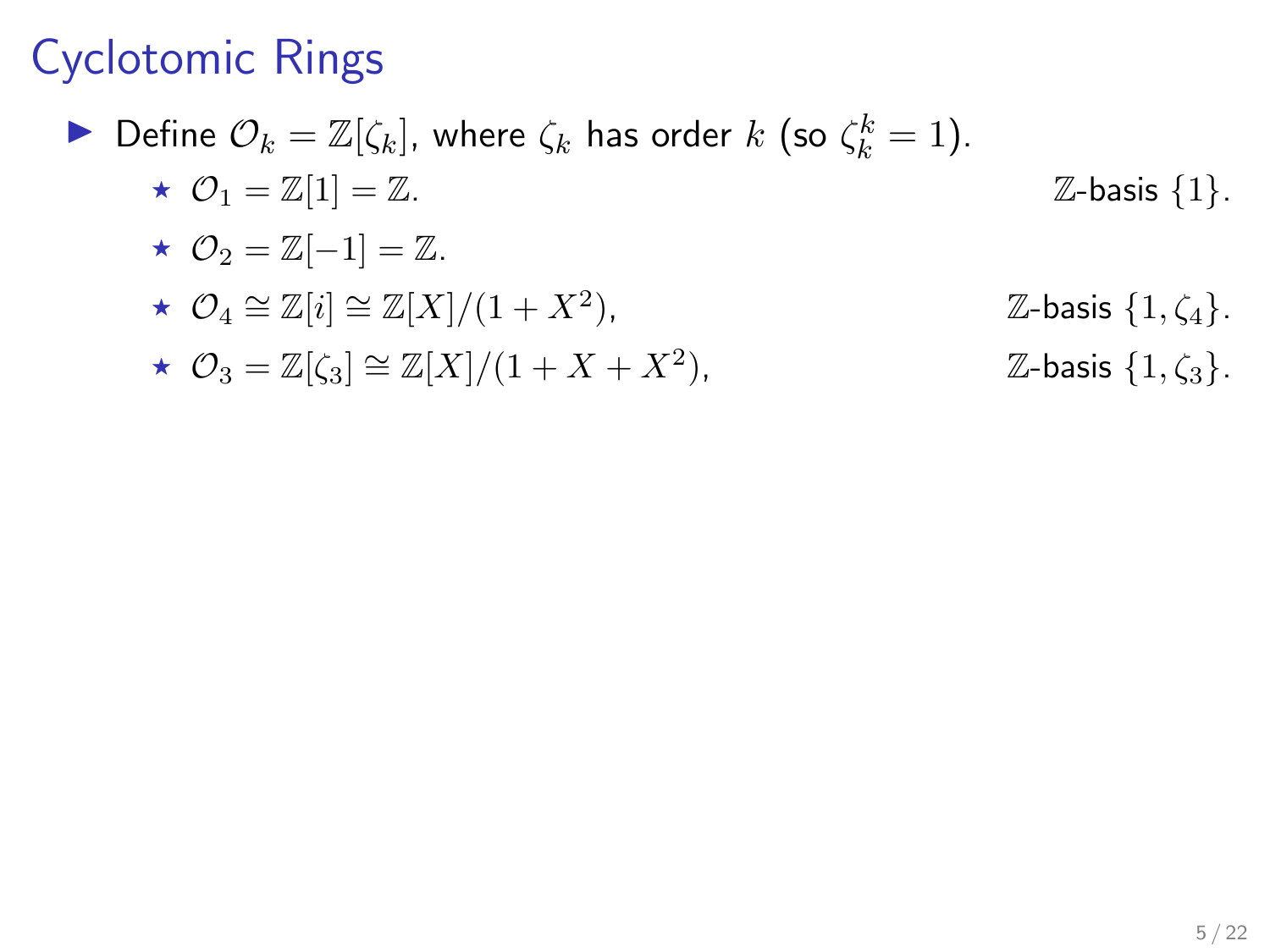$\blacktriangleright$  Define  $\mathcal{O}_k = \mathbb{Z}[\zeta_k]$ , where  $\zeta_k$  has order  $k$  (so  $\zeta_k^k = 1$ ).  $\star \quad \mathcal{O}_1 = \mathbb{Z}[1] = \mathbb{Z}.$   $\mathbb{Z}\text{-basis } \{1\}.$ 

$$
\star \ \mathcal{O}_2 = \mathbb{Z}[-1] = \mathbb{Z}.
$$

$$
\star \ \mathcal{O}_4 \cong \mathbb{Z}[i] \cong \mathbb{Z}[X]/(1+X^2), \qquad \qquad \mathbb{Z}\text{-basis } \{1, \zeta_4\}.
$$

$$
\star \ \mathcal{O}_3 = \mathbb{Z}[\zeta_3] \cong \mathbb{Z}[X]/(1+X+X^2), \qquad \qquad \mathbb{Z}\text{-basis } \{1,\zeta_3\}.
$$

$$
\star \ \mathcal{O}_5=\mathbb{Z}[\zeta_5]\cong \mathbb{Z}[X]/(1+X+X^2+X^3+X^4),\quad \mathbb{Z}\text{-basis }\{1,\zeta,\zeta^2,\zeta^3\}.
$$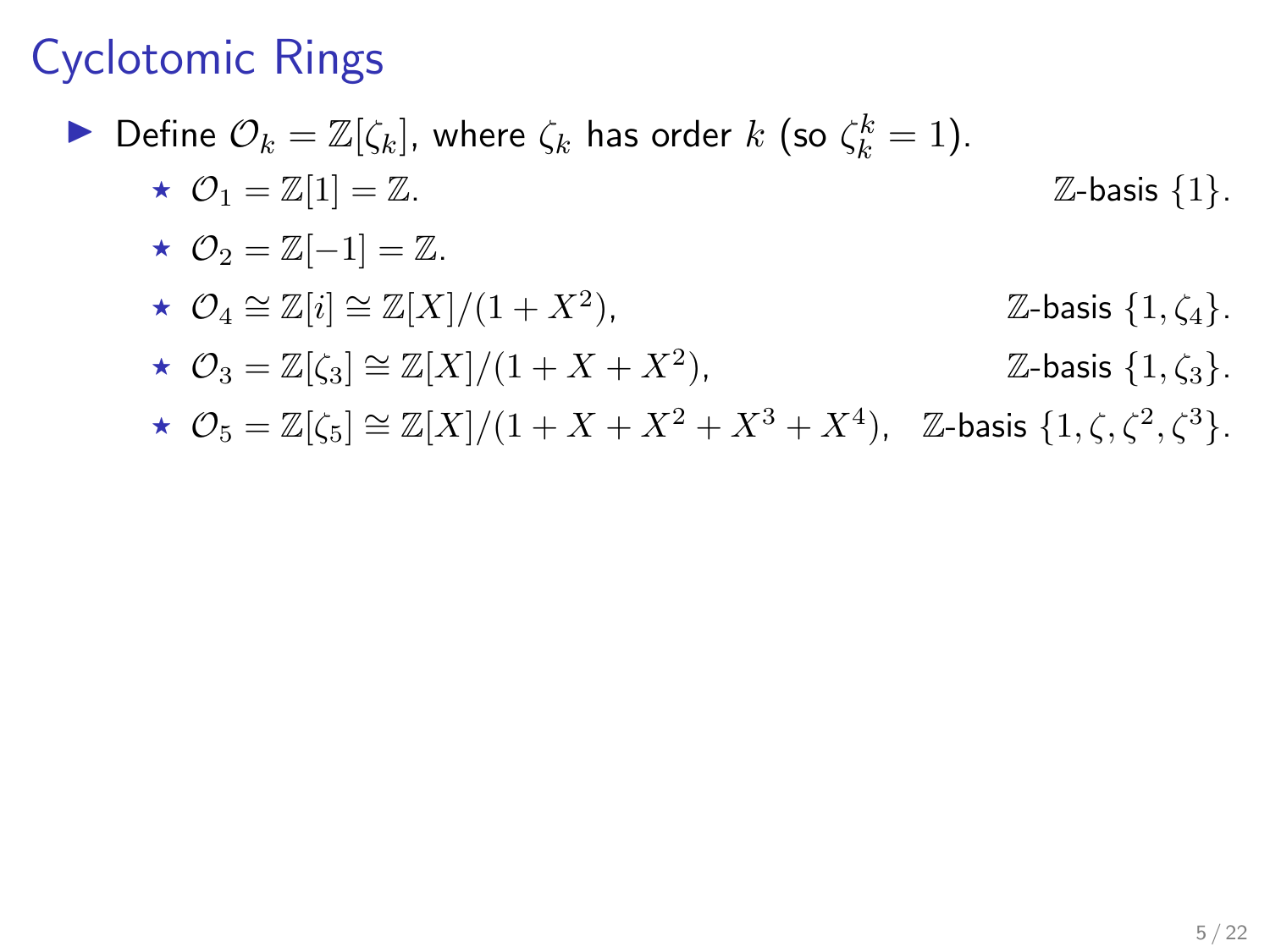$\blacktriangleright$  Define  $\mathcal{O}_k = \mathbb{Z}[\zeta_k]$ , where  $\zeta_k$  has order  $k$  (so  $\zeta_k^k = 1$ ).

$$
\star \ \mathcal{O}_1 = \mathbb{Z}[1] = \mathbb{Z}.
$$
 
$$
\mathbb{Z}\text{-basis } \{1\}.
$$

$$
\star \ \mathcal{O}_2 = \mathbb{Z}[-1] = \mathbb{Z}.
$$

$$
\star \ \mathcal{O}_4 \cong \mathbb{Z}[i] \cong \mathbb{Z}[X]/(1+X^2), \qquad \qquad \mathbb{Z}\text{-basis } \{1, \zeta_4\}.
$$

$$
\star \ \mathcal{O}_3 = \mathbb{Z}[\zeta_3] \cong \mathbb{Z}[X]/(1+X+X^2), \qquad \qquad \mathbb{Z}\text{-basis } \{1,\zeta_3\}.
$$

$$
\star \ \mathcal{O}_5=\mathbb{Z}[\zeta_5]\cong \mathbb{Z}[X]/(1+X+X^2+X^3+X^4),\quad \mathbb{Z}\text{-basis }\{1,\zeta,\zeta^2,\zeta^3\}.
$$

### Facts

• For prime 
$$
p
$$
,  $\mathcal{O}_p \cong \mathbb{Z}[X]/(\underbrace{1 + X + \cdots + X^{p-1}}_{\Phi_p(X)})$ ;  $\{1, \zeta, \ldots, \zeta^{p-2}\}$ .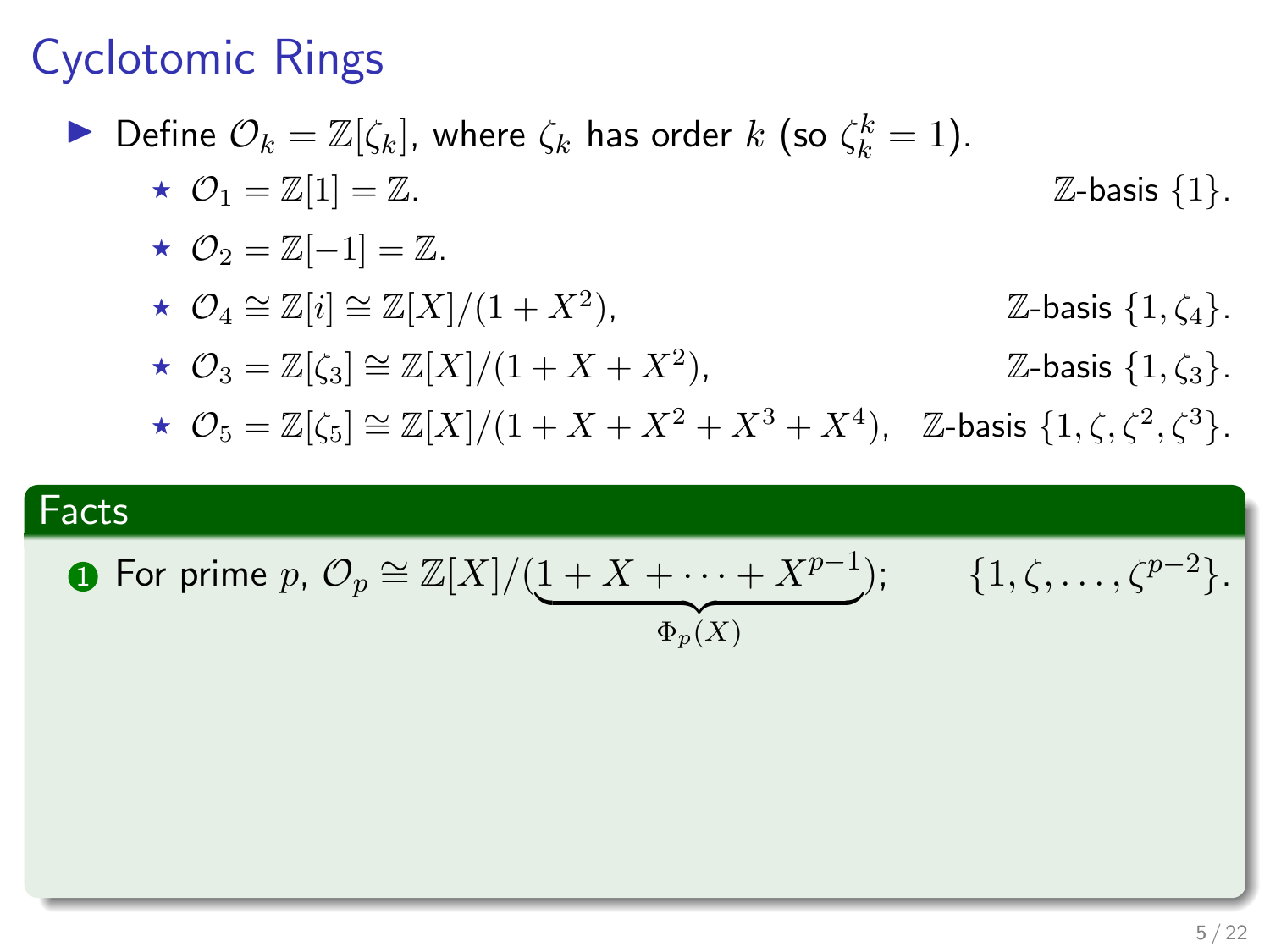$\blacktriangleright$  Define  $\mathcal{O}_k = \mathbb{Z}[\zeta_k]$ , where  $\zeta_k$  has order  $k$  (so  $\zeta_k^k = 1$ ).

$$
\star \quad \mathcal{O}_1 = \mathbb{Z}[1] = \mathbb{Z}.
$$
 
$$
\mathbb{Z}\text{-basis } \{1\}.
$$

$$
\star \ \mathcal{O}_2 = \mathbb{Z}[-1] = \mathbb{Z}.
$$

$$
\star \ \mathcal{O}_4 \cong \mathbb{Z}[i] \cong \mathbb{Z}[X]/(1+X^2), \qquad \qquad \mathbb{Z}\text{-basis } \{1, \zeta_4\}.
$$

$$
\star \ \mathcal{O}_3 = \mathbb{Z}[\zeta_3] \cong \mathbb{Z}[X]/(1+X+X^2), \qquad \qquad \mathbb{Z}\text{-basis } \{1,\zeta_3\}.
$$

$$
\star \ \mathcal{O}_5=\mathbb{Z}[\zeta_5]\cong \mathbb{Z}[X]/(1+X+X^2+X^3+X^4),\quad \mathbb{Z}\text{-basis }\{1,\zeta,\zeta^2,\zeta^3\}.
$$

### Facts

• For prime 
$$
p
$$
,  $\mathcal{O}_p \cong \mathbb{Z}[X]/(\underbrace{1 + X + \cdots + X^{p-1}}_{\Phi_p(X)})$ ;  $\{1, \zeta, \ldots, \zeta^{p-2}\}$ .

 $\bullet$  For prime power  $p^e$ ,  $\mathcal{O}_{p^e}\cong \mathbb{Z}[X]/(\Phi_p(X^{p^{e-1}})) ; \quad \{1, \zeta, \ldots, \zeta^{\varphi(p^e)-1}\}.$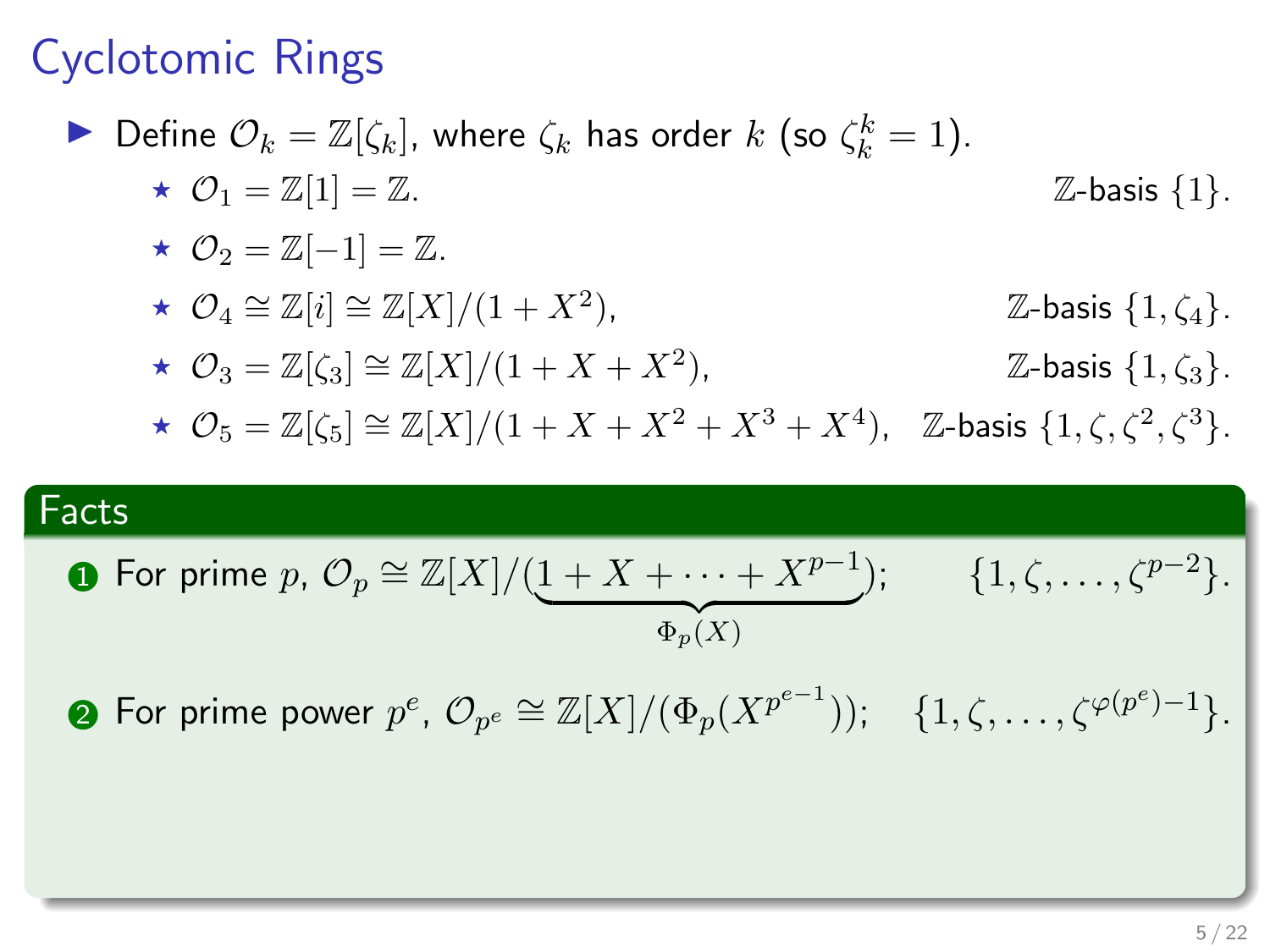$\blacktriangleright$  Define  $\mathcal{O}_k = \mathbb{Z}[\zeta_k]$ , where  $\zeta_k$  has order  $k$  (so  $\zeta_k^k = 1$ ).

$$
\star \ \mathcal{O}_1 = \mathbb{Z}[1] = \mathbb{Z}.
$$
 
$$
\mathbb{Z}\text{-basis } \{1\}.
$$

$$
\star \ \mathcal{O}_2 = \mathbb{Z}[-1] = \mathbb{Z}.
$$

$$
\star \ \mathcal{O}_4 \cong \mathbb{Z}[i] \cong \mathbb{Z}[X]/(1+X^2), \qquad \qquad \mathbb{Z}\text{-basis } \{1, \zeta_4\}.
$$

$$
\star \ \mathcal{O}_3 = \mathbb{Z}[\zeta_3] \cong \mathbb{Z}[X]/(1+X+X^2), \qquad \qquad \mathbb{Z}\text{-basis } \{1,\zeta_3\}.
$$

$$
\star \ \mathcal{O}_5=\mathbb{Z}[\zeta_5]\cong \mathbb{Z}[X]/(1+X+X^2+X^3+X^4),\quad \mathbb{Z}\text{-basis }\{1,\zeta,\zeta^2,\zeta^3\}.
$$

### Facts

• For prime 
$$
p
$$
,  $\mathcal{O}_p \cong \mathbb{Z}[X]/(\underbrace{1 + X + \cdots + X^{p-1}}_{\Phi_p(X)})$ ;  $\{1, \zeta, \ldots, \zeta^{p-2}\}$ .

 $\bullet$  For prime power  $p^e$ ,  $\mathcal{O}_{p^e}\cong \mathbb{Z}[X]/(\Phi_p(X^{p^{e-1}})) ; \quad \{1, \zeta, \ldots, \zeta^{\varphi(p^e)-1}\}.$ 

• For distinct primes 
$$
p_1, p_2, \ldots
$$
,  
\n
$$
\mathcal{O}_{p_1^{e_1} p_2^{e_2} \ldots} \cong \mathbb{Z}[X_1, X_2, \ldots]/(\Phi_{p_1}(X_1^{p_1^{e_1-1}}), \Phi_{p_2}(X_2^{p_2^{e_2-1}}), \ldots).
$$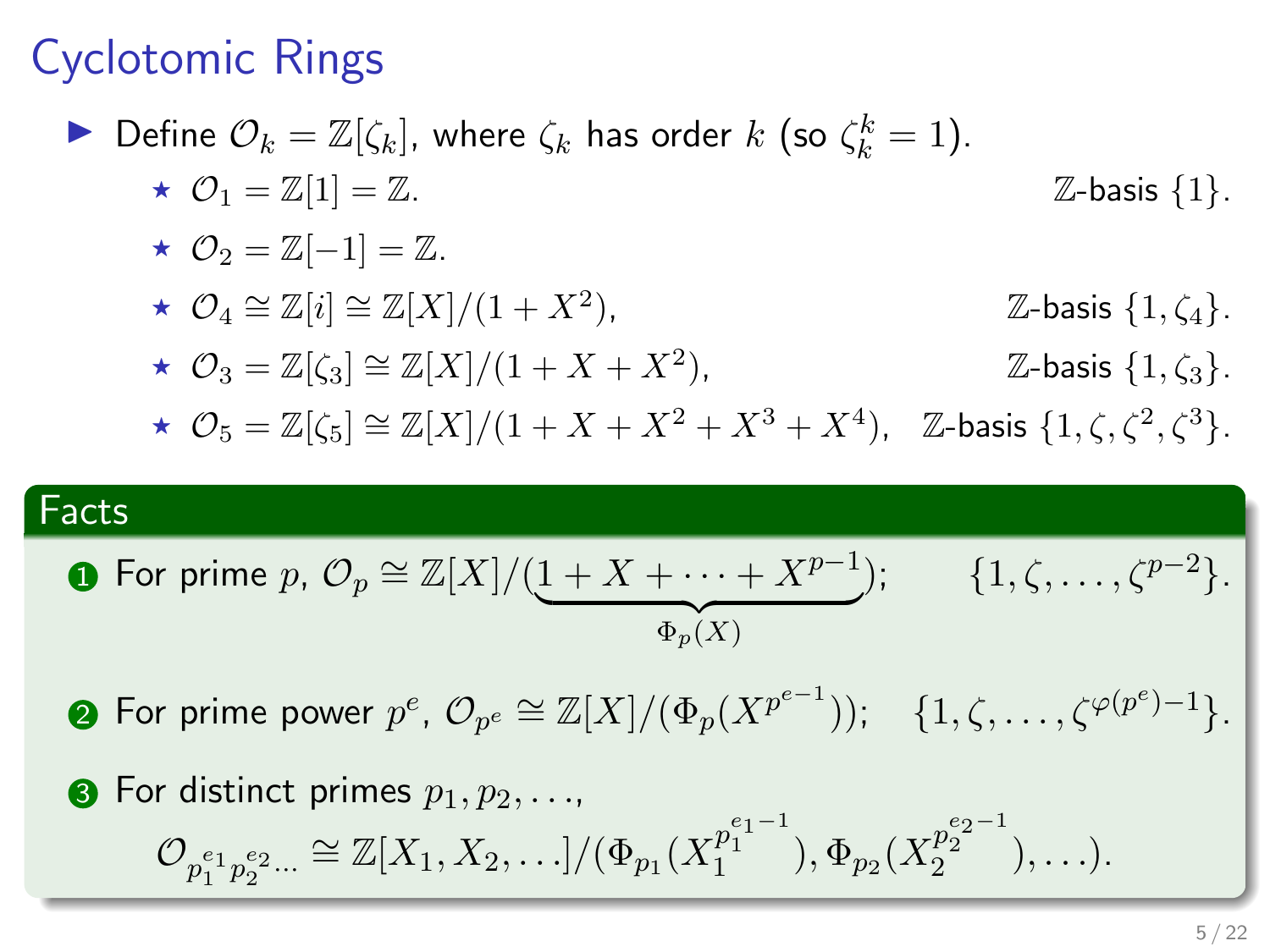#### If  $k | k'$ , can view  $R = \mathbb{Z}[\zeta_k]$  as a subring of  $R' = \mathbb{Z}[\zeta_{k'}]$ , via  $\zeta_k \mapsto \zeta_{k'}^{(k'/k)}$ k (still has order  $k$ )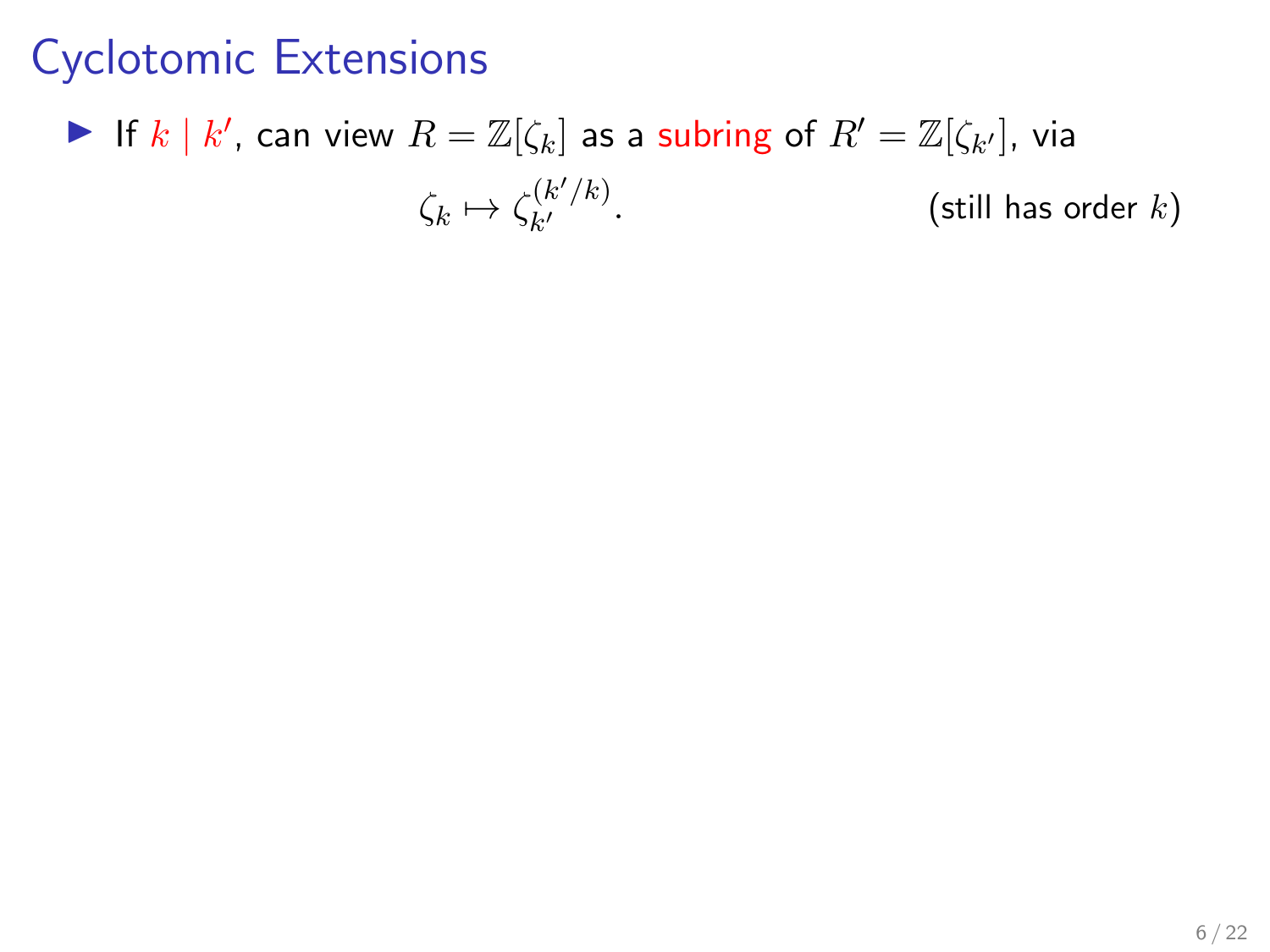- If  $k | k'$ , can view  $R = \mathbb{Z}[\zeta_k]$  as a subring of  $R' = \mathbb{Z}[\zeta_{k'}]$ , via  $\zeta_k \mapsto \zeta_{k'}^{(k'/k)}$ k (still has order  $k$ )
- Example: tower of quadratic extensions  $\mathcal{O}_k/\mathcal{O}_{k/2}/\cdots/\mathcal{O}_4/\mathbb{Z}$ :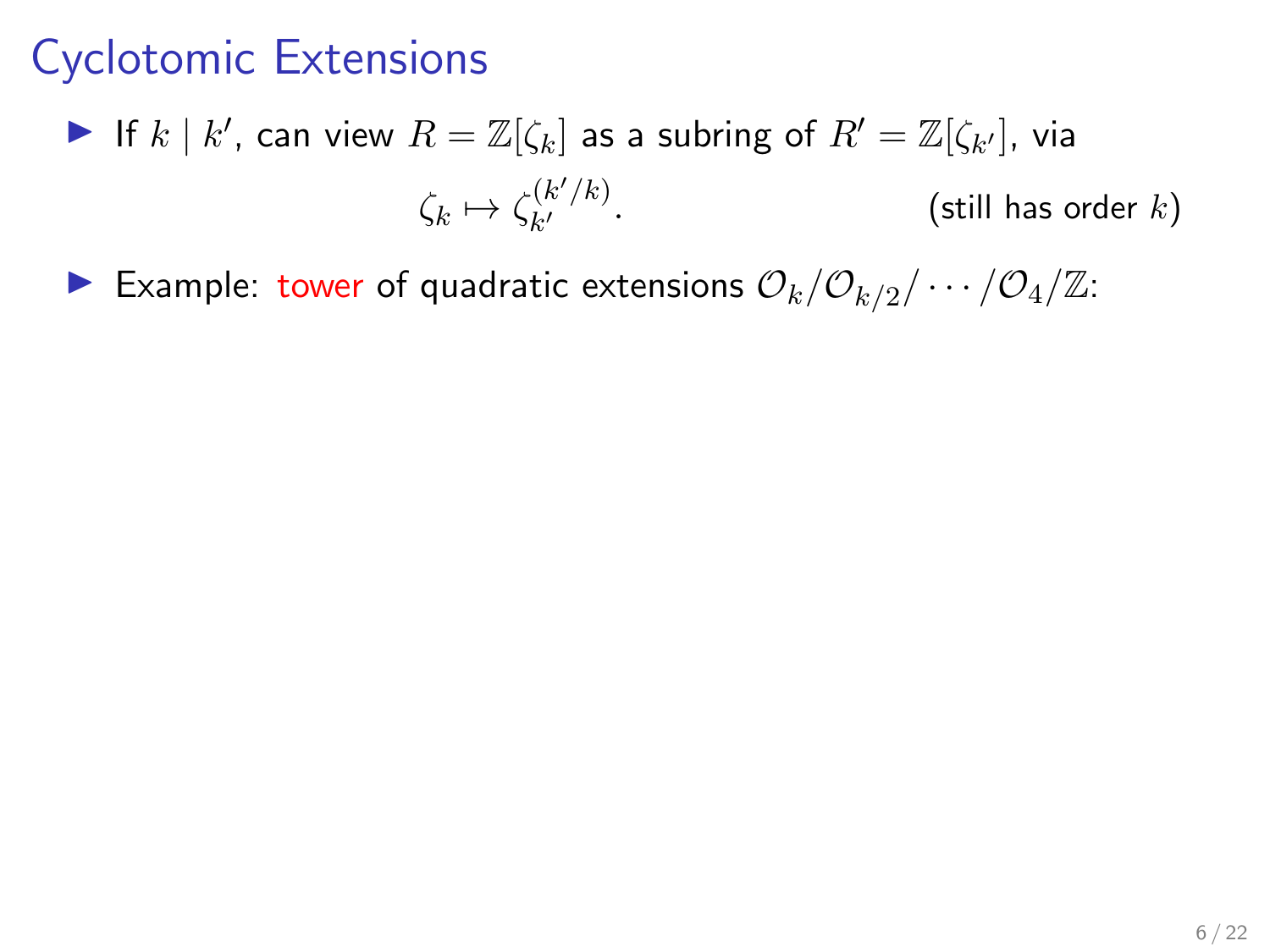- If  $k | k'$ , can view  $R = \mathbb{Z}[\zeta_k]$  as a subring of  $R' = \mathbb{Z}[\zeta_{k'}]$ , via  $\zeta_k \mapsto \zeta_{k'}^{(k'/k)}$ k (still has order  $k$ )
- Example: tower of quadratic extensions  $\mathcal{O}_k/\mathcal{O}_{k/2}/\cdots/\mathcal{O}_4/\mathbb{Z}$ :

$$
\zeta_k^2 = \zeta_{k/2} \qquad \mathcal{O}_k = \mathcal{O}_{k/2}[\zeta_k] \qquad \mathcal{O}_{k/2}\text{-basis } B'_k = \{1, \zeta_k\}
$$
\n
$$
\vdots
$$
\n
$$
\zeta_8^2 = \zeta_4 \qquad \mathcal{O}_8 = \mathcal{O}_4[\zeta_8] \qquad \mathcal{O}_4\text{-basis } B'_8 = \{1, \zeta_8\}
$$
\n
$$
\zeta_4^2 = \zeta_2 \qquad \mathcal{O}_4 = \mathcal{O}_2[\zeta_4] \qquad \mathcal{O}_2\text{-basis } B'_4 = \{1, \zeta_4\}
$$
\n
$$
\zeta_2^2 = 1 \qquad \mathcal{O}_2 = \mathbb{Z}[\zeta_2] = \mathbb{Z} \qquad \mathbb{Z}\text{-basis } B'_2 = \{1\}
$$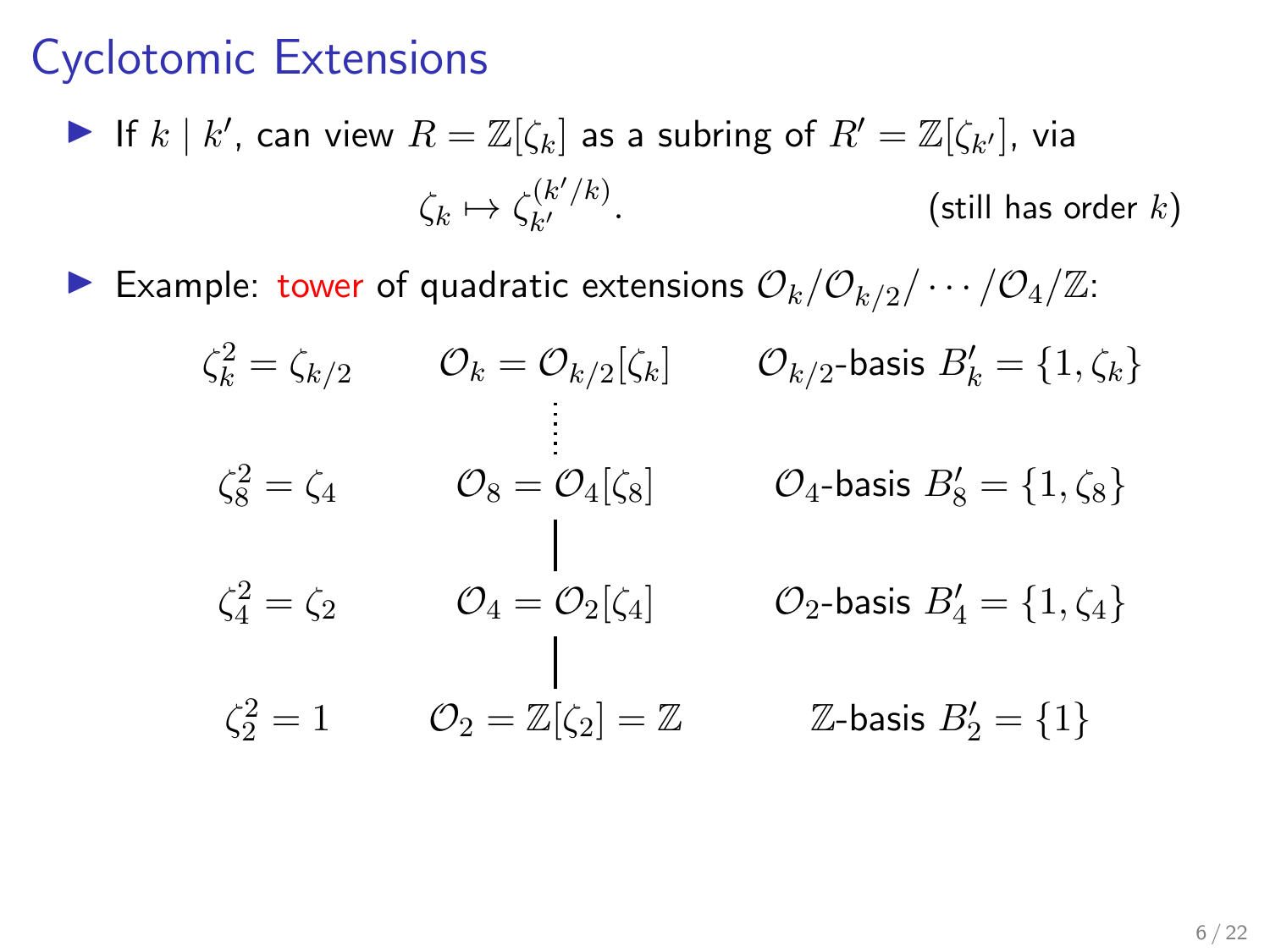If  $k | k'$ , can view  $R = \mathbb{Z}[\zeta_k]$  as a subring of  $R' = \mathbb{Z}[\zeta_{k'}]$ , via  $\zeta_k \mapsto \zeta_{k'}^{(k'/k)}$ k (still has order  $k$ )

Example: tower of quadratic extensions  $\mathcal{O}_k/\mathcal{O}_{k/2}/\cdots/\mathcal{O}_4/\mathbb{Z}$ :

$$
\zeta_k^2 = \zeta_{k/2} \qquad \mathcal{O}_k = \mathcal{O}_{k/2}[\zeta_k] \qquad \mathcal{O}_{k/2}\text{-basis } B'_k = \{1, \zeta_k\}
$$
\n
$$
\vdots
$$
\n
$$
\zeta_8^2 = \zeta_4 \qquad \mathcal{O}_8 = \mathcal{O}_4[\zeta_8] \qquad \mathcal{O}_4\text{-basis } B'_8 = \{1, \zeta_8\}
$$
\n
$$
\zeta_4^2 = \zeta_2 \qquad \mathcal{O}_4 = \mathcal{O}_2[\zeta_4] \qquad \mathcal{O}_2\text{-basis } B'_4 = \{1, \zeta_4\}
$$
\n
$$
\zeta_2^2 = 1 \qquad \mathcal{O}_2 = \mathbb{Z}[\zeta_2] = \mathbb{Z} \qquad \mathbb{Z}\text{-basis } B'_2 = \{1\}
$$

**Product**" Z-basis of  $\mathcal{O}_k$ :

$$
B_k := B'_k \cdot B_{k/2} = B'_k \cdot B'_{k/2} \cdots B'_2
$$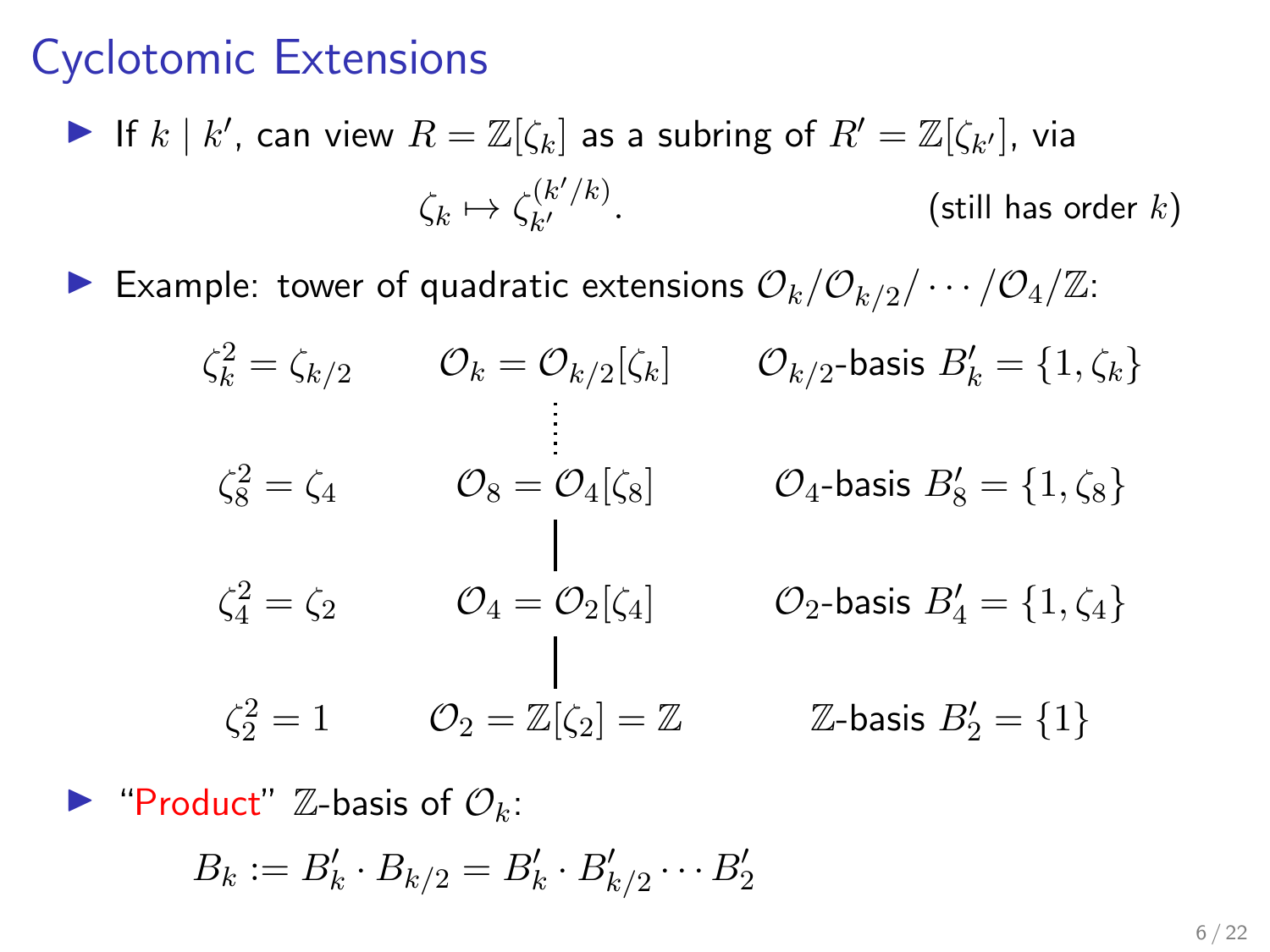If  $k | k'$ , can view  $R = \mathbb{Z}[\zeta_k]$  as a subring of  $R' = \mathbb{Z}[\zeta_{k'}]$ , via  $\zeta_k \mapsto \zeta_{k'}^{(k'/k)}$ k (still has order  $k$ )

Example: tower of quadratic extensions  $\mathcal{O}_k/\mathcal{O}_{k/2}/\cdots/\mathcal{O}_4/\mathbb{Z}$ :

$$
\zeta_k^2 = \zeta_{k/2} \qquad \mathcal{O}_k = \mathcal{O}_{k/2}[\zeta_k] \qquad \mathcal{O}_{k/2}\text{-basis } B'_k = \{1, \zeta_k\}
$$
\n
$$
\vdots
$$
\n
$$
\zeta_8^2 = \zeta_4 \qquad \mathcal{O}_8 = \mathcal{O}_4[\zeta_8] \qquad \mathcal{O}_4\text{-basis } B'_8 = \{1, \zeta_8\}
$$
\n
$$
\zeta_4^2 = \zeta_2 \qquad \mathcal{O}_4 = \mathcal{O}_2[\zeta_4] \qquad \mathcal{O}_2\text{-basis } B'_4 = \{1, \zeta_4\}
$$
\n
$$
\zeta_2^2 = 1 \qquad \mathcal{O}_2 = \mathbb{Z}[\zeta_2] = \mathbb{Z} \qquad \mathbb{Z}\text{-basis } B'_2 = \{1\}
$$

**Product**" Z-basis of  $\mathcal{O}_k$ :

$$
B_k := B'_k \cdot B_{k/2} = B'_k \cdot B'_{k/2} \cdots B'_2 = \{1, \zeta, \zeta^2, \ldots, \zeta^{k/2-1}\}.
$$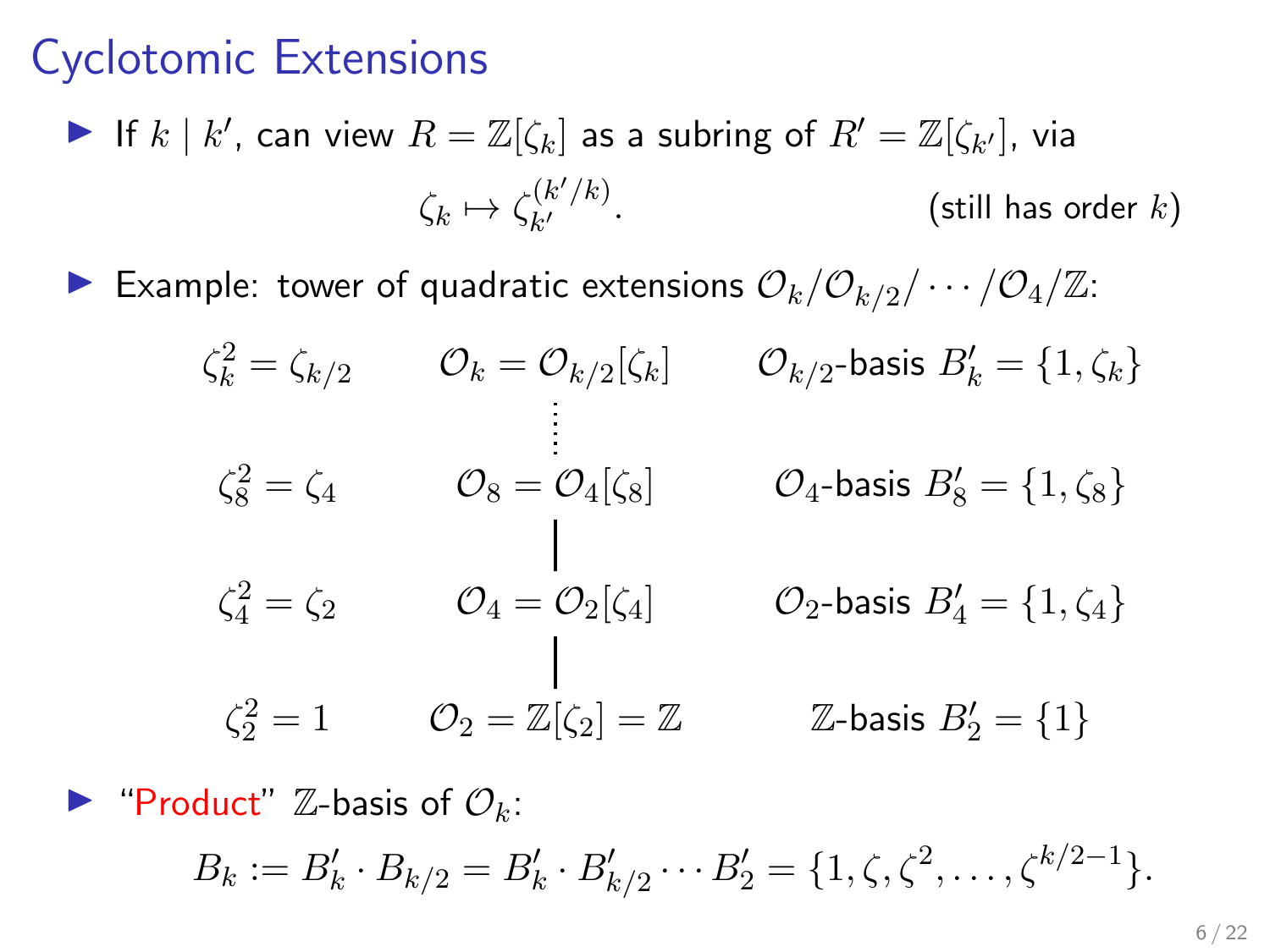#### If  $k | k'$ , can view  $R = \mathbb{Z}[\zeta_k]$  as a subring of  $R' = \mathbb{Z}[\zeta_{k'}]$ , via  $\zeta_k \mapsto \zeta_{k'}^{(k'/k)}$ k (still has order  $k$ )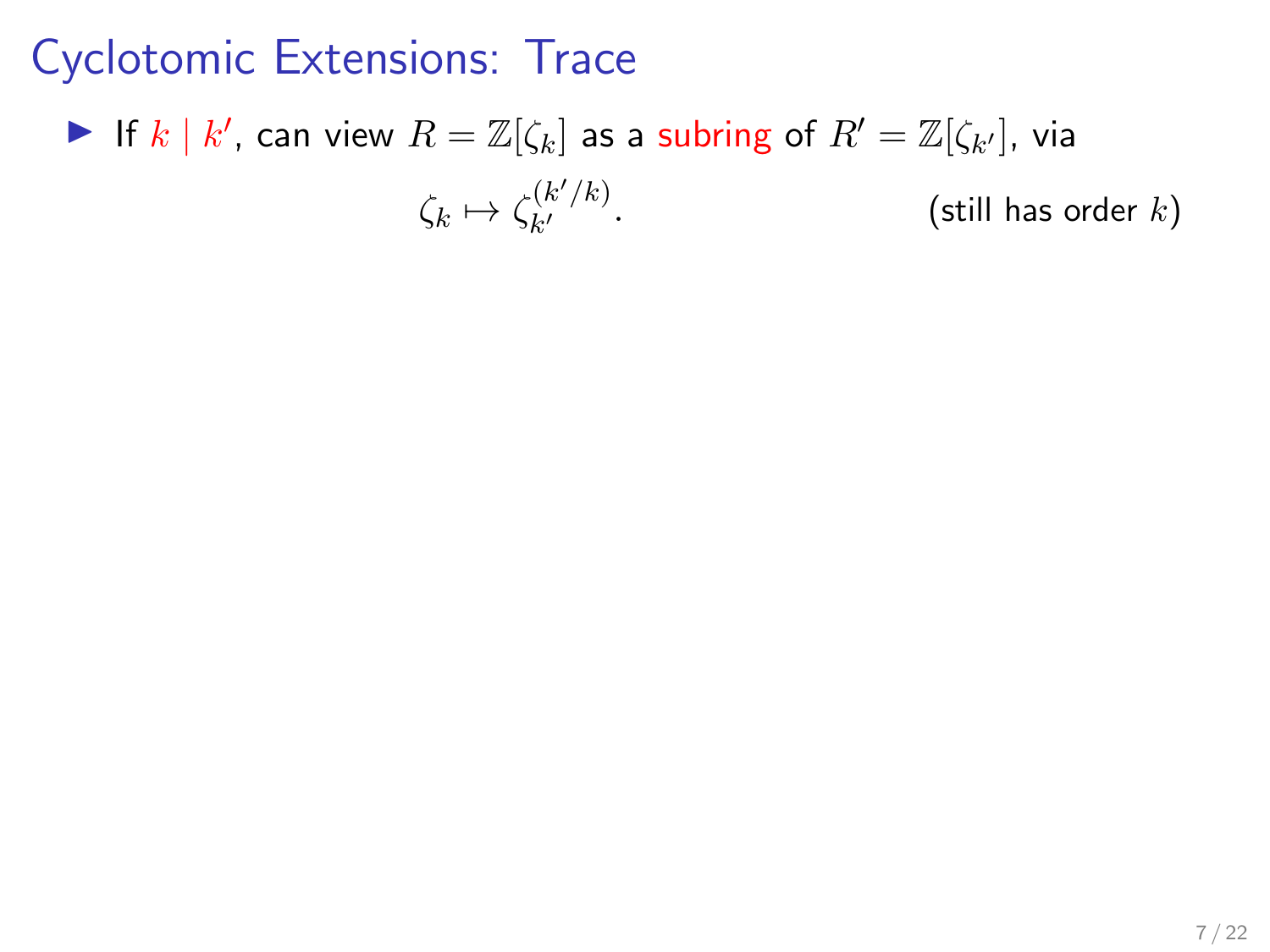If  $k | k'$ , can view  $R = \mathbb{Z}[\zeta_k]$  as a subring of  $R' = \mathbb{Z}[\zeta_{k'}]$ , via

 $\zeta_k \mapsto \zeta_{k'}^{(k'/k)}$ k (still has order  $k$ )

▶ The trace  $Tr = Tr_{R'/R}$ :  $R' \rightarrow R$  is a "universal"  $R$ -linear function: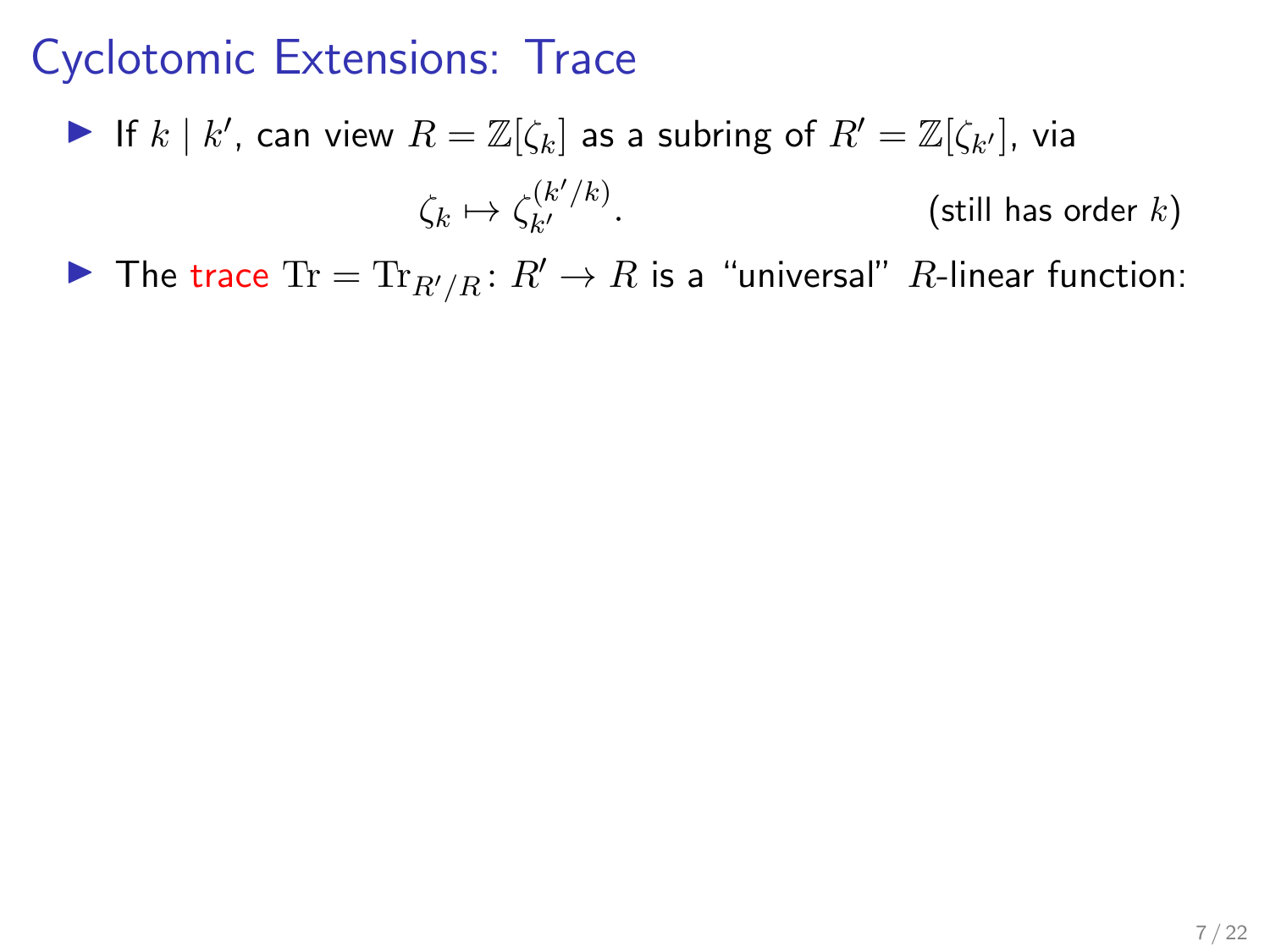- If  $k | k'$ , can view  $R = \mathbb{Z}[\zeta_k]$  as a subring of  $R' = \mathbb{Z}[\zeta_{k'}]$ , via  $\zeta_k \mapsto \zeta_{k'}^{(k'/k)}$ k (still has order  $k$ )
- ▶ The trace  $Tr = Tr_{R'/R}$ :  $R' \rightarrow R$  is a "universal"  $R$ -linear function:

 $\textbf{D}$   $R$ -linear: for any  $r_j \in R$  and  $r'_j \in R'$ ,

Tr( $r_1 \cdot r_1' + r_2 \cdot r_2'$ ) =  $r_1 \cdot \text{Tr}(r_1') + r_2 \cdot \text{Tr}(r_2').$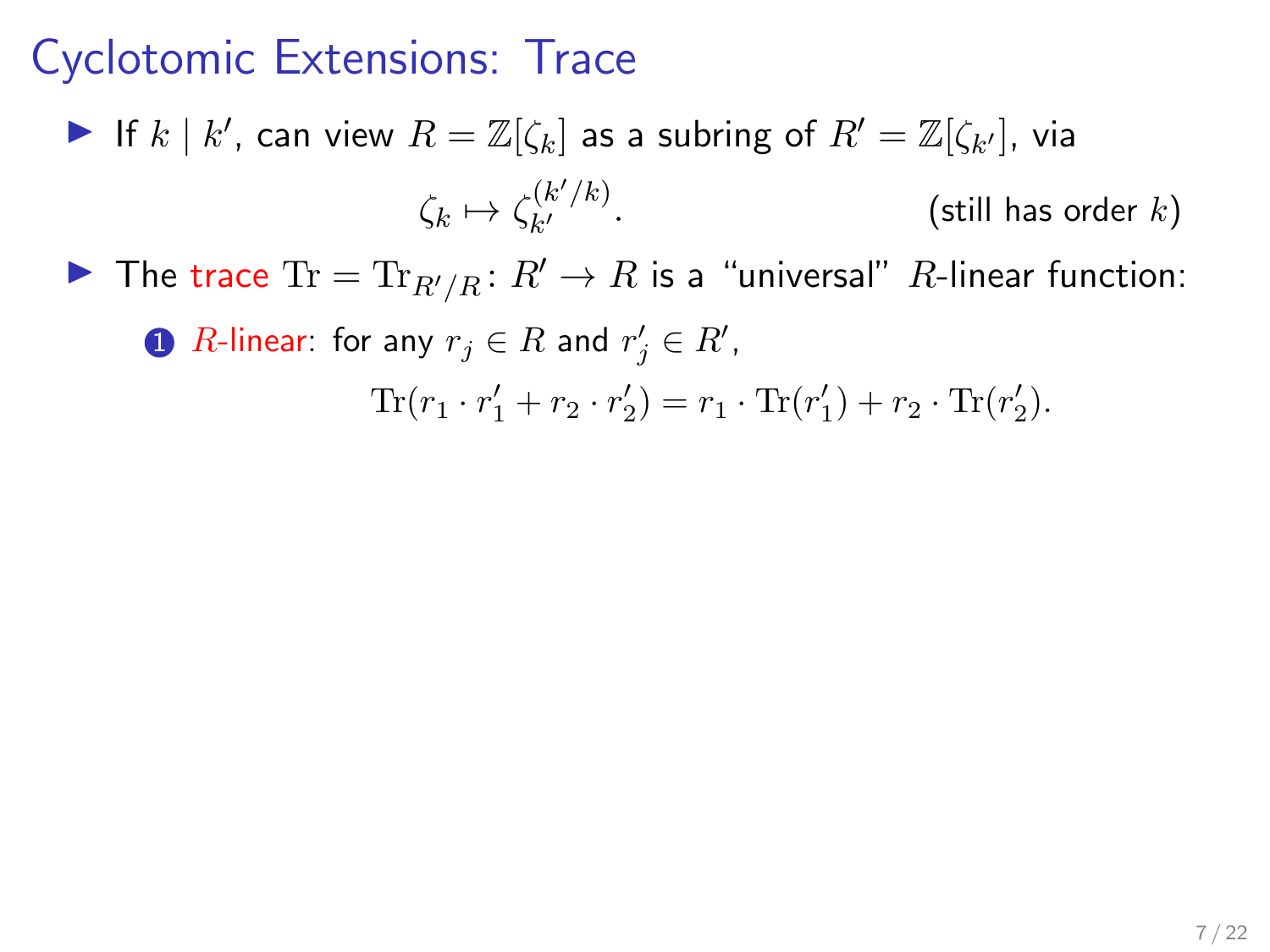If  $k | k'$ , can view  $R = \mathbb{Z}[\zeta_k]$  as a subring of  $R' = \mathbb{Z}[\zeta_{k'}]$ , via  $\zeta_k \mapsto \zeta_{k'}^{(k'/k)}$ k (still has order  $k$ ) The trace  $Tr = Tr_{R'/R} : R' \to R$  is a "universal" R-linear function:

\n- **①** *R*-linear: for any 
$$
r_j \in R
$$
 and  $r'_j \in R'$ ,
\n- $$
\text{Tr}(r_1 \cdot r'_1 + r_2 \cdot r'_2) = r_1 \cdot \text{Tr}(r'_1) + r_2 \cdot \text{Tr}(r'_2).
$$
\n

**2** Universal: any R-linear function  $L: R' \to R$  can be written as  $L(x) = \text{Tr}(r'_L \cdot x)$ 

for some  $r'_L$  depending only on  $L$ .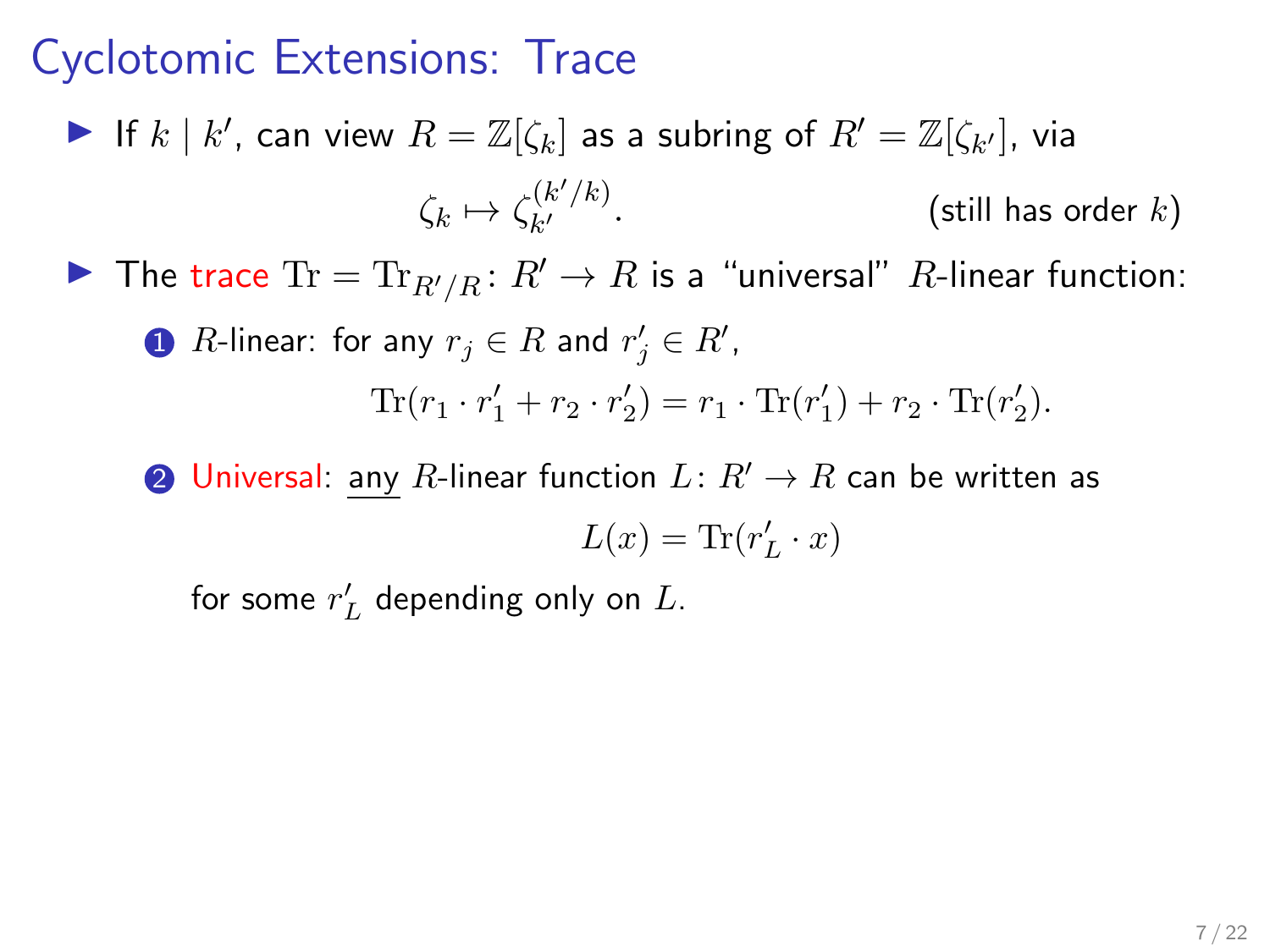- If  $k | k'$ , can view  $R = \mathbb{Z}[\zeta_k]$  as a subring of  $R' = \mathbb{Z}[\zeta_{k'}]$ , via  $\zeta_k \mapsto \zeta_{k'}^{(k'/k)}$ k (still has order  $k$ )
- ▶ The trace  $Tr = Tr_{R'/R}$ :  $R' \rightarrow R$  is a "universal" R-linear function:

\n- **D** R-linear: for any 
$$
r_j \in R
$$
 and  $r'_j \in R'$ ,
\n- $$
\text{Tr}(r_1 \cdot r'_1 + r_2 \cdot r'_2) = r_1 \cdot \text{Tr}(r'_1) + r_2 \cdot \text{Tr}(r'_2).
$$
\n

2 Universal: any R-linear function  $L: R' \to R$  can be written as  $L(x) = \text{Tr}(r'_L \cdot x)$ 

for some  $r'_L$  depending only on  $L$ .

 $\blacktriangleright$  Any R-linear function is uniquely defined by its values on an  $R$ -basis  $\{b'_j\}$  of  $R'$ , and vice versa:

$$
\text{Tr}\bigg(\sum_j r_j \cdot b_j' \bigg) = \sum_j r_j \cdot \text{Tr}(b_j').
$$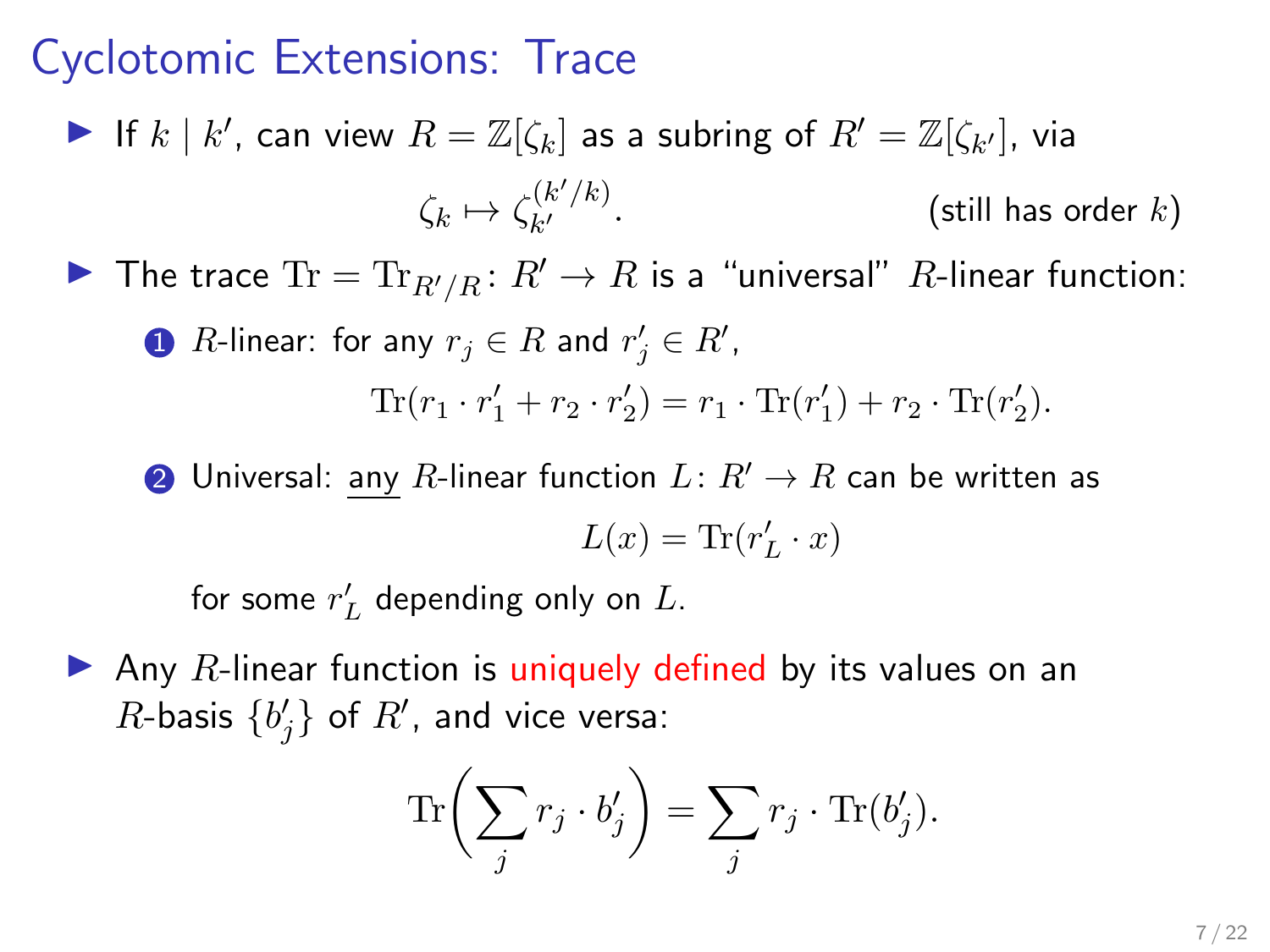In Let  $R := \mathcal{O}_k$ , e.g.,  $\mathbb{Z}[X]/(1 + X^{k/2})$  for  $k$  a power of 2.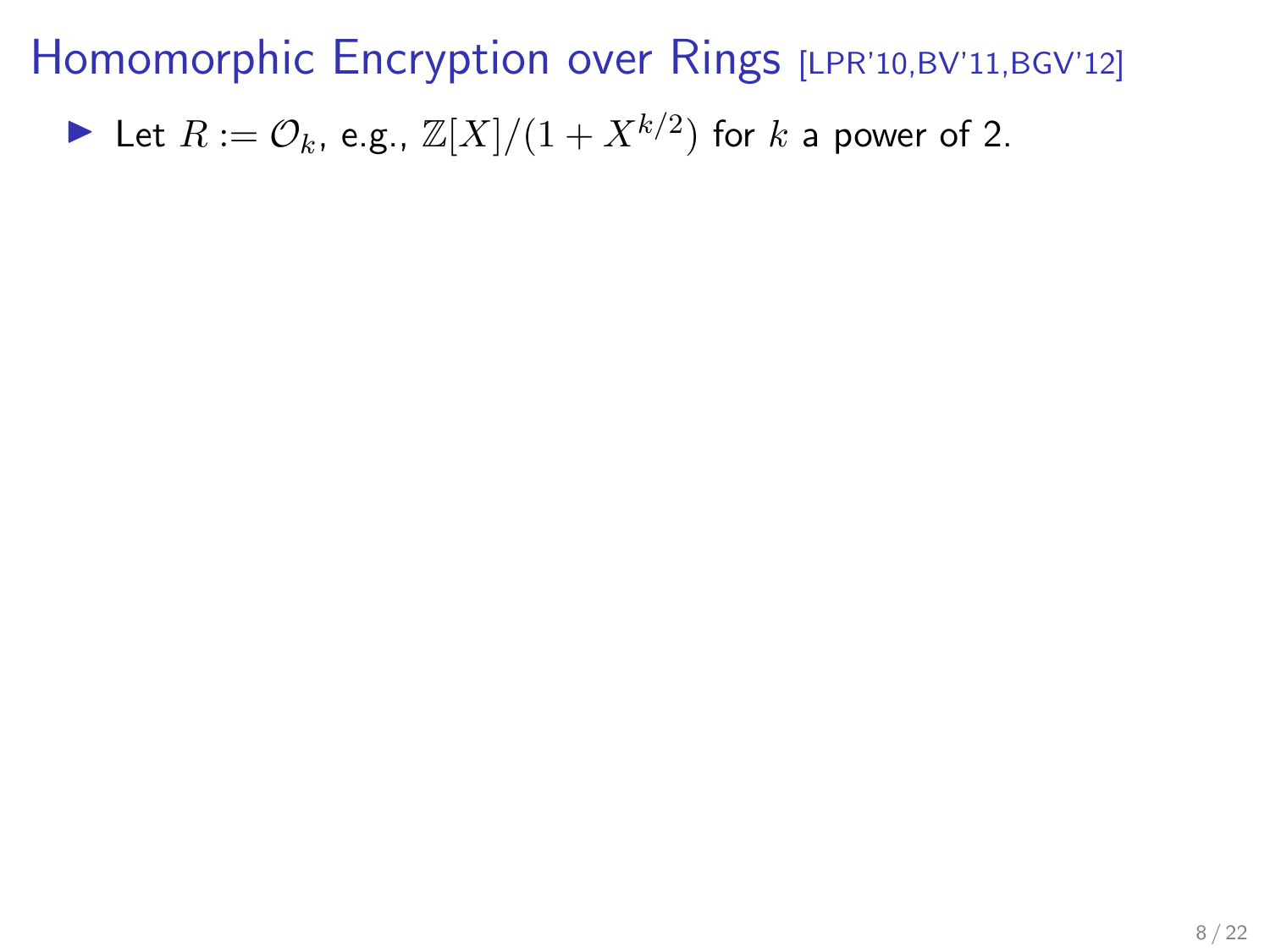In Let  $R := \mathcal{O}_k$ , e.g.,  $\mathbb{Z}[X]/(1 + X^{k/2})$  for  $k$  a power of 2.

Denote  $R_q := R/qR = \mathbb{Z}_q[X]/(1+X^{k/2})$  for any integer  $q.$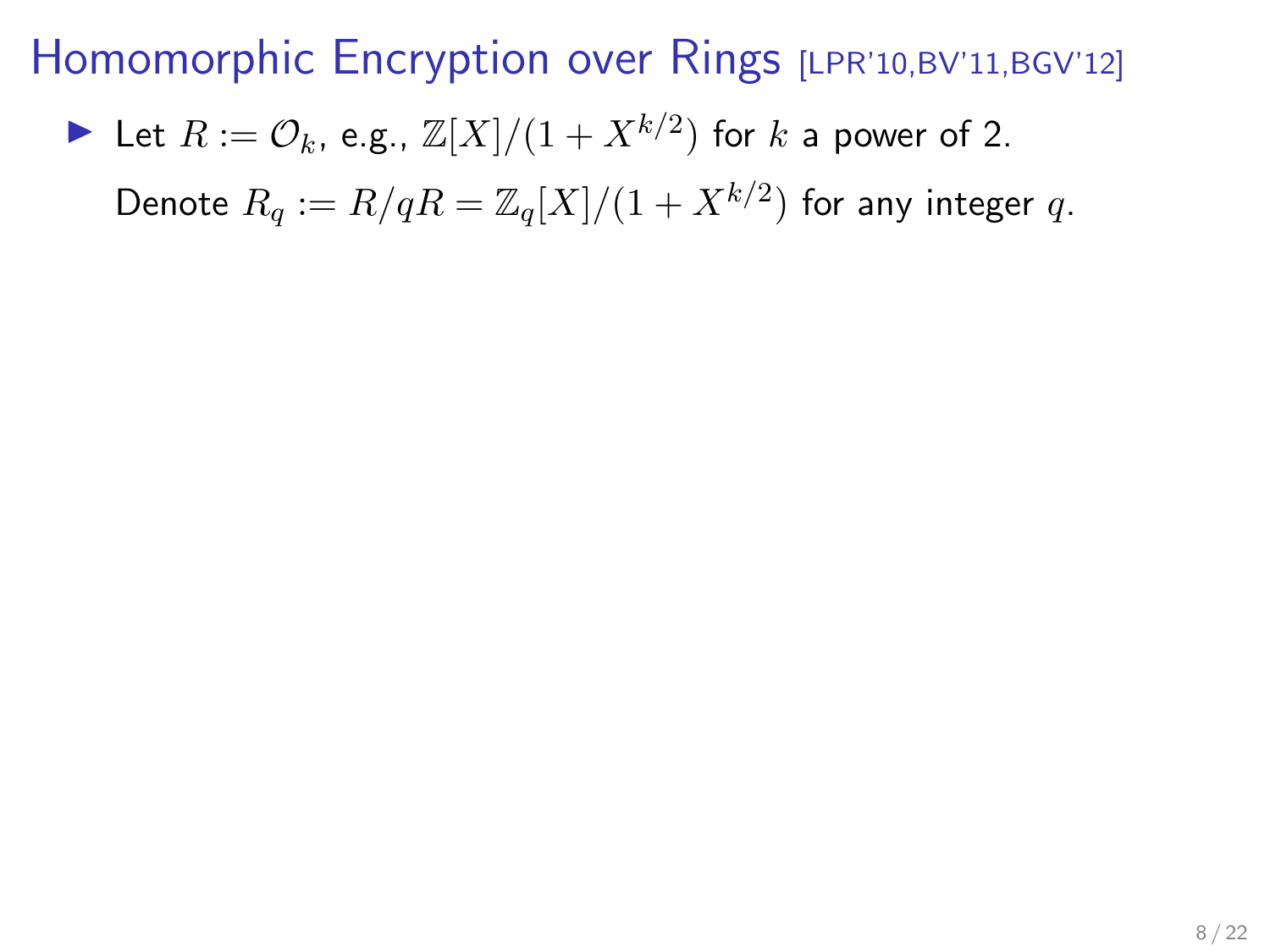In Let  $R := \mathcal{O}_k$ , e.g.,  $\mathbb{Z}[X]/(1 + X^{k/2})$  for  $k$  a power of 2.

Denote  $R_q := R/qR = \mathbb{Z}_q[X]/(1+X^{k/2})$  for any integer  $q.$ 

Plaintext ring is  $R_2$ , ciphertext ring is  $R_q$  for some  $q \gg 2$ .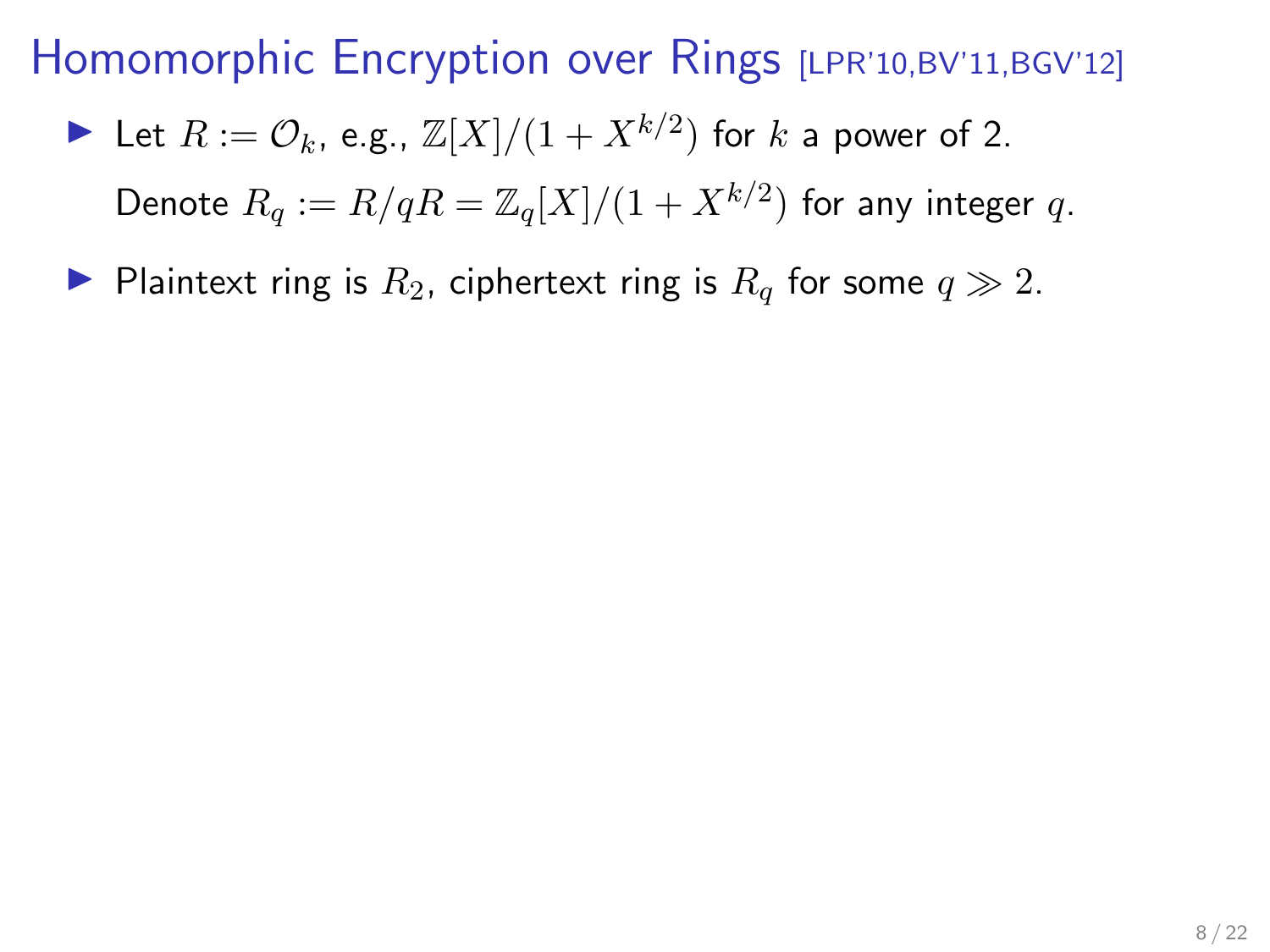In Let  $R := \mathcal{O}_k$ , e.g.,  $\mathbb{Z}[X]/(1 + X^{k/2})$  for  $k$  a power of 2.

Denote  $R_q := R/qR = \mathbb{Z}_q[X]/(1+X^{k/2})$  for any integer  $q.$ 

Plaintext ring is  $R_2$ , ciphertext ring is  $R_q$  for some  $q \gg 2$ .

► Encryption of  $\mu \in R_2$  under  $s \in R$  is some  $c = (c_0, c_1) \in R^2_q$  satisfying

$$
c_0 + c_1 \cdot s \approx \frac{q}{2}\mu \pmod{qR}.
$$

- Thanks to this relation we can do  $+$  and  $\times$  homomorphically.
- $\star$  Semantic security follows from hardness of ring-LWE over  $R$  $\Leftarrow$  (quantum) worst-case hardness of approx-SVP on ideal lattices in R.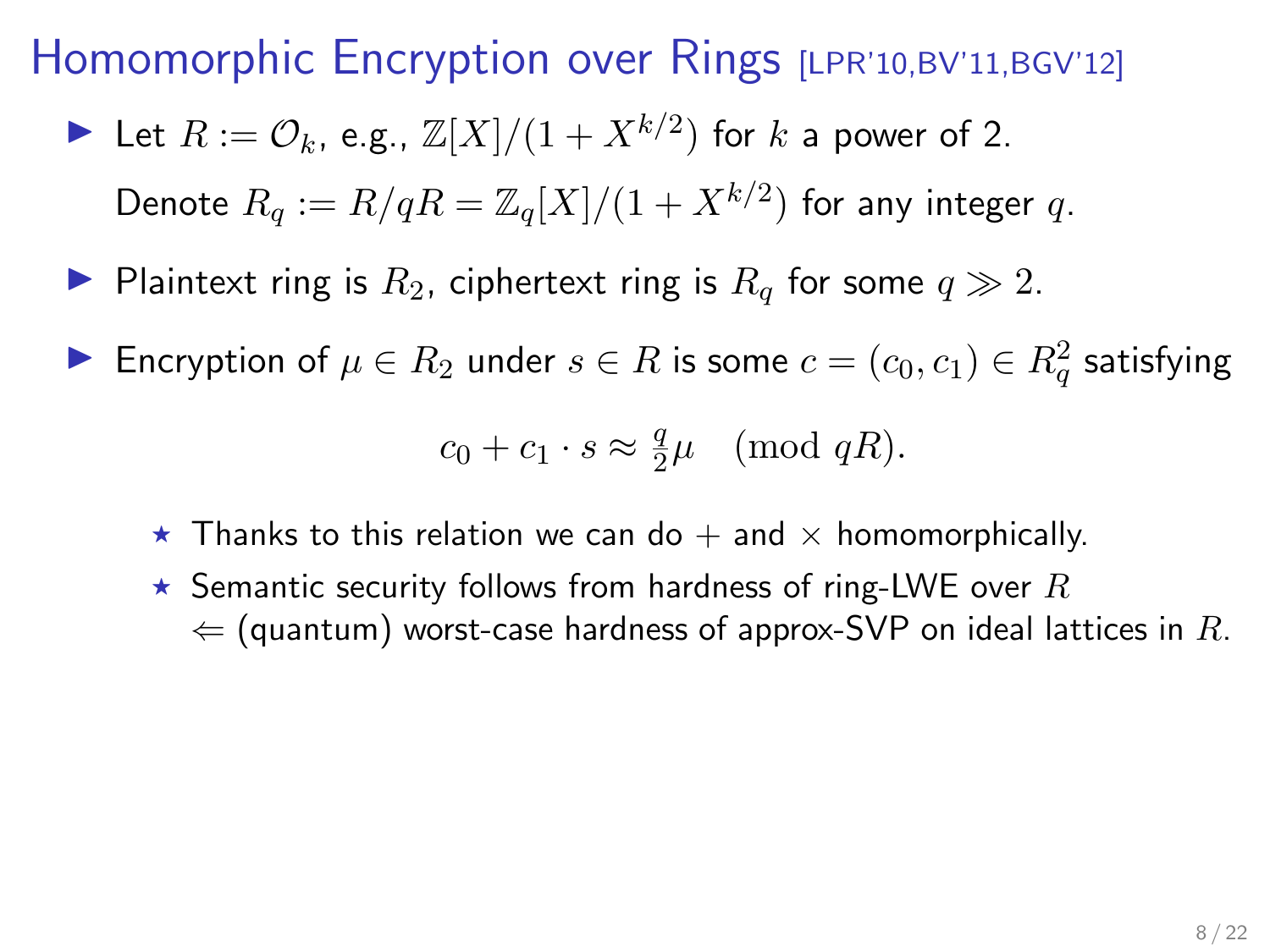In Let  $R := \mathcal{O}_k$ , e.g.,  $\mathbb{Z}[X]/(1 + X^{k/2})$  for  $k$  a power of 2.

Denote  $R_q := R/qR = \mathbb{Z}_q[X]/(1+X^{k/2})$  for any integer  $q.$ 

Plaintext ring is  $R_2$ , ciphertext ring is  $R_q$  for some  $q \gg 2$ .

► Encryption of  $\mu \in R_2$  under  $s \in R$  is some  $c = (c_0, c_1) \in R^2_q$  satisfying

$$
c_0 + c_1 \cdot s \approx \frac{q}{2}\mu \pmod{qR}
$$
.

- $\star$  Thanks to this relation we can do  $+$  and  $\times$  homomorphically.
- $\star$  Semantic security follows from hardness of ring-LWE over  $R$  $\Leftarrow$  (quantum) worst-case hardness of approx-SVP on ideal lattices in R.

► "Unpacked" plaintext  $\mu \in \mathbb{Z}_2 \subseteq R_2$  (just a constant polynomial).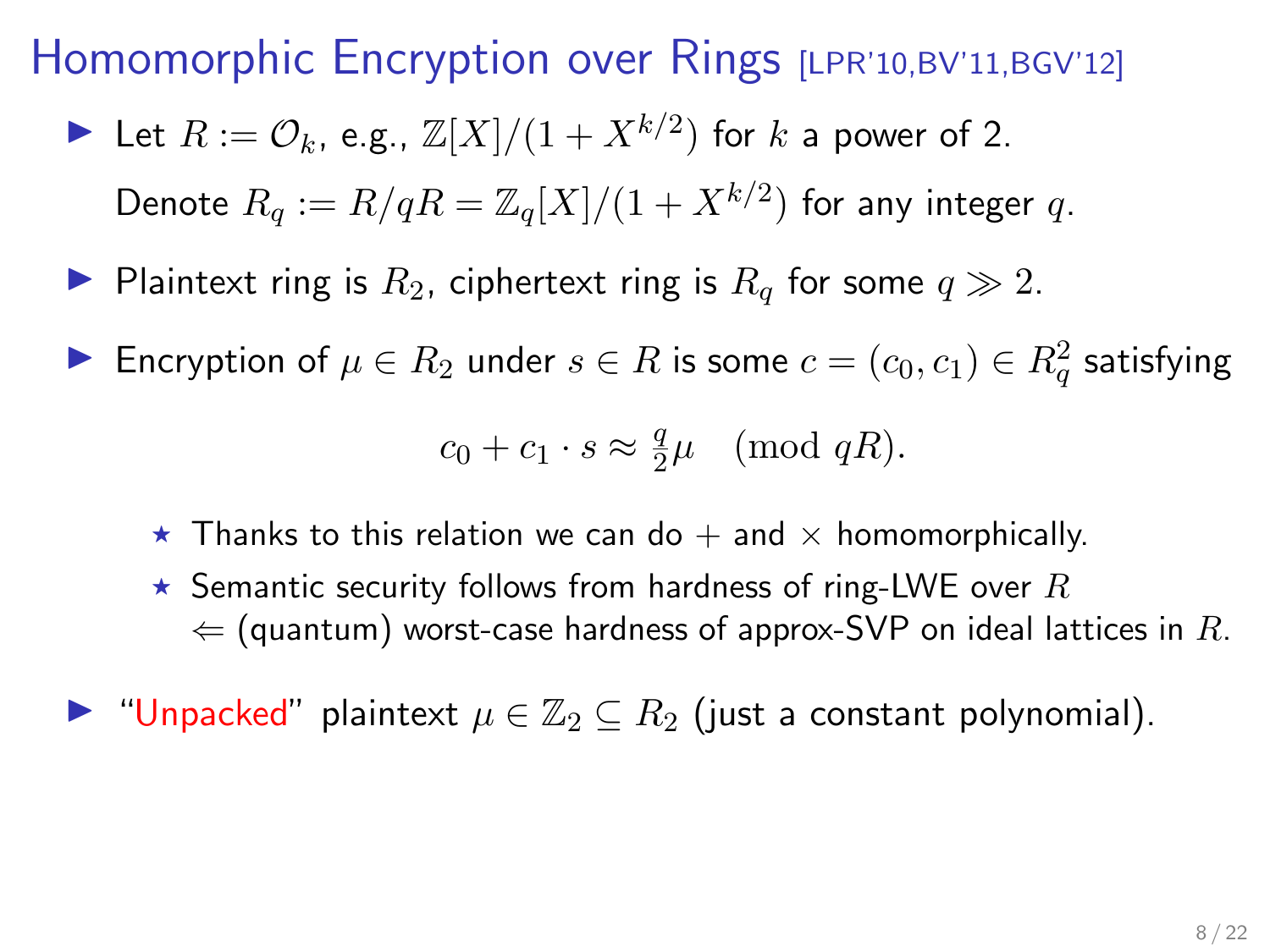In Let  $R := \mathcal{O}_k$ , e.g.,  $\mathbb{Z}[X]/(1 + X^{k/2})$  for  $k$  a power of 2.

Denote  $R_q := R/qR = \mathbb{Z}_q[X]/(1+X^{k/2})$  for any integer  $q.$ 

- Plaintext ring is  $R_2$ , ciphertext ring is  $R_q$  for some  $q \gg 2$ .
- ► Encryption of  $\mu \in R_2$  under  $s \in R$  is some  $c = (c_0, c_1) \in R^2_q$  satisfying

$$
c_0 + c_1 \cdot s \approx \frac{q}{2}\mu \pmod{qR}
$$
.

- $\star$  Thanks to this relation we can do  $+$  and  $\times$  homomorphically.
- $\star$  Semantic security follows from hardness of ring-LWE over  $R$  $\Leftarrow$  (quantum) worst-case hardness of approx-SVP on ideal lattices in R.
- $\blacktriangleright$  "Unpacked" plaintext  $\mu \in \mathbb{Z}_2 \subseteq R_2$  (just a constant polynomial). "Packed" plaintext uses more of  $R_2$ , e.g., multiple "slots" [SV'11].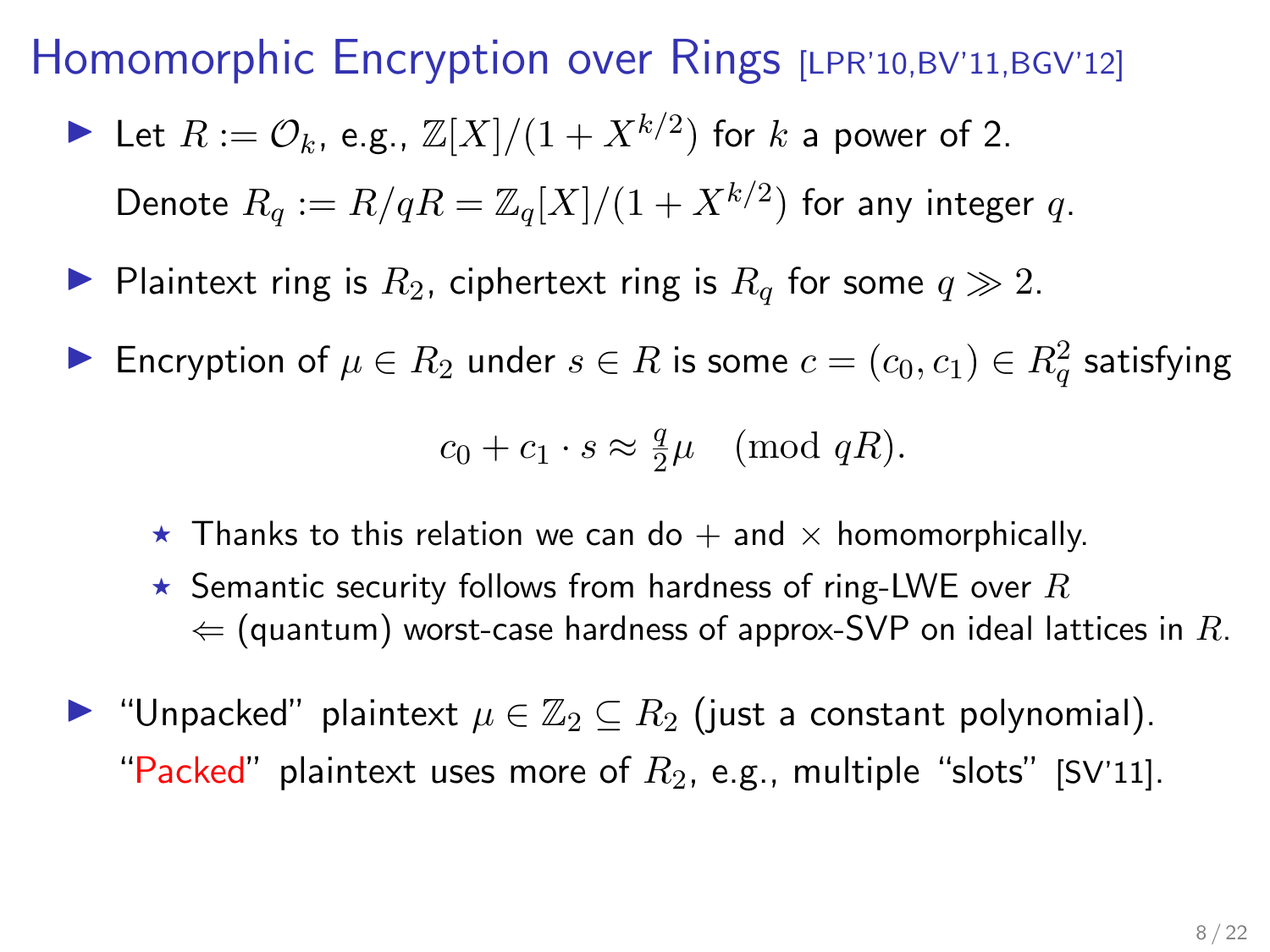### Theorem [GHPS'12]

For any cyclotomic rings  $R'/R$ , we can homomorphically evaluate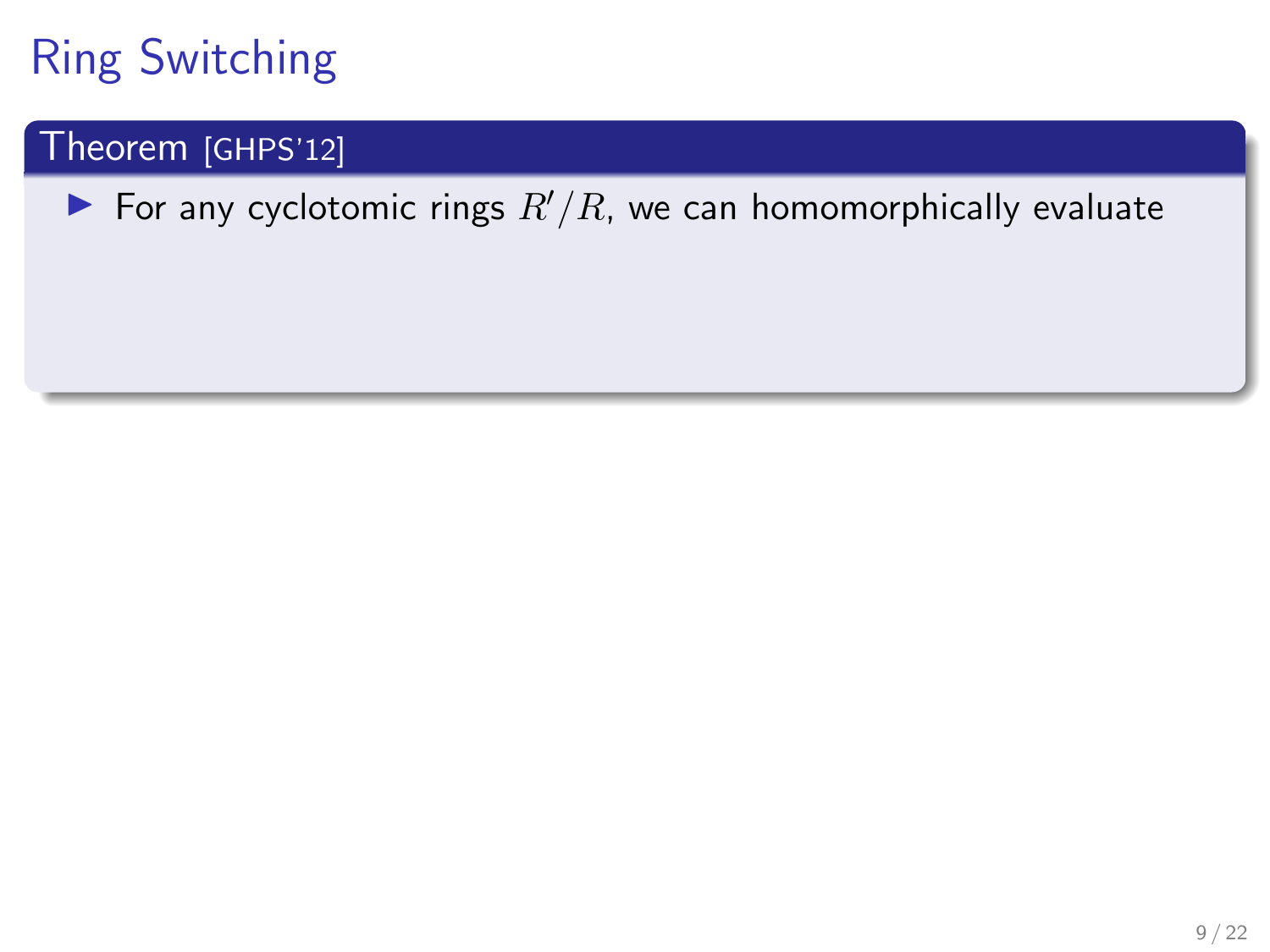### Theorem [GHPS'12]

For any cyclotomic rings  $R'/R$ , we can homomorphically evaluate  $\star$  any R-linear  $L: R'_2 \to R_2$  (i.e., map  $\mu' \in R'_2$  to  $\mu = L(\mu') \in R_2$ )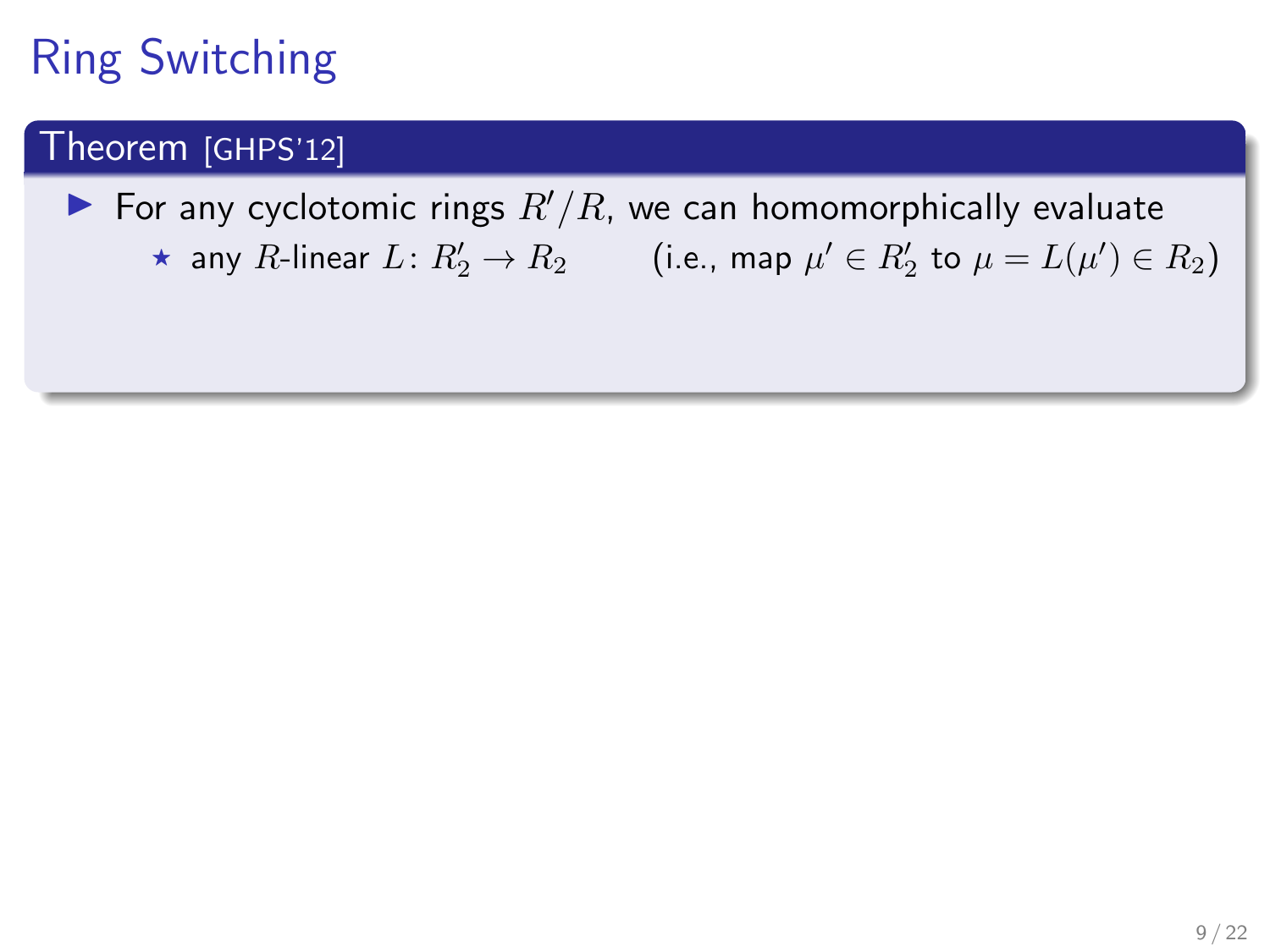### Theorem [GHPS'12]

- For any cyclotomic rings  $R'/R$ , we can homomorphically evaluate
	- $\star$  any R-linear  $L: R'_2 \to R_2$  (i.e., map  $\mu' \in R'_2$  to  $\mu = L(\mu') \in R_2$ )
	- $\star$  by mapping the ciphertext  $c'$  over  $R'$  to some  $c$  over  $R$ ,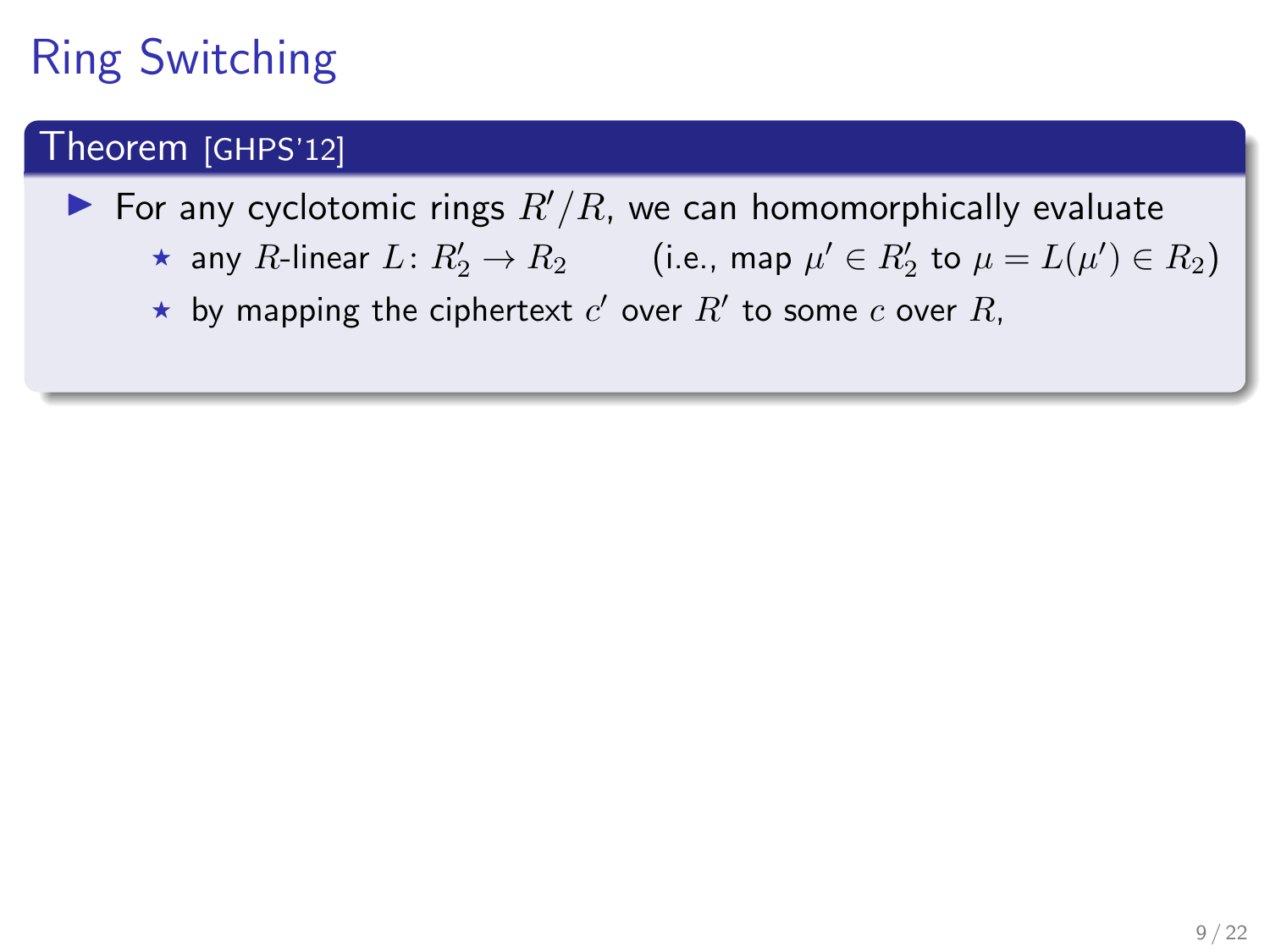### Theorem [GHPS'12]

- For any cyclotomic rings  $R'/R$ , we can homomorphically evaluate
	- $\star$  any R-linear  $L: R'_2 \to R_2$  (i.e., map  $\mu' \in R'_2$  to  $\mu = L(\mu') \in R_2$ )
	- $\star$  by mapping the ciphertext  $c'$  over  $R'$  to some  $c$  over  $R$ ,
	- $\star$  assuming hardness of R-LWE.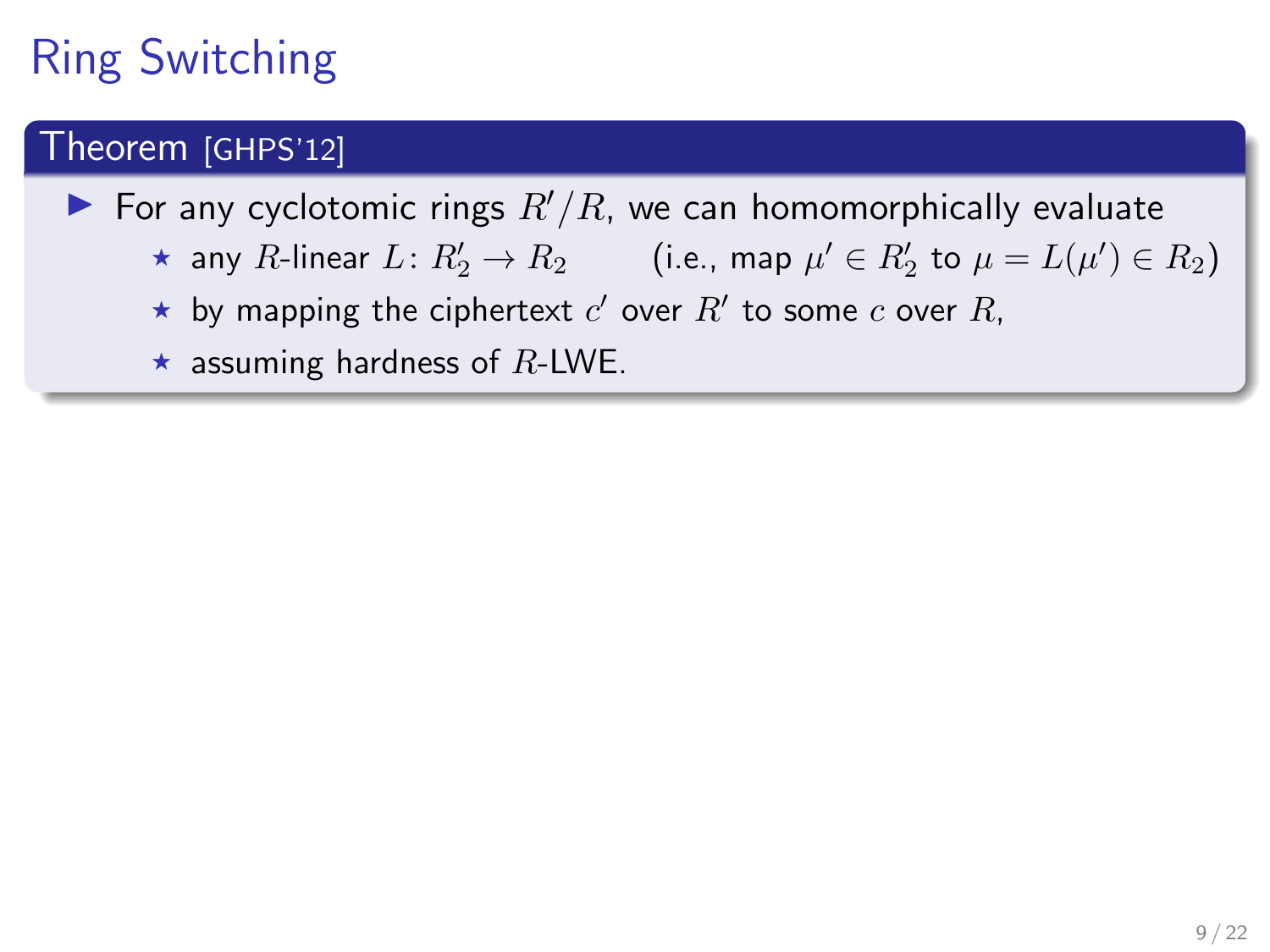### Theorem [GHPS'12]

- $\blacktriangleright$  For any cyclotomic rings  $R'/R$ , we can homomorphically evaluate
	- $\star$  any R-linear  $L: R'_2 \to R_2$  (i.e., map  $\mu' \in R'_2$  to  $\mu = L(\mu') \in R_2$ )
	- $\star$  by mapping the ciphertext  $c'$  over  $R'$  to some  $c$  over  $R$ ,
	- $\star$  assuming hardness of R-LWE.

### So What?

- $\triangleright$  "Fresh" ciphertexts need small noise  $\Rightarrow$  large ring degree for security.
- ightharpoonup Noise increases as we do homomorphic operations, so we can securely switch to smaller ring dimension, yielding smaller ciphertexts and faster operations.
- $\blacktriangleright$  Also important for minimizing complexity of decryption for bootstrapping (cf. "dimension reduction" [BV'11]).
- $\blacktriangleright$  We'll see another cool application later...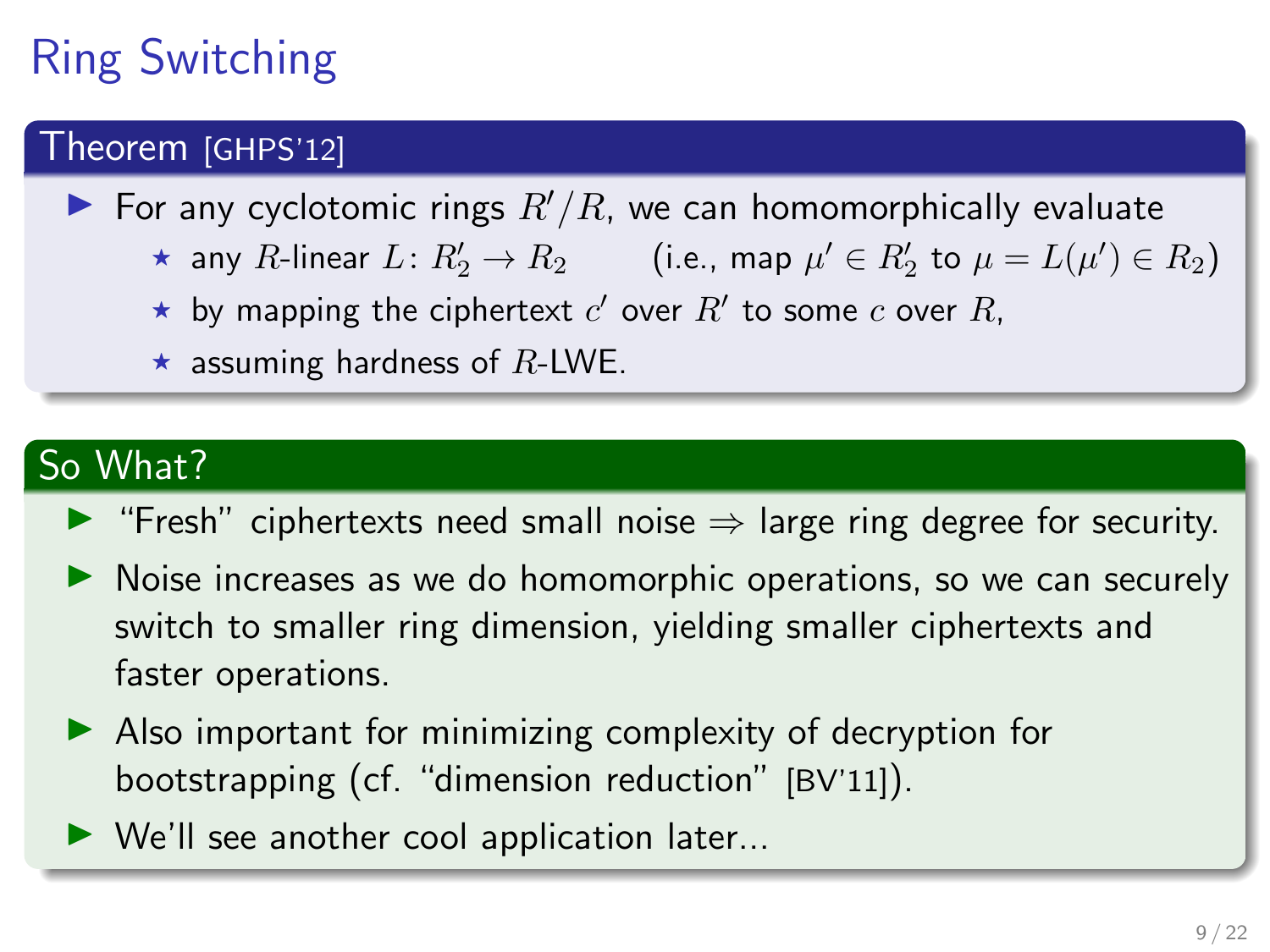### Theorem [GHPS'12]

For any cyclotomic rings  $R'/R$ , we can homomorphically evaluate

- $\star$  any R-linear  $L: R'_2 \to R_2$  (i.e., map  $\mu' \in R'_2$  to  $\mu = L(\mu') \in R_2$ )
- $\star$  by mapping the ciphertext  $c'$  over  $R'$  to some  $c$  over  $R$ ,
- $\star$  assuming hardness of R-LWE.

Proof: Given  $c' = (c'_0, c'_1)$ , let  $c_i = \text{Tr}(r'_L \cdot c'_i)$ .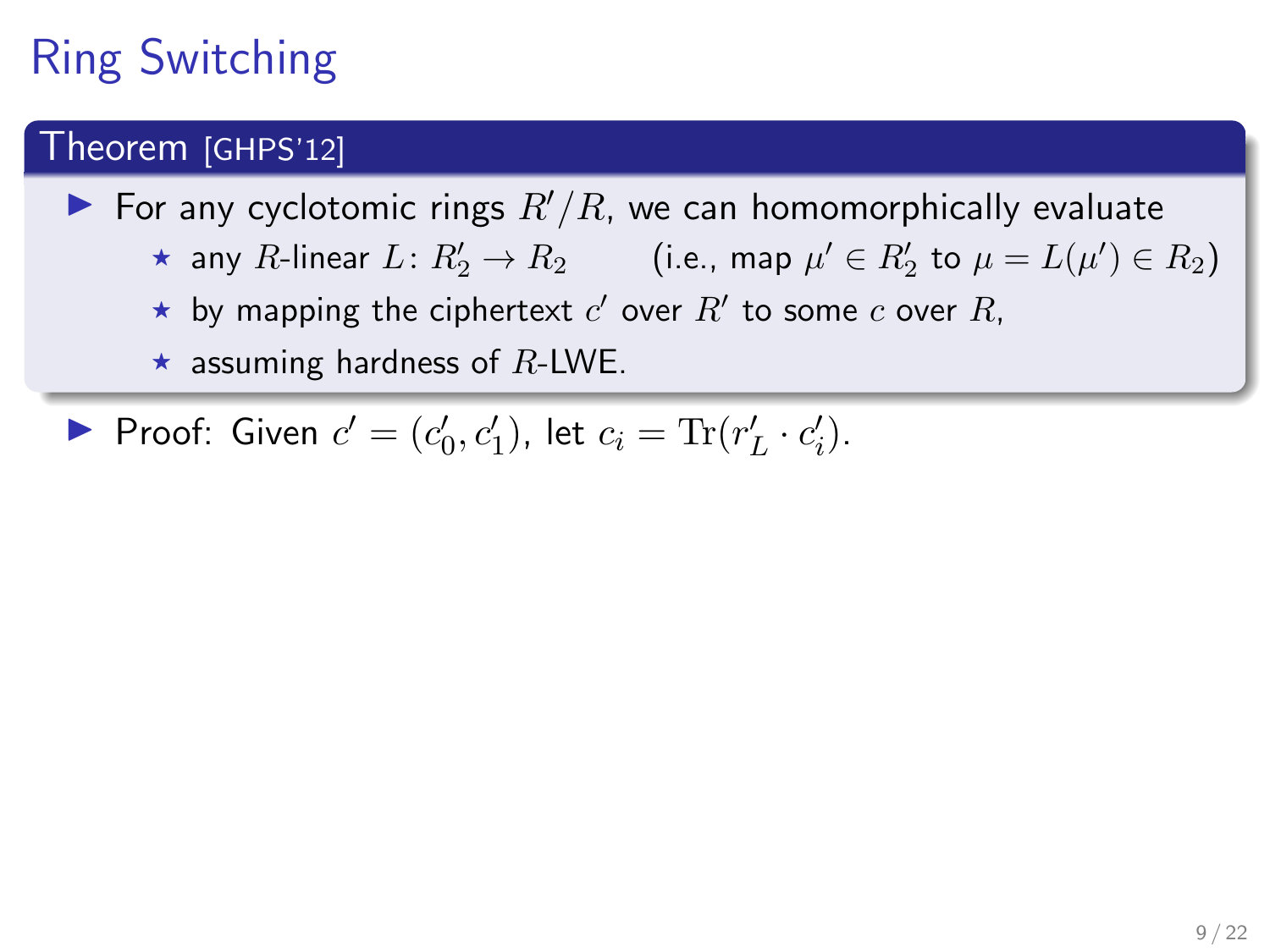# Ring Switching

#### Theorem [GHPS'12]

For any cyclotomic rings  $R'/R$ , we can homomorphically evaluate

- $\star$  any R-linear  $L: R'_2 \to R_2$  (i.e., map  $\mu' \in R'_2$  to  $\mu = L(\mu') \in R_2$ )
- $\star$  by mapping the ciphertext  $c'$  over  $R'$  to some  $c$  over  $R$ ,
- $\star$  assuming hardness of R-LWE.

Proof: Given  $c' = (c'_0, c'_1)$ , let  $c_i = \text{Tr}(r'_L \cdot c'_i)$ .

$$
c'_0 + s' \cdot c'_1 \approx \frac{q}{2} \cdot \mu' \pmod{qR'}
$$

$$
\implies \text{Tr}(r'_L \cdot c'_0) + \text{Tr}(s' \cdot r'_L \cdot c'_1) \approx \frac{q}{2} \cdot \text{Tr}(r'_L \cdot \mu') \pmod{qR}
$$

$$
?? \implies c_0 + s' \cdot c_1 \approx \frac{q}{2} \cdot \mu \pmod{qR}.
$$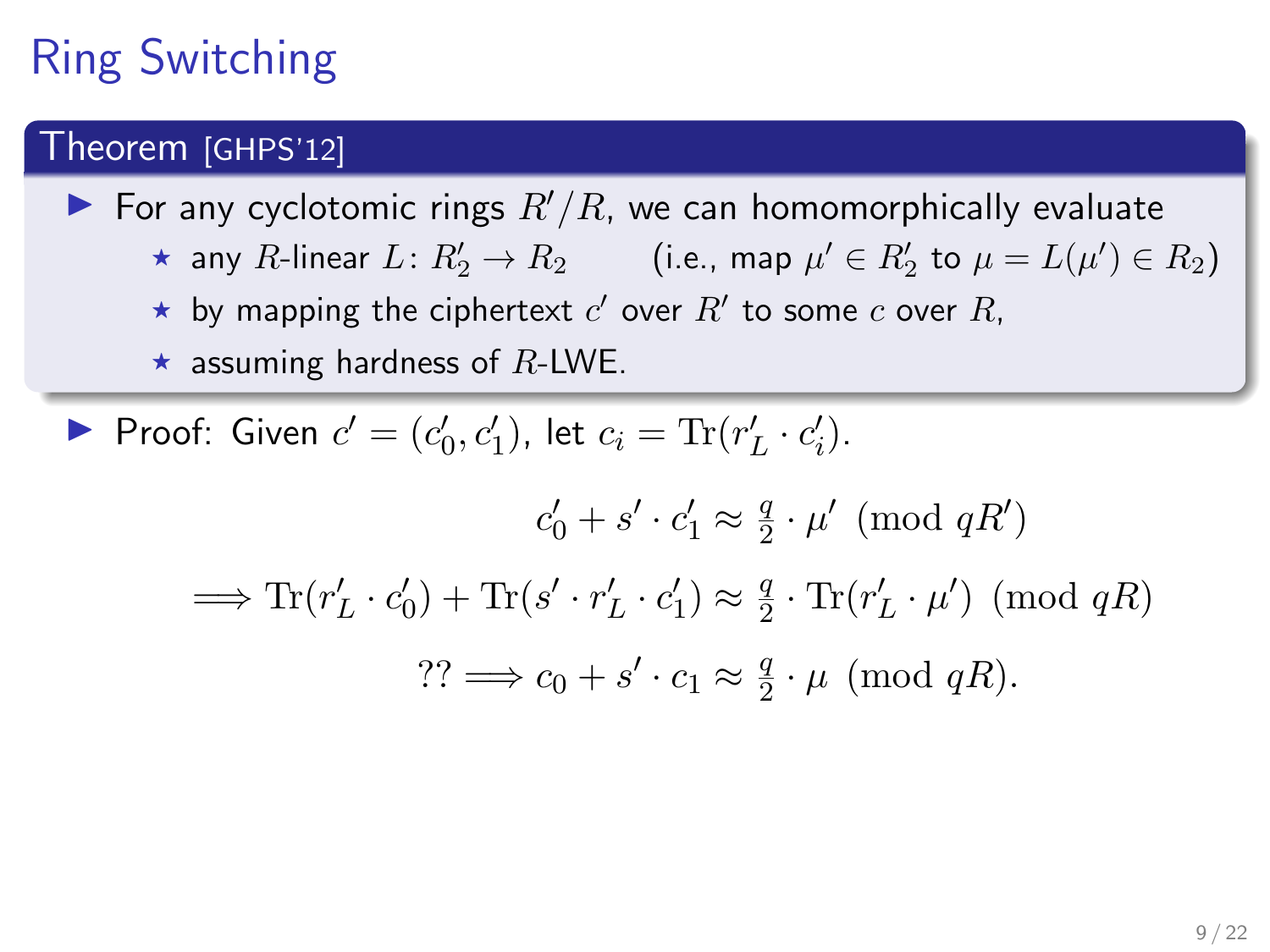# Ring Switching

#### Theorem [GHPS'12]

For any cyclotomic rings  $R'/R$ , we can homomorphically evaluate

- $\star$  any R-linear  $L: R'_2 \to R_2$  (i.e., map  $\mu' \in R'_2$  to  $\mu = L(\mu') \in R_2$ )
- $\star$  by mapping the ciphertext  $c'$  over  $R'$  to some  $c$  over  $R$ ,
- $\star$  assuming hardness of R-LWE.

Proof: Given  $c' = (c'_0, c'_1)$ , let  $c_i = \text{Tr}(r'_L \cdot c'_i)$ .

$$
c'_0 + s \cdot c'_1 \approx \frac{q}{2} \cdot \mu' \pmod{qR'}
$$

$$
\implies \text{Tr}(r'_L \cdot c'_0) + \text{Tr}(s \cdot r'_L \cdot c'_1) \approx \frac{q}{2} \cdot \text{Tr}(r'_L \cdot \mu') \pmod{qR}
$$

$$
\implies c_0 + s \cdot c_1 \approx \frac{q}{2} \cdot \mu \pmod{qR}.
$$

First "key-switch" from  $s' \in R'$  to  $s \in R$ .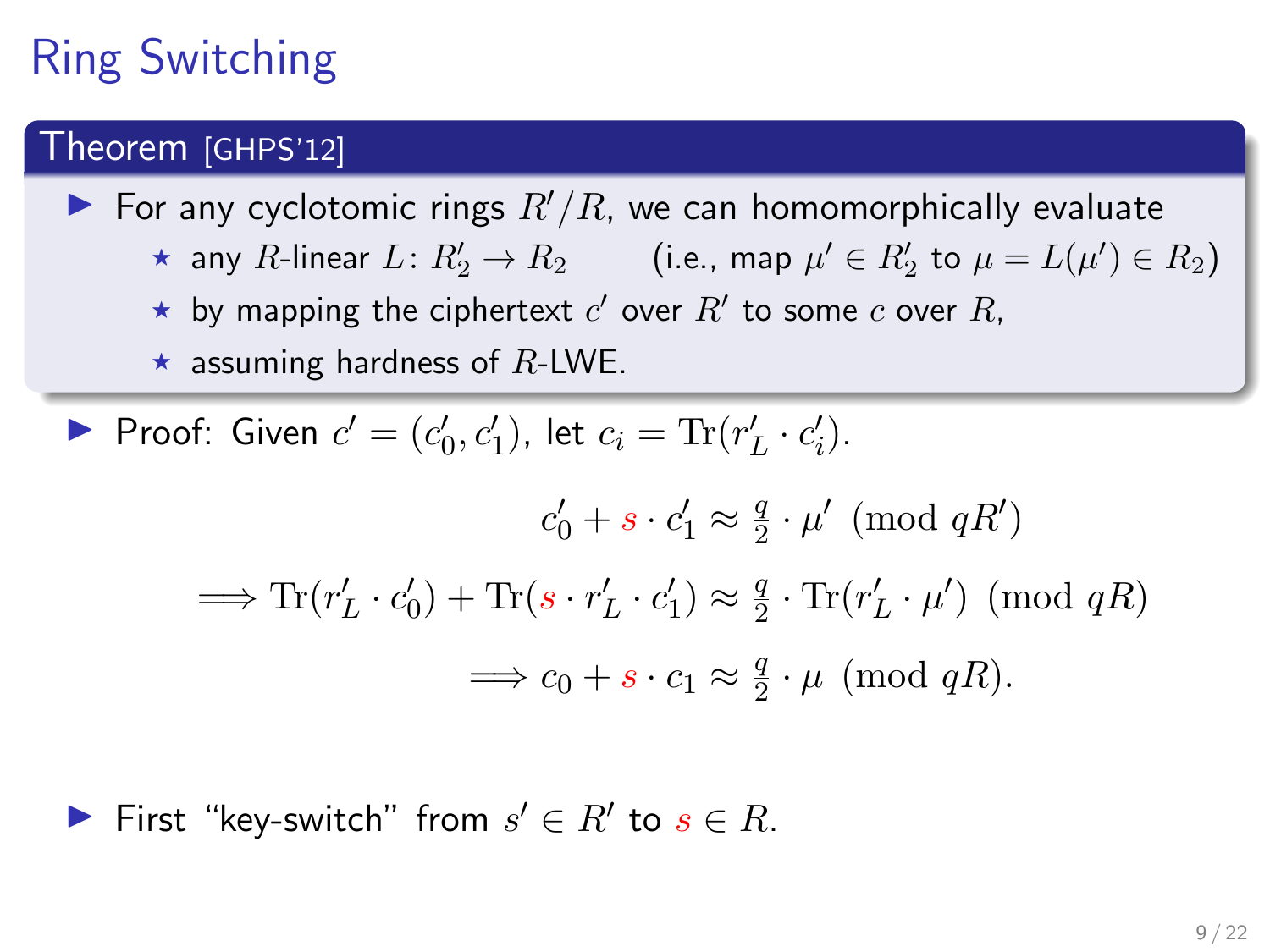# Ring Switching

#### Theorem [GHPS'12]

For any cyclotomic rings  $R'/R$ , we can homomorphically evaluate

- $\star$  any R-linear  $L: R'_2 \to R_2$  (i.e., map  $\mu' \in R'_2$  to  $\mu = L(\mu') \in R_2$ )
- $\star$  by mapping the ciphertext  $c'$  over  $R'$  to some  $c$  over  $R$ ,
- $\star$  assuming hardness of R-LWE.

Proof: Given  $c' = (c'_0, c'_1)$ , let  $c_i = \text{Tr}(r'_L \cdot c'_i)$ .

$$
c'_0 + s \cdot c'_1 \approx \frac{q}{2} \cdot \mu' \pmod{qR'}
$$

$$
\implies \text{Tr}(r'_L \cdot c'_0) + \text{Tr}(s \cdot r'_L \cdot c'_1) \approx \frac{q}{2} \cdot \text{Tr}(r'_L \cdot \mu') \pmod{qR}
$$

$$
\implies c_0 + s \cdot c_1 \approx \frac{q}{2} \cdot \mu \pmod{qR}.
$$

First "key-switch" from  $s' \in R'$  to  $s \in R$ . Theorem:  $R'$ -LWE with secret in  $R$  is as hard as  $R$ -LWE.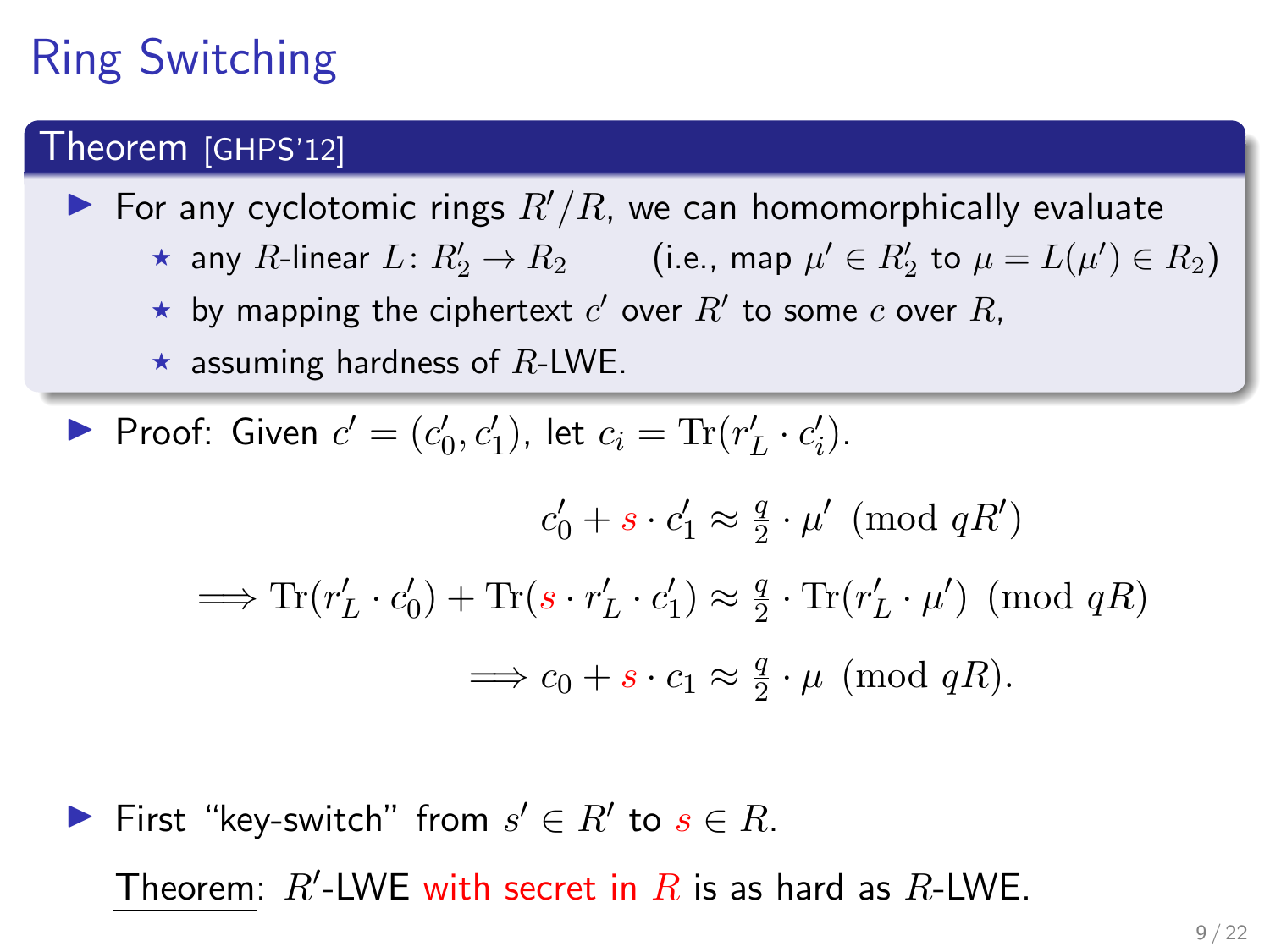# Part 2:

# Bootstrapping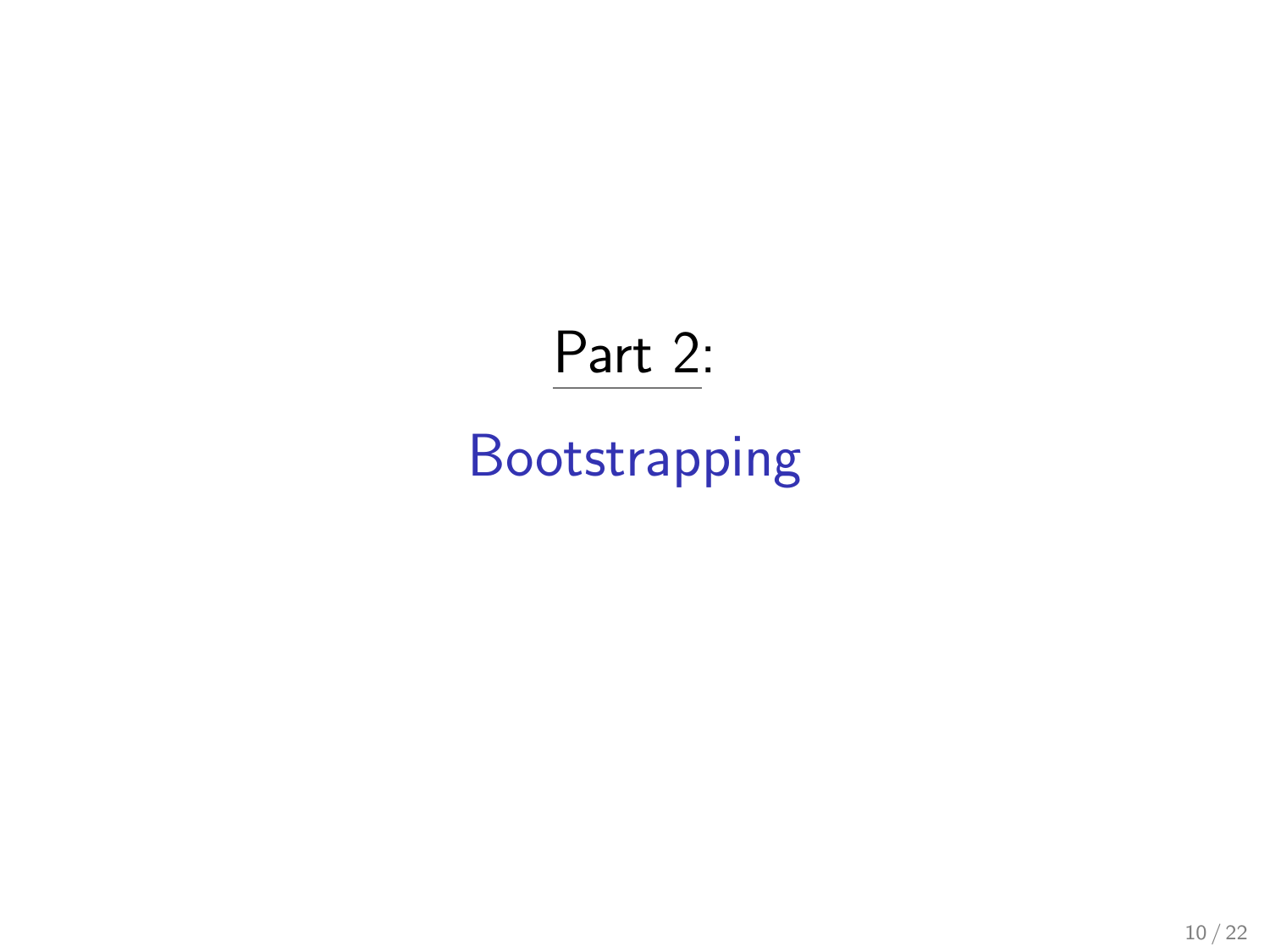# Fully Homomorphic Encryption [RAD'78, Gen'09]

 $\blacktriangleright$  FHE lets you do this:

$$
\boxed{\mu} \longrightarrow \boxed{\mathrm{Eval}\left(f\ ,\ \boxed{\mu}\right)} \longrightarrow \boxed{f(\mu)}
$$

where  $|f(\mu)|$  and decryption time don't depend on  $|f|$ .

A cryptographic "holy grail."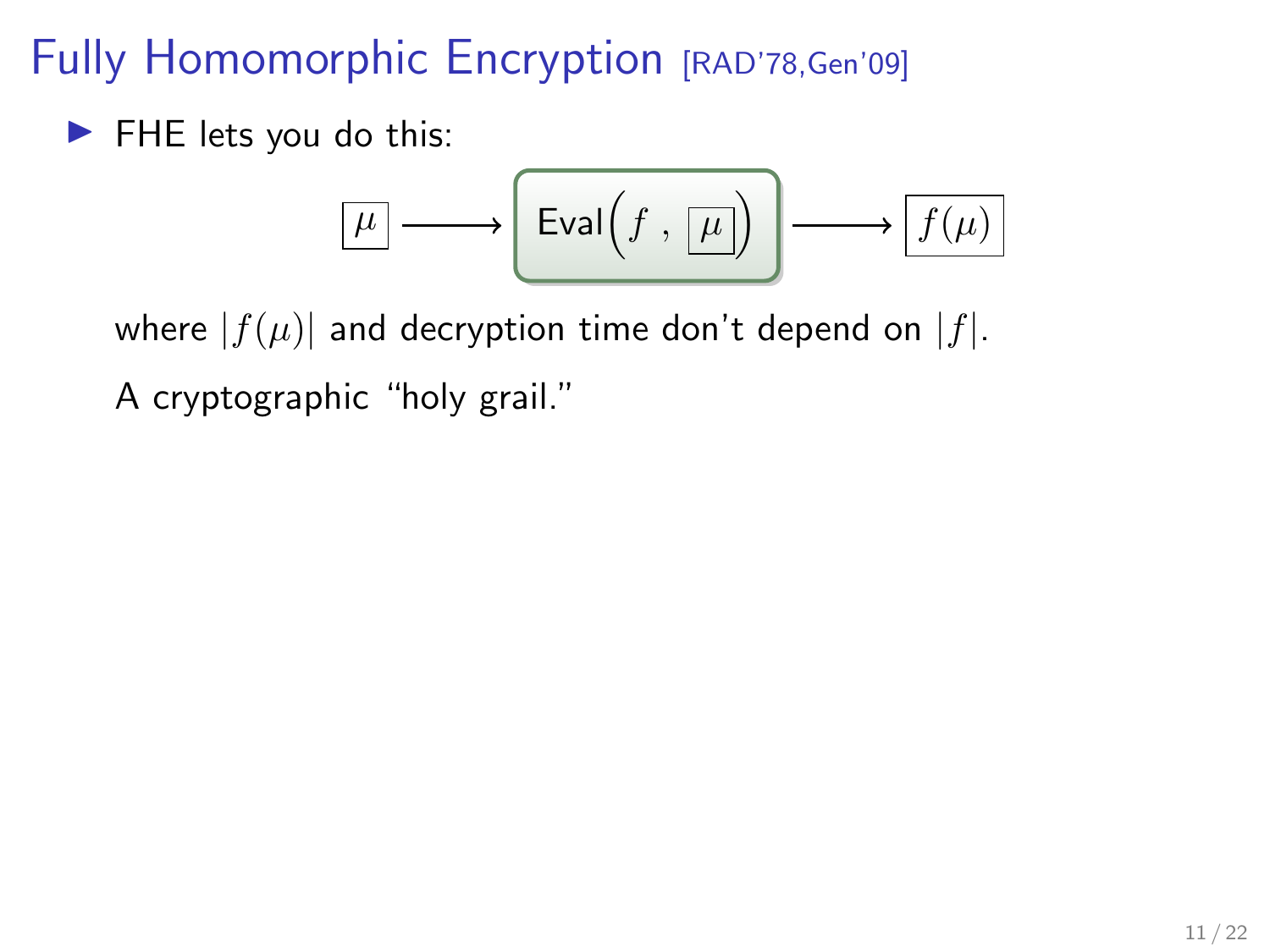## Fully Homomorphic Encryption [RAD'78, Gen'09]

 $\blacktriangleright$  FHE lets you do this:

$$
\boxed{\mu} \longrightarrow \boxed{\mathrm{Eval}\left(f \ ,\ \boxed{\mu}\right)} \longrightarrow \boxed{f(\mu)}
$$

where  $|f(\mu)|$  and decryption time don't depend on  $|f|$ .

A cryptographic "holy grail."

 $\triangleright$  Naturally occurring schemes are "somewhat homomorphic" (SHE): they can only evaluate functions of an a *priori* bounded depth.

$$
\boxed{\mu} \to \boxed{\mathrm{Eval}\Big(f, \boxed{\mu}\Big)} \to \boxed{f(\mu)} \to \boxed{\mathrm{Eval}\Big(g, \boxed{f(\mu)}\Big)} \to \boxed{g(f(\mu))}
$$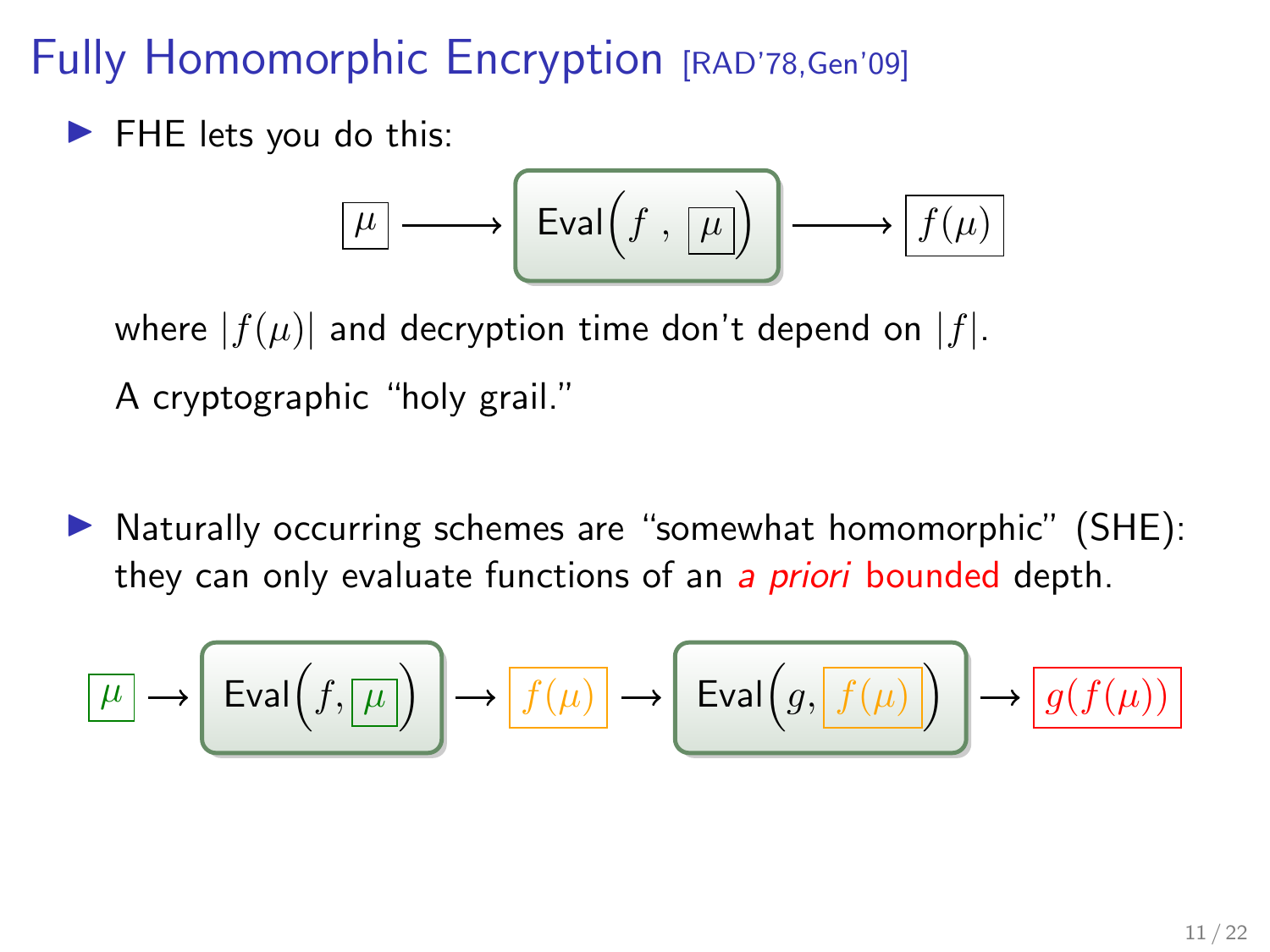▶ Homomorphically evaluates the SHE decryption function to "refresh" a ciphertext  $\boxed{\mu}$ , allowing further homomorphic operations.

$$
\boxed{sk} \longrightarrow \boxed{\text{Eval}\left(\ f(\cdot) = \text{Dec}(\ \cdot \ ,\ \boxed{\mu}\right)\ \longrightarrow\ \boxed{\mu}
$$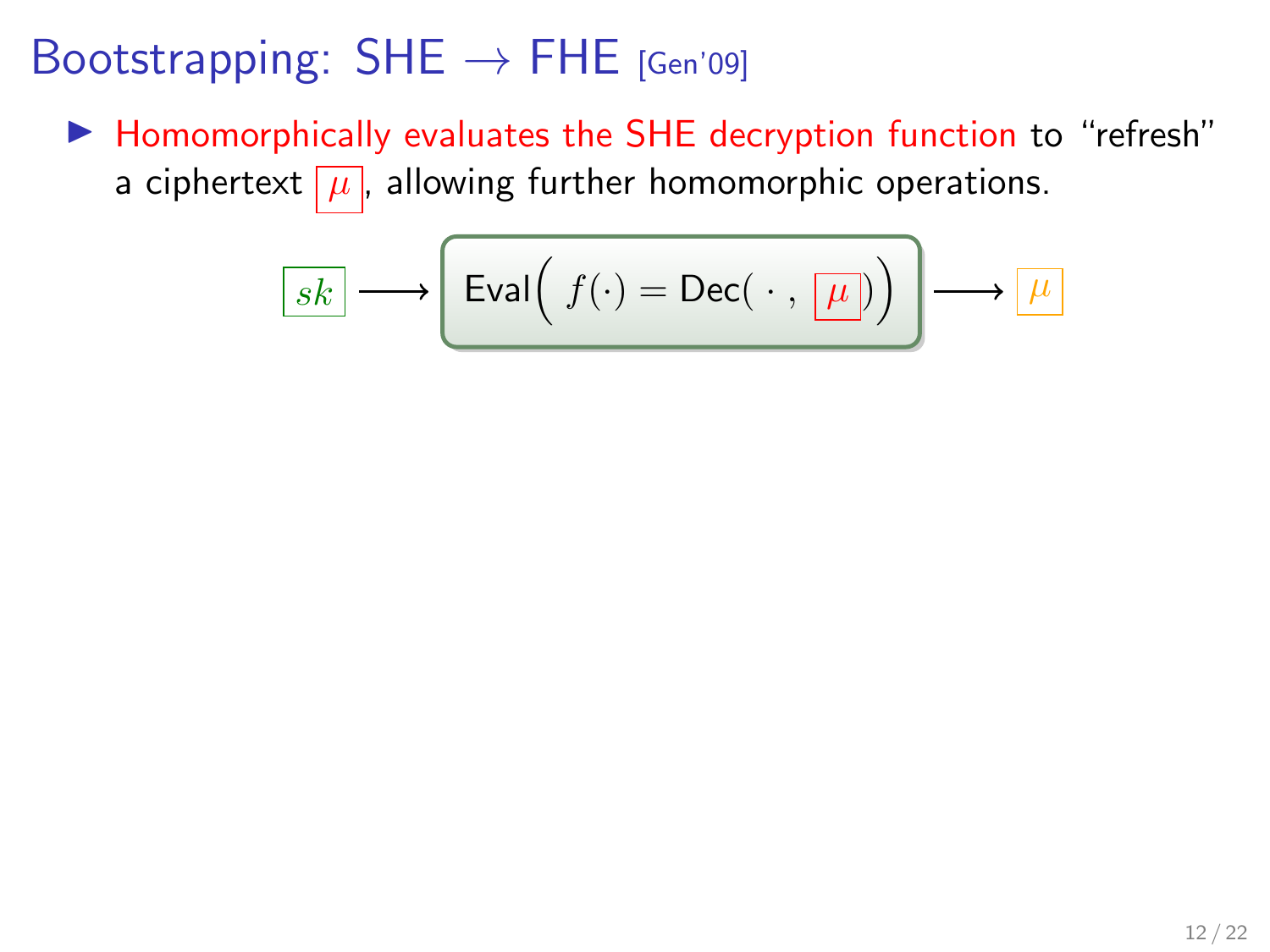▶ Homomorphically evaluates the SHE decryption function to "refresh" a ciphertext  $\mu$ , allowing further homomorphic operations.

$$
\boxed{sk} \longrightarrow \boxed{\text{Eval}\left(\ f(\cdot) = \text{Dec}(\ \cdot \ ,\ \boxed{\mu}\right)\ \right) \longrightarrow \boxed{\mu}
$$

- $\star$  The only known way of obtaining unbounded FHE.
- $\star$  Goal: Efficiency! Minimize depth d and size s of decryption "circuit."
- $\star$  Most efficient SHEs [BGV'12] can evaluate in time  $\tilde{O}(d \cdot s \cdot \lambda)$ .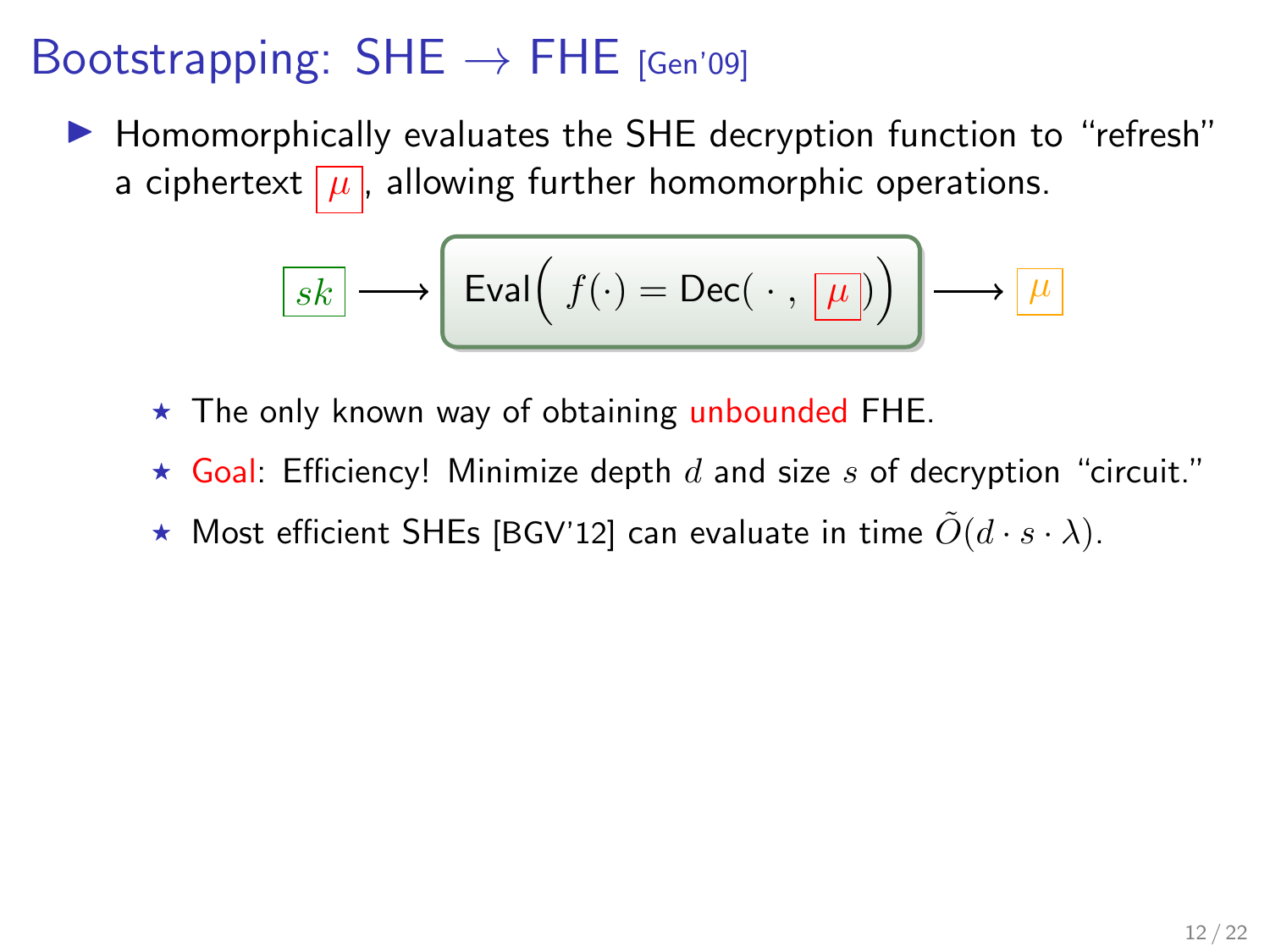$\blacktriangleright$  Homomorphically evaluates the SHE decryption function to "refresh" a ciphertext  $\mu$ , allowing further homomorphic operations.

$$
\boxed{sk} \longrightarrow \boxed{\text{Eval}\left(\ f(\cdot) = \text{Dec}(\ \cdot \ ,\ \boxed{\mu}\right)\ \longrightarrow\ \boxed{\mu}
$$

- $\star$  The only known way of obtaining unbounded FHE.
- $\star$  Goal: Efficiency! Minimize depth d and size s of decryption "circuit."
- $\star$  Most efficient SHEs [BGV'12] can evaluate in time  $\tilde{O}(d \cdot s \cdot \lambda)$ .
- $\blacktriangleright$  Intensive study, many techniques [G'09,GH'11a,GH'11b,GHS'12b,AP'13,BV'14,AP'14], but still very inefficient – the main bottleneck in FHE, by far.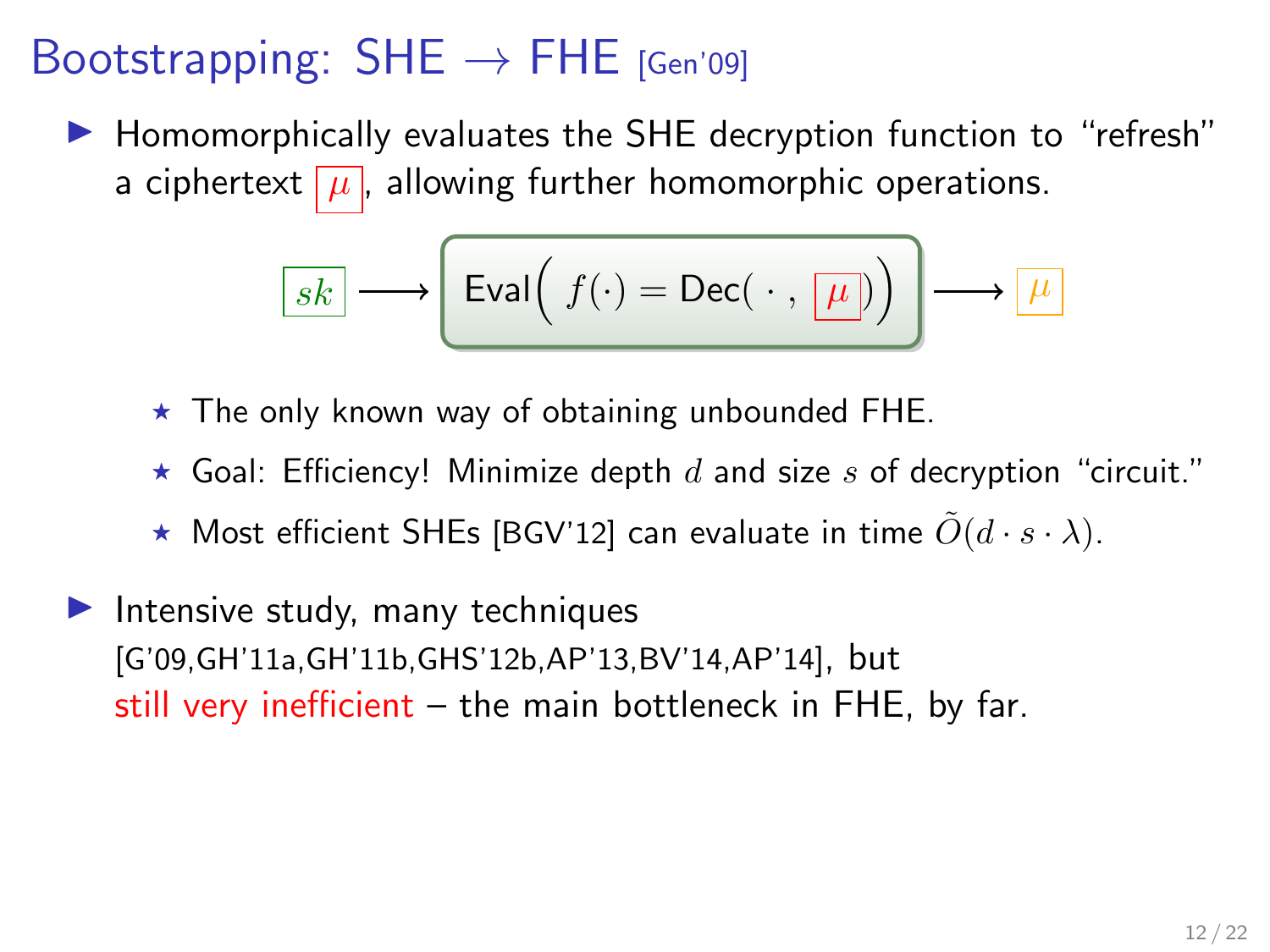$\blacktriangleright$  Homomorphically evaluates the SHE decryption function to "refresh" a ciphertext  $\mu$ , allowing further homomorphic operations.

$$
\boxed{sk} \longrightarrow \boxed{\text{Eval}\left(\ f(\cdot) = \text{Dec}(\ \cdot \ ,\ \boxed{\mu}\right)\ \longrightarrow\ \boxed{\mu}
$$

- $\star$  The only known way of obtaining unbounded FHE.
- $\star$  Goal: Efficiency! Minimize depth d and size s of decryption "circuit."
- $\star$  Most efficient SHEs [BGV'12] can evaluate in time  $\tilde{O}(d \cdot s \cdot \lambda)$ .
- Intensive study, many techniques [G'09,GH'11a,GH'11b,GHS'12b,AP'13,BV'14,AP'14], but still very inefficient – the main bottleneck in FHE, by far.
- $\triangleright$  Prior asymptotically efficient methods on "packed" ciphertexts [GHS'12a,GHS'12b] are very complex, and are practically worse than asymptotically slower methods.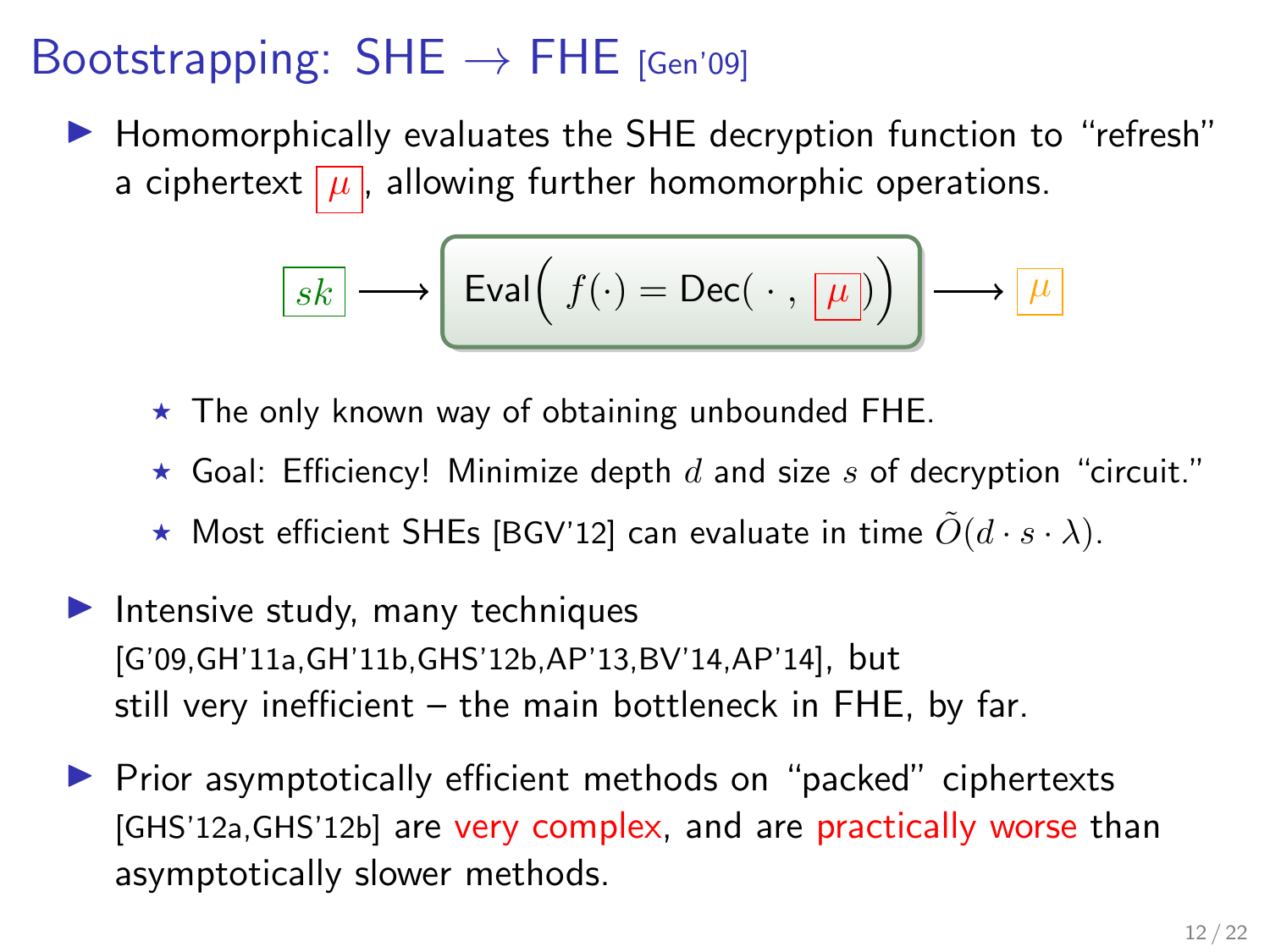Milestones in Bootstrapping [Gen'09]:  $\tilde{O}(\lambda^4)$  runtime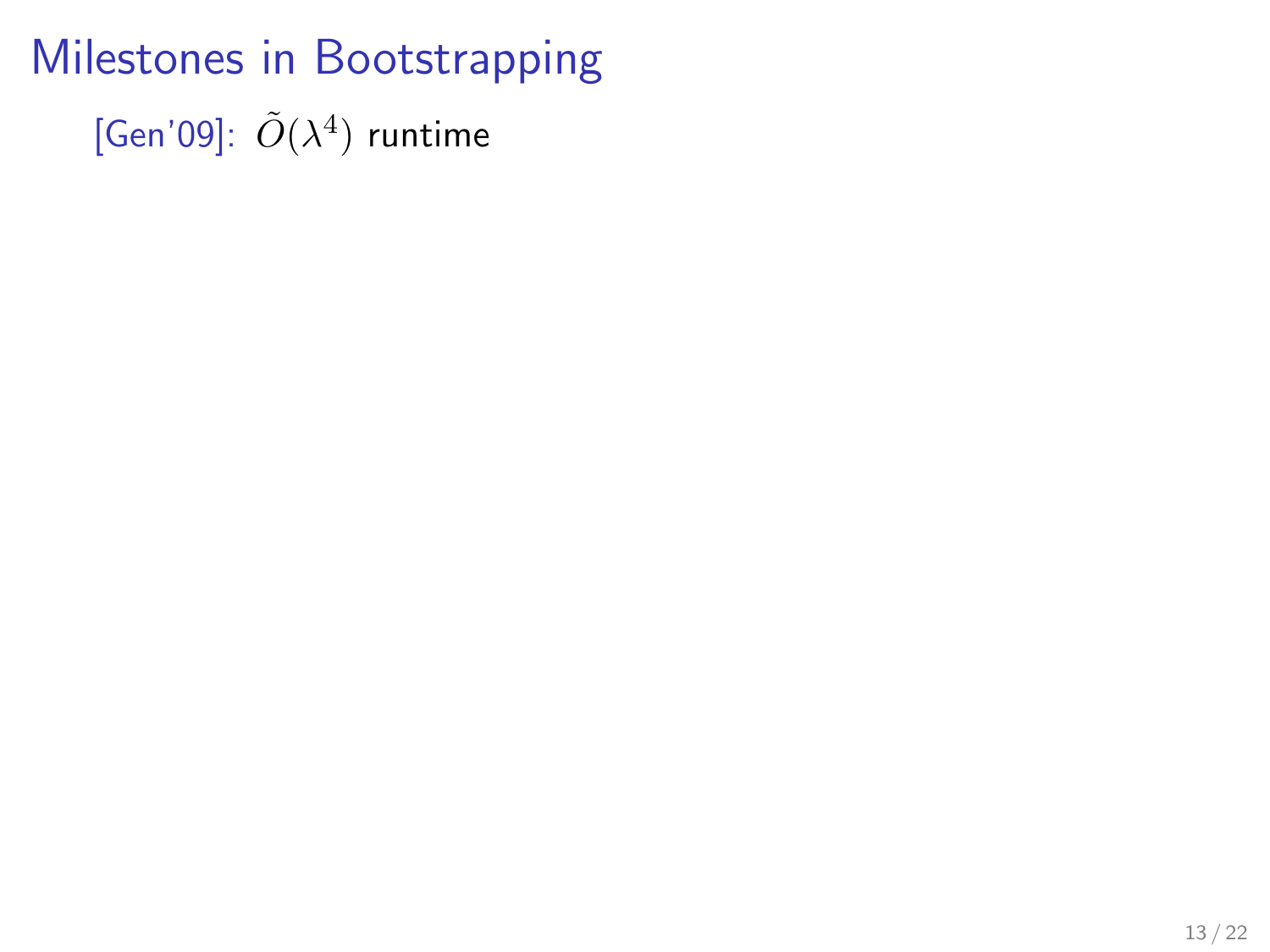[Gen'09]:  $\tilde{O}(\lambda^4)$  runtime

[BGV'12]:  $\tilde{O}(\lambda^2)$  runtime, or  $\tilde{O}(\lambda)$  amortized over  $\lambda$  ciphertexts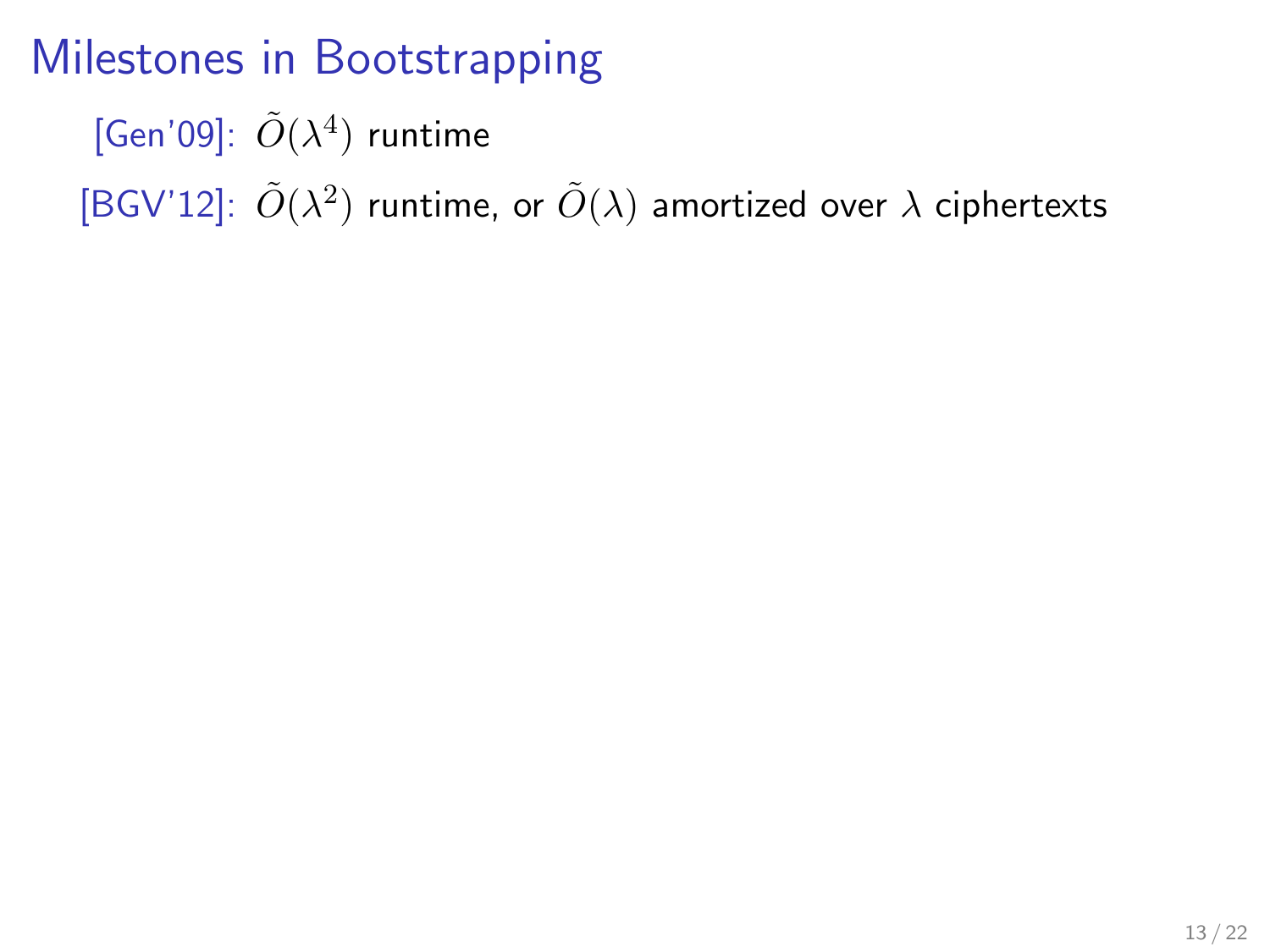[Gen'09]:  $\tilde{O}(\lambda^4)$  runtime

[BGV'12]:  $\tilde{O}(\lambda^2)$  runtime, or  $\tilde{O}(\lambda)$  amortized over  $\lambda$  ciphertexts

Mainly via improved SHE homomorphic capacity. Amortized method requires "exotic" rings, emulating  $\mathbb{Z}_2$ arithmetic in  $\mathbb{Z}_p$ .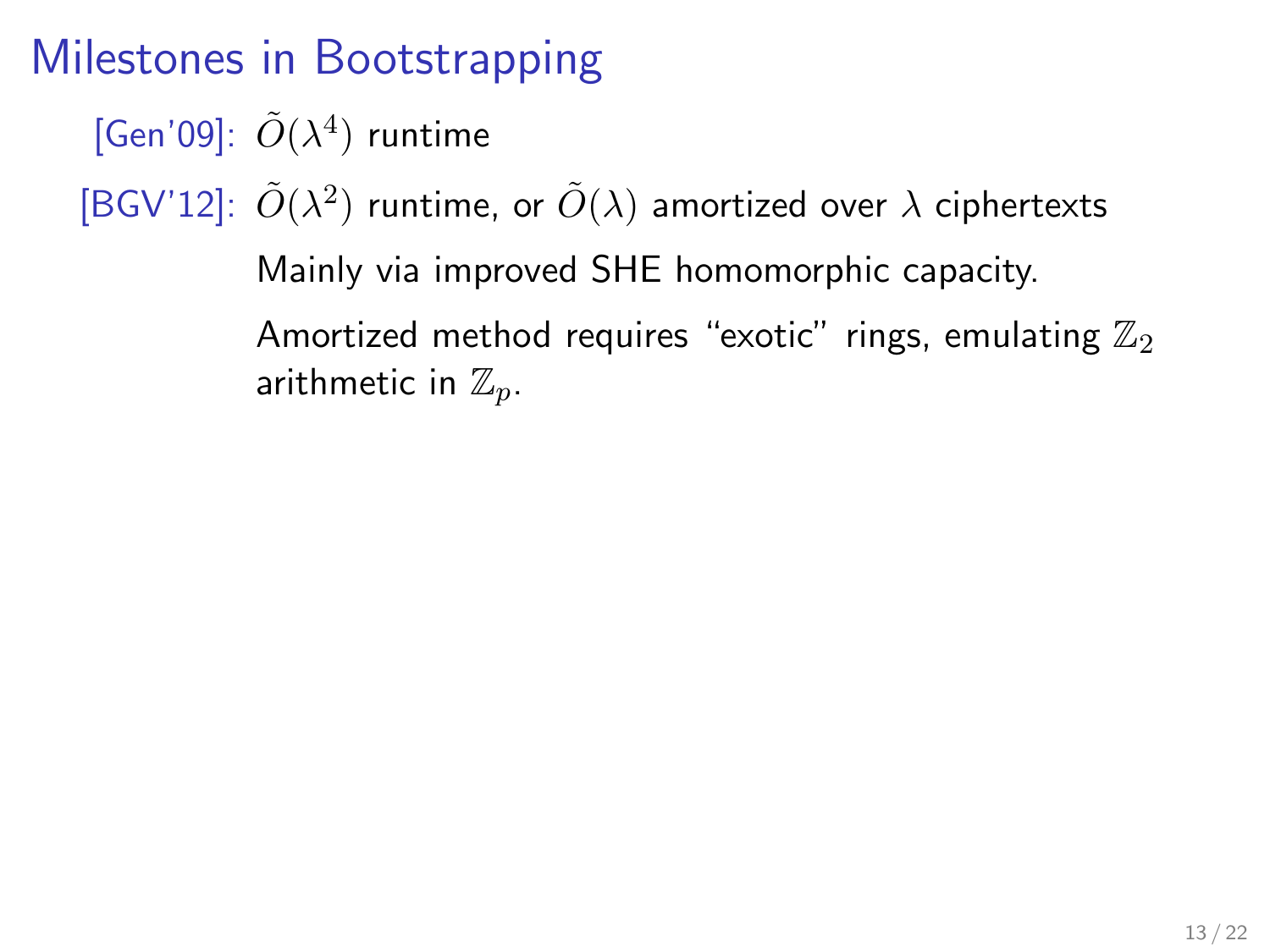[Gen'09]:  $\tilde{O}(\lambda^4)$  runtime

[BGV'12]:  $\tilde{O}(\lambda^2)$  runtime, or  $\tilde{O}(\lambda)$  amortized over  $\lambda$  ciphertexts

Mainly via improved SHE homomorphic capacity. Amortized method requires "exotic" rings, emulating  $\mathbb{Z}_2$ 

arithmetic in  $\mathbb{Z}_p$ .

[GHS'12b]:  $\tilde{O}(\lambda)$  runtime, for "packed" plaintexts. Declare victory?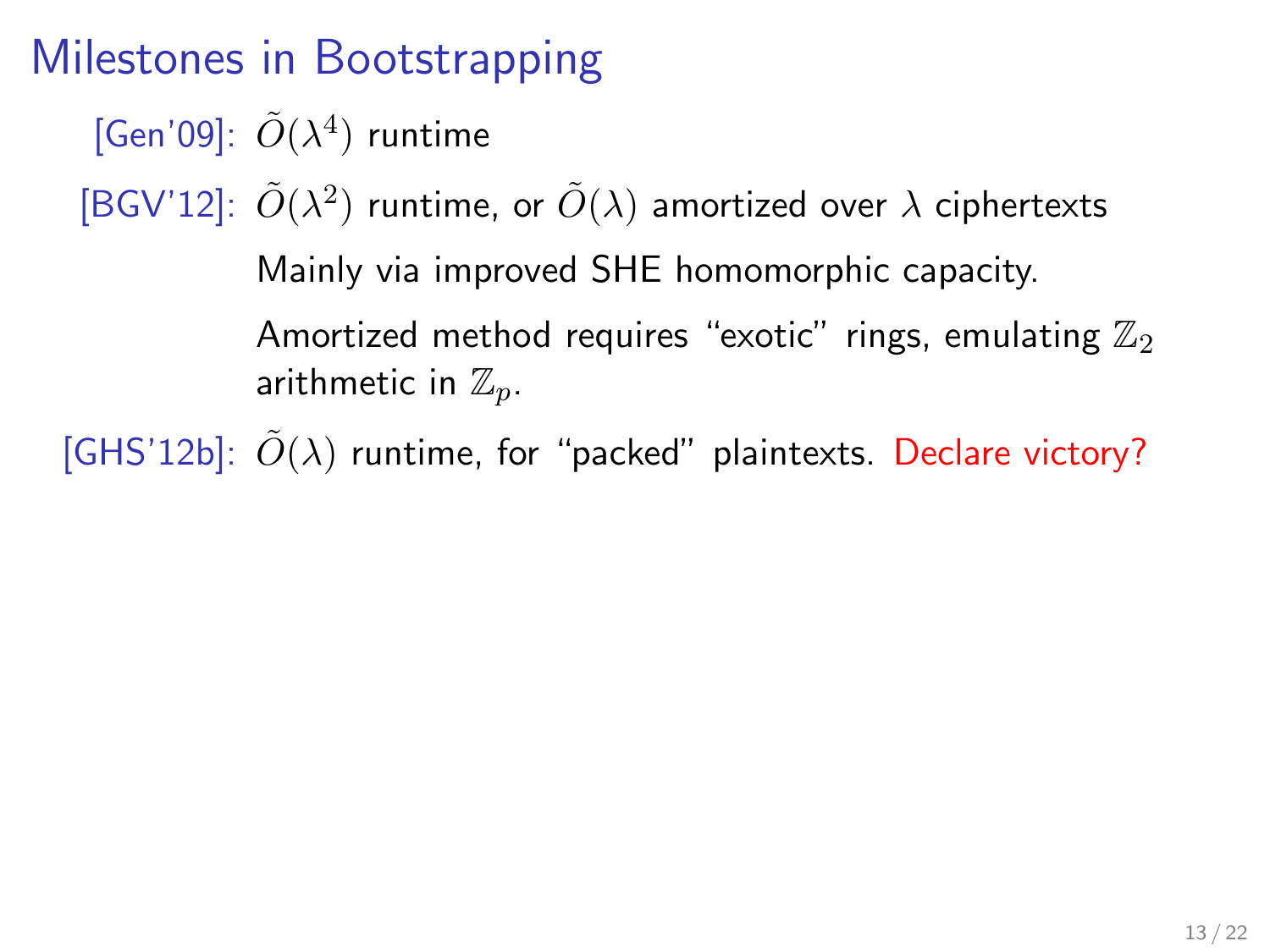[Gen'09]:  $\tilde{O}(\lambda^4)$  runtime

[BGV'12]:  $\tilde{O}(\lambda^2)$  runtime, or  $\tilde{O}(\lambda)$  amortized over  $\lambda$  ciphertexts

Mainly via improved SHE homomorphic capacity. Amortized method requires "exotic" rings, emulating  $\mathbb{Z}_2$ 

arithmetic in  $\mathbb{Z}_p$ .

[GHS'12b]:  $\tilde{O}(\lambda)$  runtime, for "packed" plaintexts. Declare victory?

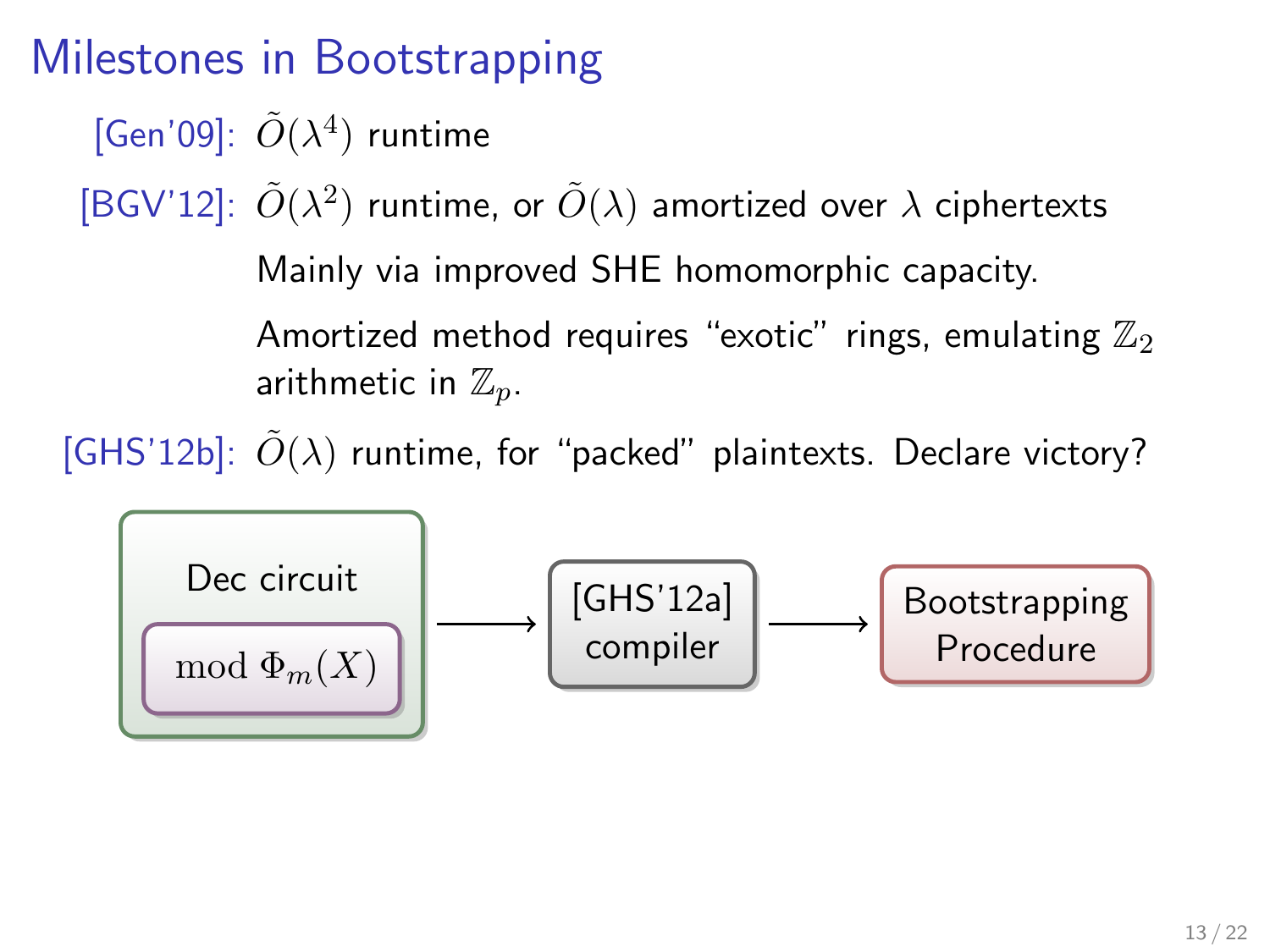[Gen'09]:  $\tilde{O}(\lambda^4)$  runtime

[BGV'12]:  $\tilde{O}(\lambda^2)$  runtime, or  $\tilde{O}(\lambda)$  amortized over  $\lambda$  ciphertexts

Mainly via improved SHE homomorphic capacity.

Amortized method requires "exotic" rings, emulating  $\mathbb{Z}_2$ arithmetic in  $\mathbb{Z}_p$ .

[GHS'12b]:  $\tilde{O}(\lambda)$  runtime, for "packed" plaintexts. Declare victory?



**X** Log-depth mod- $\Phi_m(X)$  circuit is complex, w/large hidden constants.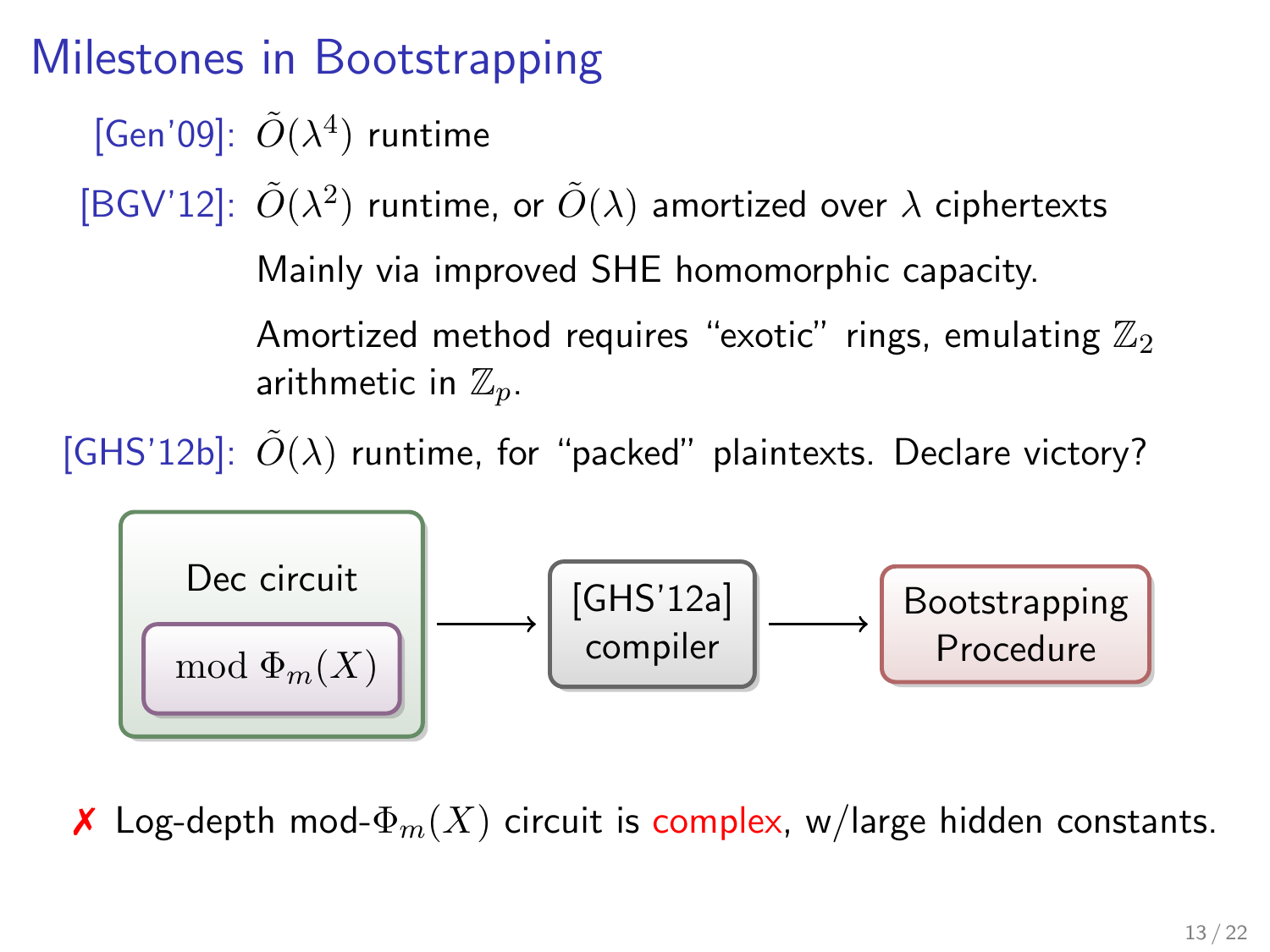[Gen'09]:  $\tilde{O}(\lambda^4)$  runtime

[BGV'12]:  $\tilde{O}(\lambda^2)$  runtime, or  $\tilde{O}(\lambda)$  amortized over  $\lambda$  ciphertexts

Mainly via improved SHE homomorphic capacity.

Amortized method requires "exotic" rings, emulating  $\mathbb{Z}_2$ arithmetic in  $\mathbb{Z}_p$ .

[GHS'12b]:  $\tilde{O}(\lambda)$  runtime, for "packed" plaintexts. Declare victory?



**X** Log-depth mod- $\Phi_m(X)$  circuit is complex, w/large hidden constants. ✗✗ [GHS'12a] compiler is very complex, w/large polylog overhead.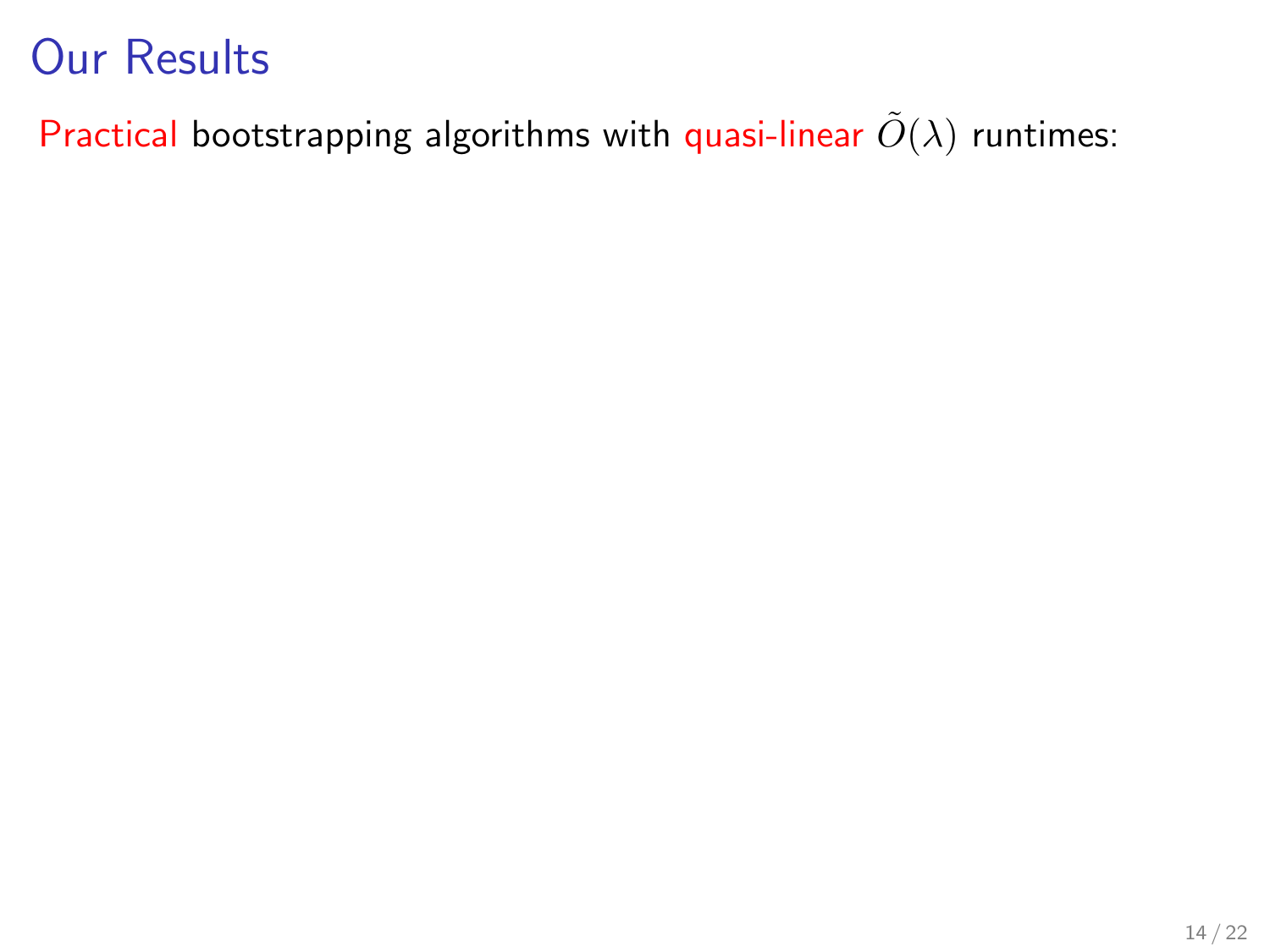- **1** For "unpacked" (single-bit) plaintexts:
	- $\vee$  Extremely simple!
	- $\vee$  Uses only power-of-2 cyclotomic rings (fast, easy to implement).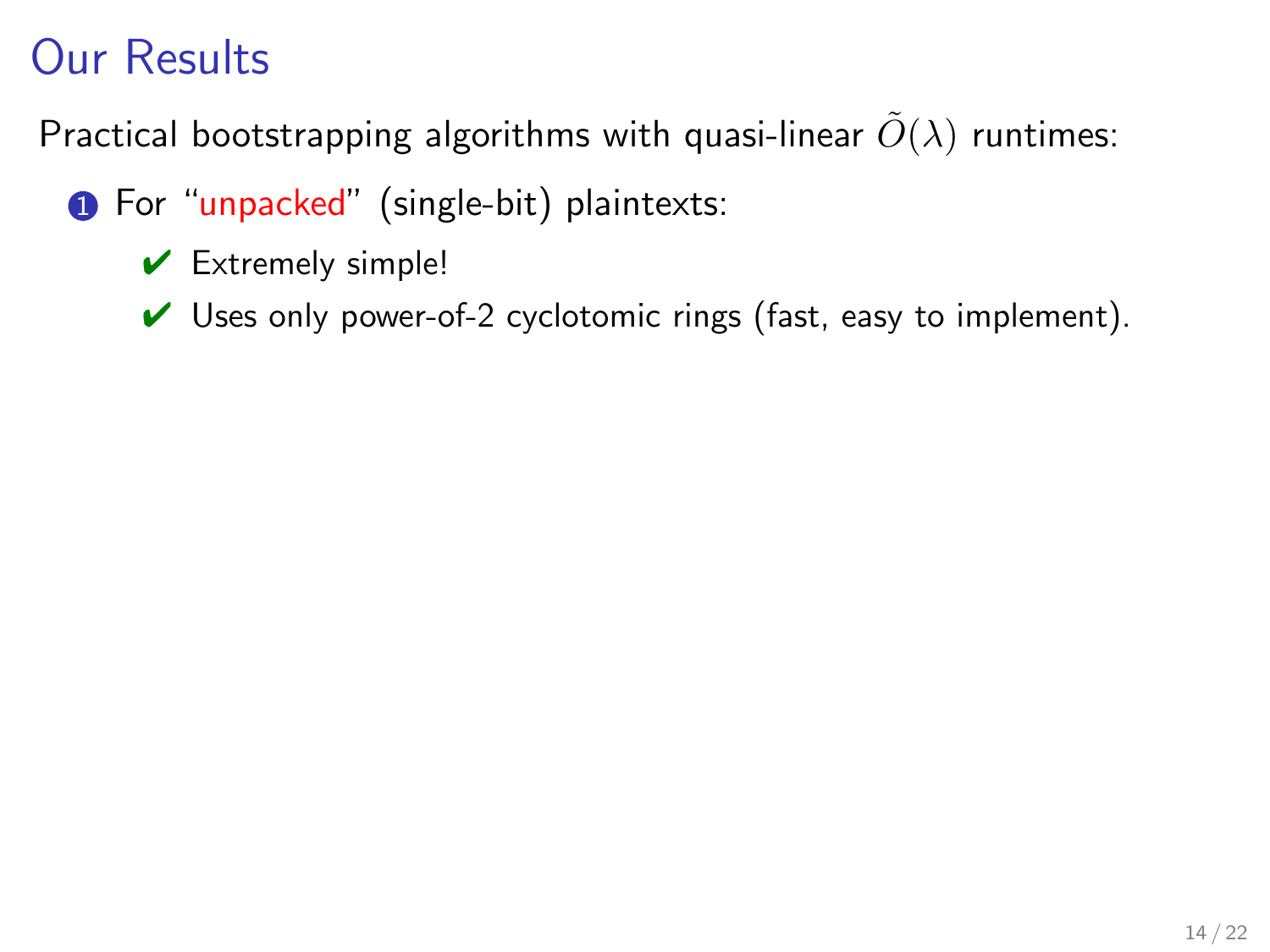- **1** For "unpacked" (single-bit) plaintexts:
	- $\vee$  Extremely simple!
	- $\vee$  Uses only power-of-2 cyclotomic rings (fast, easy to implement).
	- **★** Cf. [BGV'12]:  $\tilde{O}(\lambda)$  amortized across  $\lambda$  ciphertexts, exotic rings.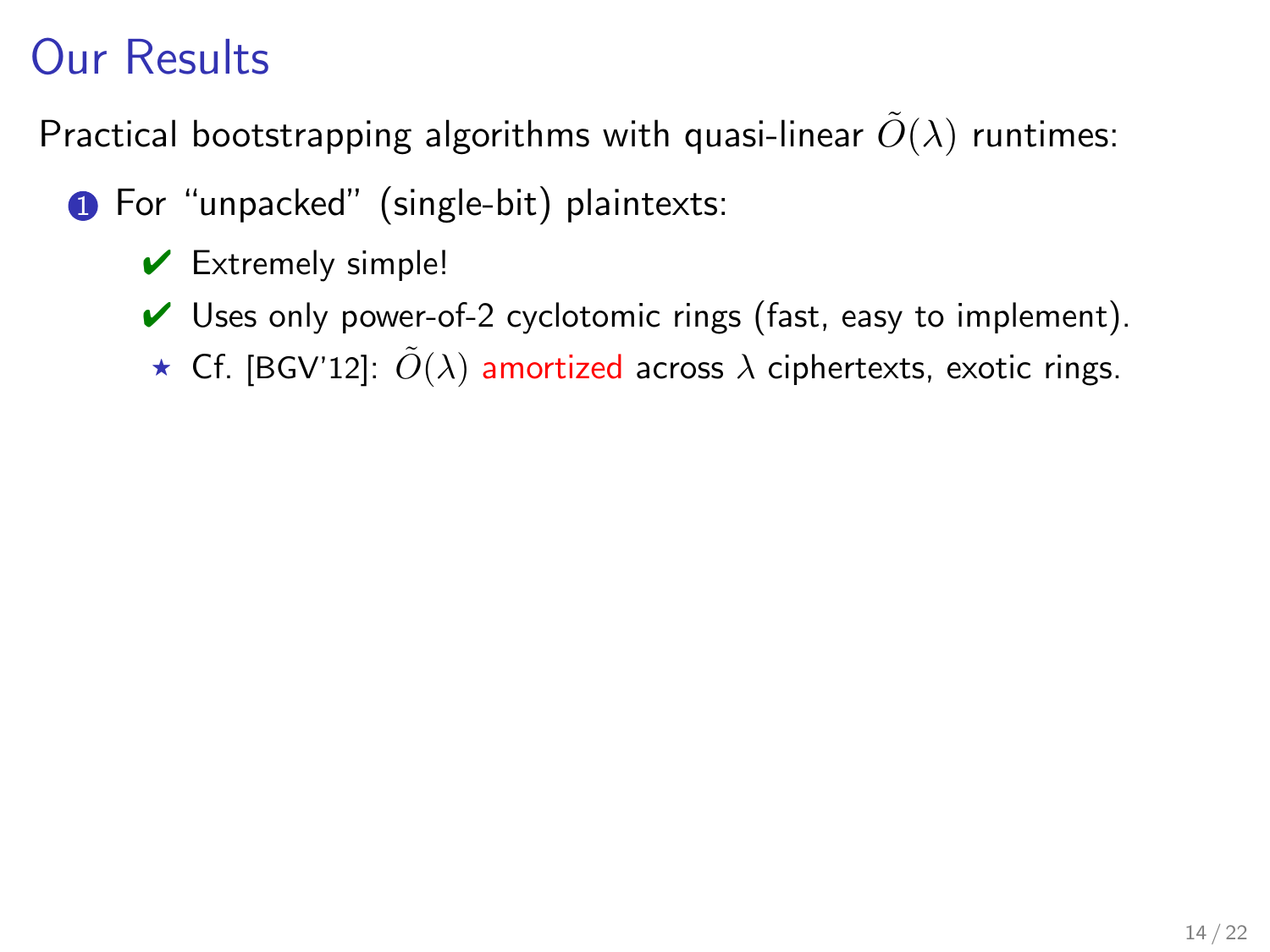- **1** For "unpacked" (single-bit) plaintexts:
	- $\vee$  Extremely simple!
	- $\vee$  Uses only power-of-2 cyclotomic rings (fast, easy to implement).
	- $\star$  Cf. [BGV'12]:  $\tilde{O}(\lambda)$  amortized across  $\lambda$  ciphertexts, exotic rings.
- 2 For "packed" (many-bit) plaintexts: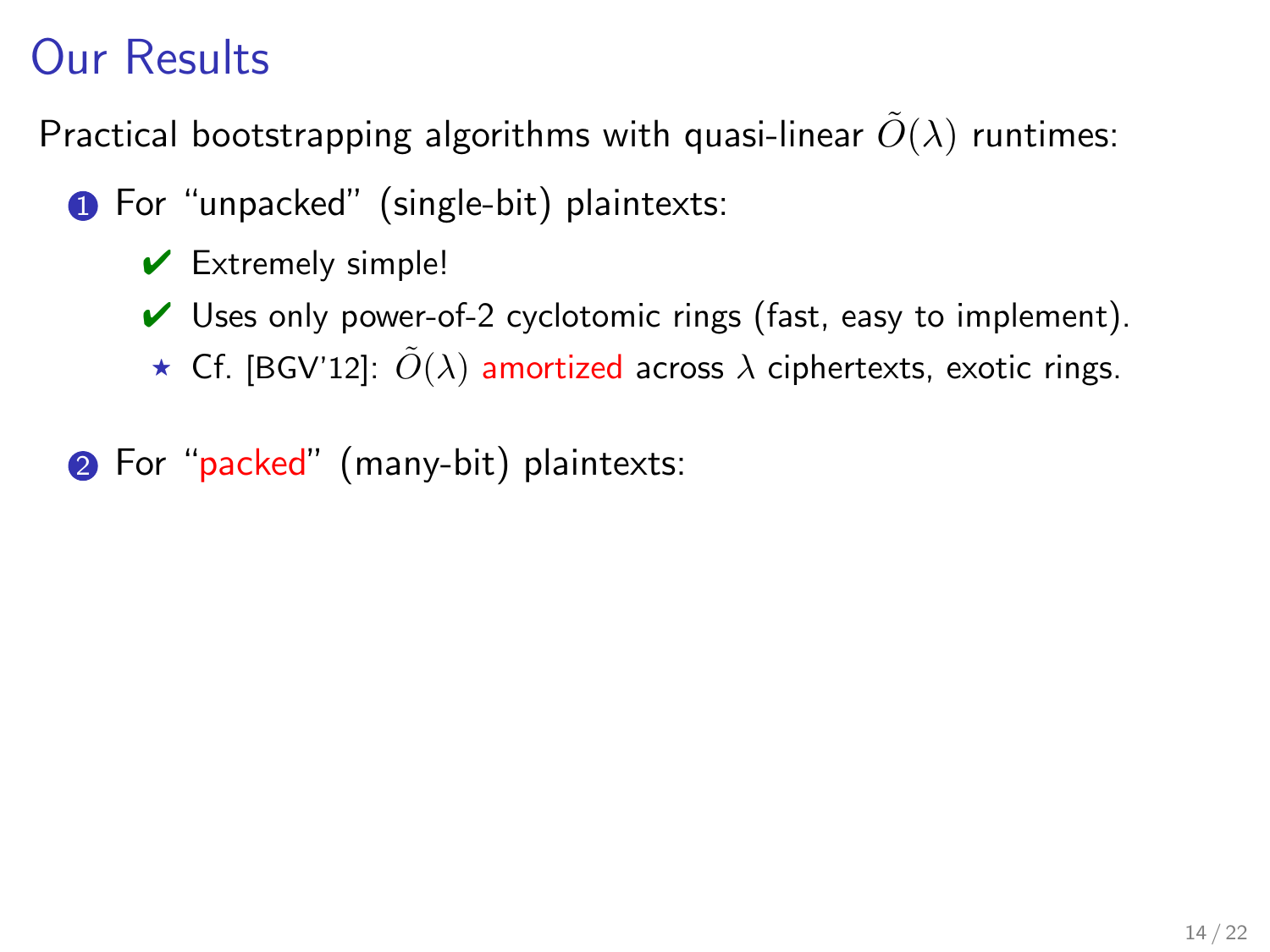- **1** For "unpacked" (single-bit) plaintexts:
	- $\vee$  Extremely simple!
	- $\vee$  Uses only power-of-2 cyclotomic rings (fast, easy to implement).
	- ★ Cf. [BGV'12]:  $\tilde{O}(\lambda)$  amortized across  $\lambda$  ciphertexts, exotic rings.
- **2** For "packed" (many-bit) plaintexts:
	- $\star$  Based on an enhancement of ring-switching to non-subrings.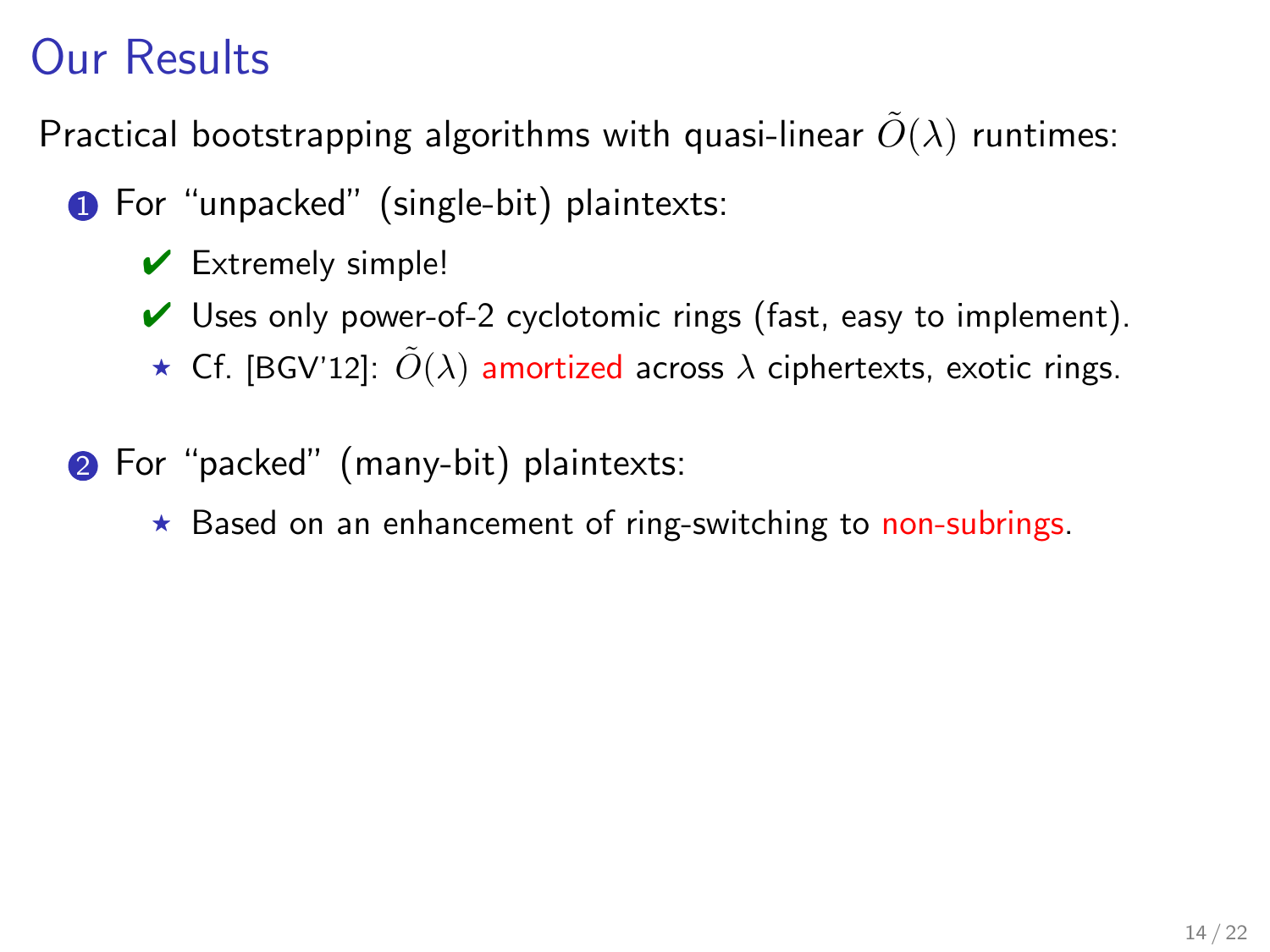- **1** For "unpacked" (single-bit) plaintexts:
	- $\vee$  Extremely simple!
	- $\vee$  Uses only power-of-2 cyclotomic rings (fast, easy to implement).
	- $\star$  Cf. [BGV'12]:  $\tilde{O}(\lambda)$  amortized across  $\lambda$  ciphertexts, exotic rings.
- **2** For "packed" (many-bit) plaintexts:
	- $\star$  Based on an enhancement of ring-switching to non-subrings.
	- $\triangleright$  Seems quite practical, avoids both main inefficiencies of  $[GHS'12b]$ : no homomorphic reduction modulo  $\Phi_m(X)$ , no generic compilation.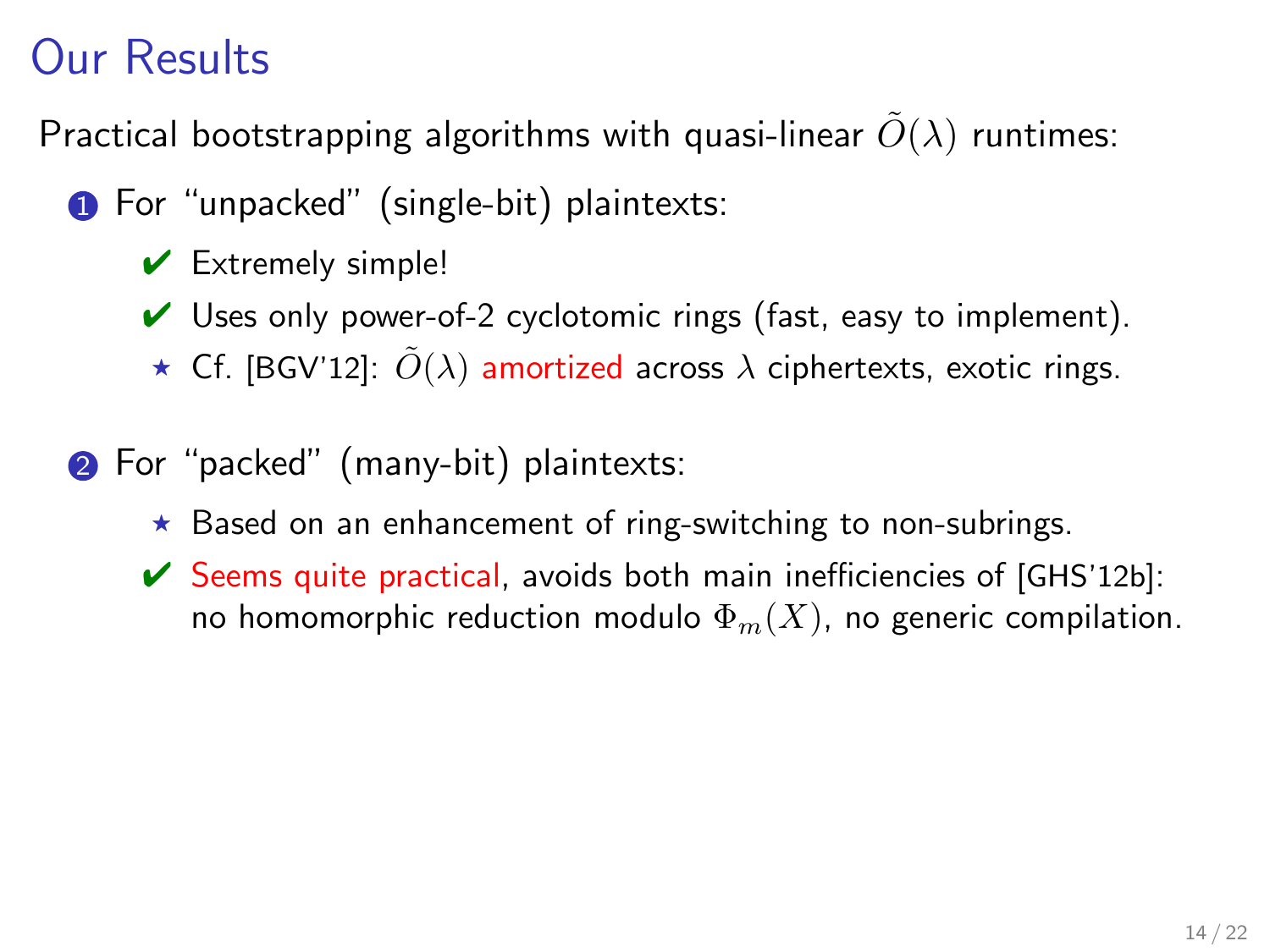- **1** For "unpacked" (single-bit) plaintexts:
	- $\vee$  Extremely simple!
	- $\vee$  Uses only power-of-2 cyclotomic rings (fast, easy to implement).
	- $\star$  Cf. [BGV'12]:  $\tilde{O}(\lambda)$  amortized across  $\lambda$  ciphertexts, exotic rings.
- **2** For "packed" (many-bit) plaintexts:
	- $\star$  Based on an enhancement of ring-switching to non-subrings.
	- $\triangleright$  Seems quite practical, avoids both main inefficiencies of  $[GHS'12b]$ : no homomorphic reduction modulo  $\Phi_m(X)$ , no generic compilation.
	- $\vee$  Special purpose, completely algebraic description no "circuits."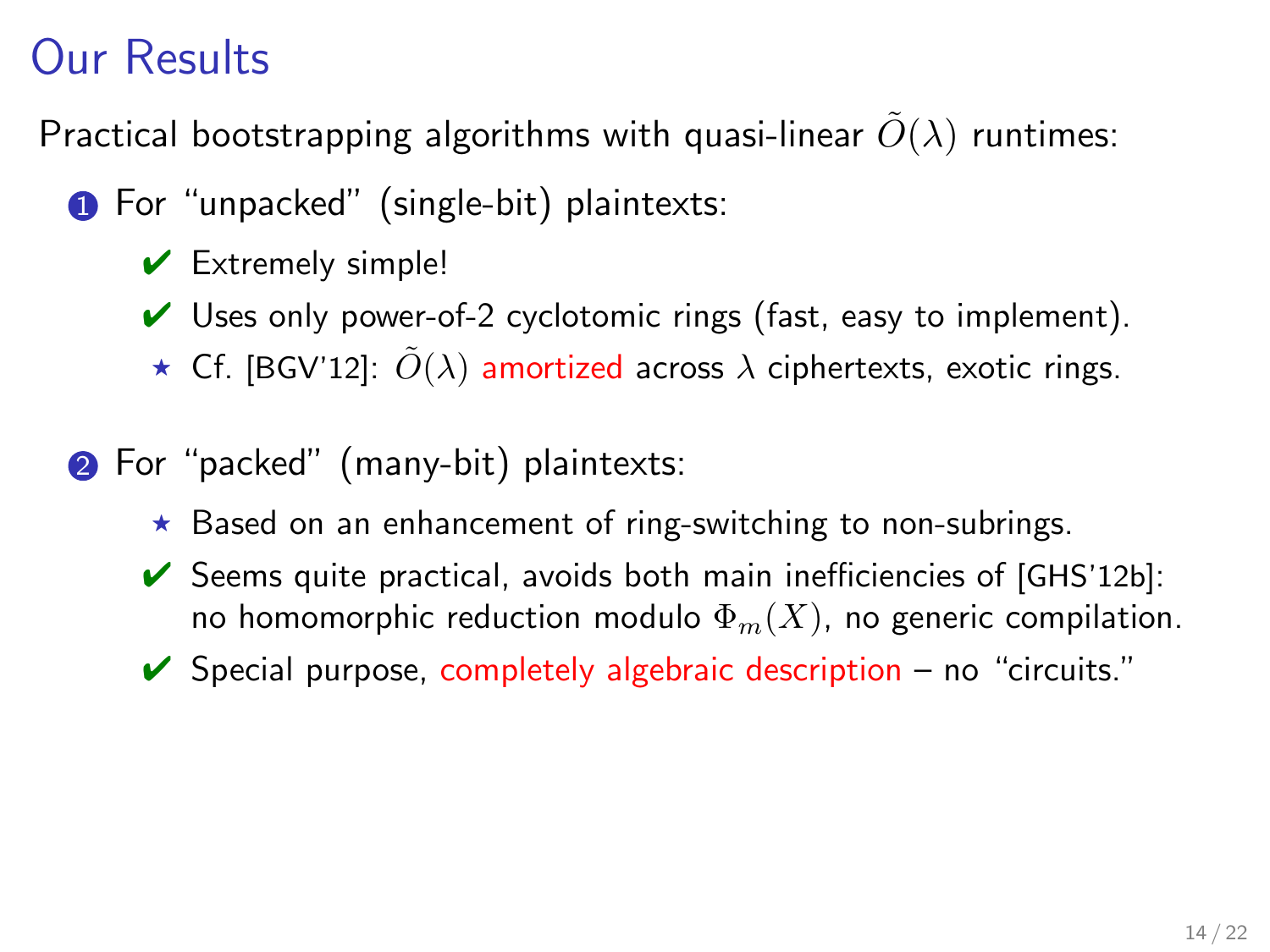- **1** For "unpacked" (single-bit) plaintexts:
	- $\vee$  Extremely simple!
	- $\vee$  Uses only power-of-2 cyclotomic rings (fast, easy to implement).
	- **★** Cf. [BGV'12]:  $\tilde{O}(\lambda)$  amortized across  $\lambda$  ciphertexts, exotic rings.
- **2** For "packed" (many-bit) plaintexts:
	- $\star$  Based on an enhancement of ring-switching to non-subrings.
	- $\triangleright$  Seems quite practical, avoids both main inefficiencies of  $[GHS'12b]$ : no homomorphic reduction modulo  $\Phi_m(X)$ , no generic compilation.
	- $\vee$  Special purpose, completely algebraic description no "circuits."
	- $\vee$  Decouples the algebraic structure of SHE plaintext ring from the ring structure needed for bootstrapping.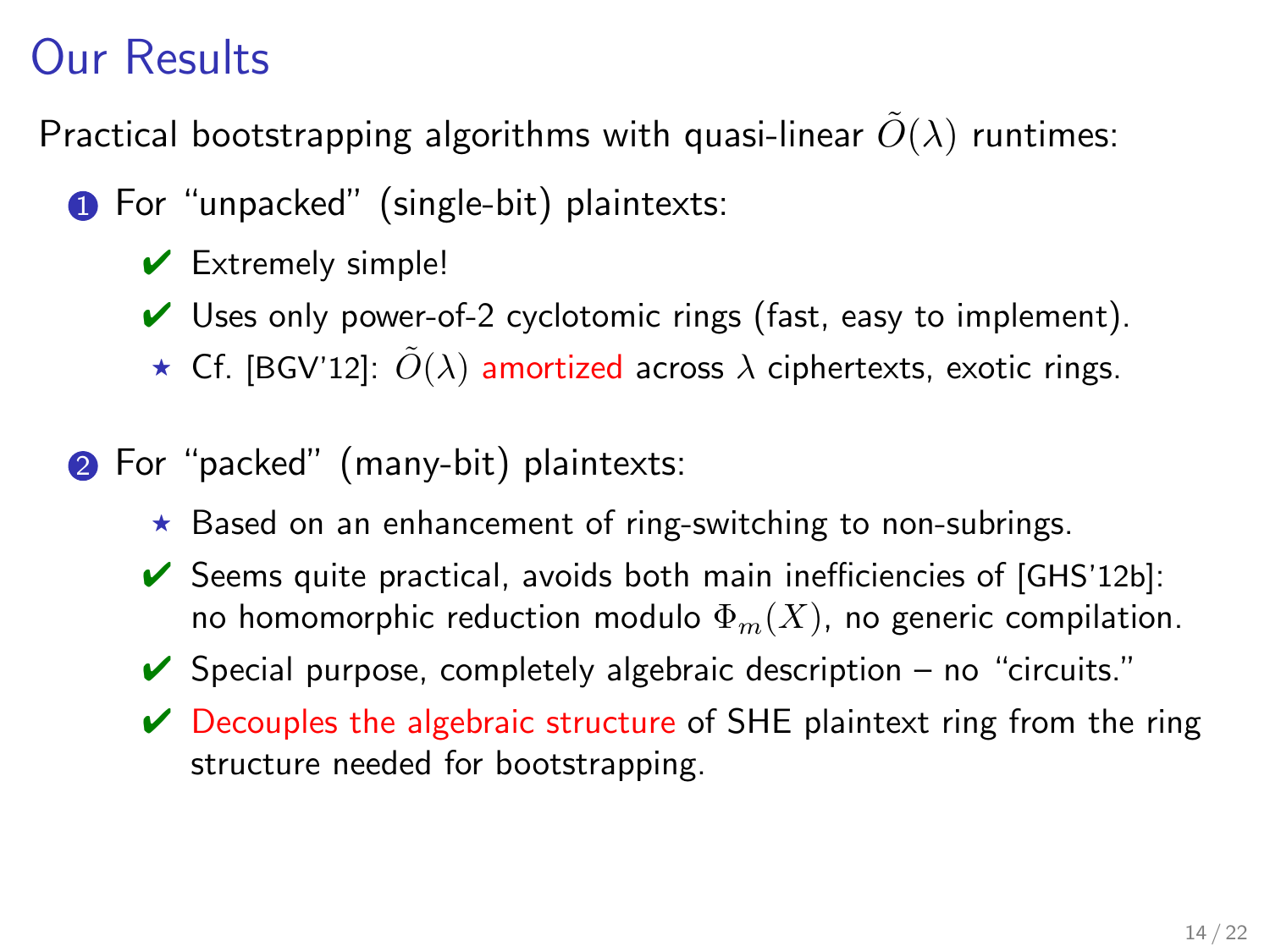$\bullet$  Prepare: view  $c$  as a "noiseless" encryption of plaintext

$$
v = c_0 + c_1 \cdot s = \sum_j v_j \cdot b_j \in R_q. \qquad (\mathbb{Z}\text{-basis }\{b_j\} \text{ of } R)
$$

Recall:  $v \approx \frac{q}{2}$  $\frac{q}{2}\cdot \mu$ , so  $\mu=\lfloor v \rceil :=\sum_j \lfloor v_j \rceil \cdot b_j \in R_2.$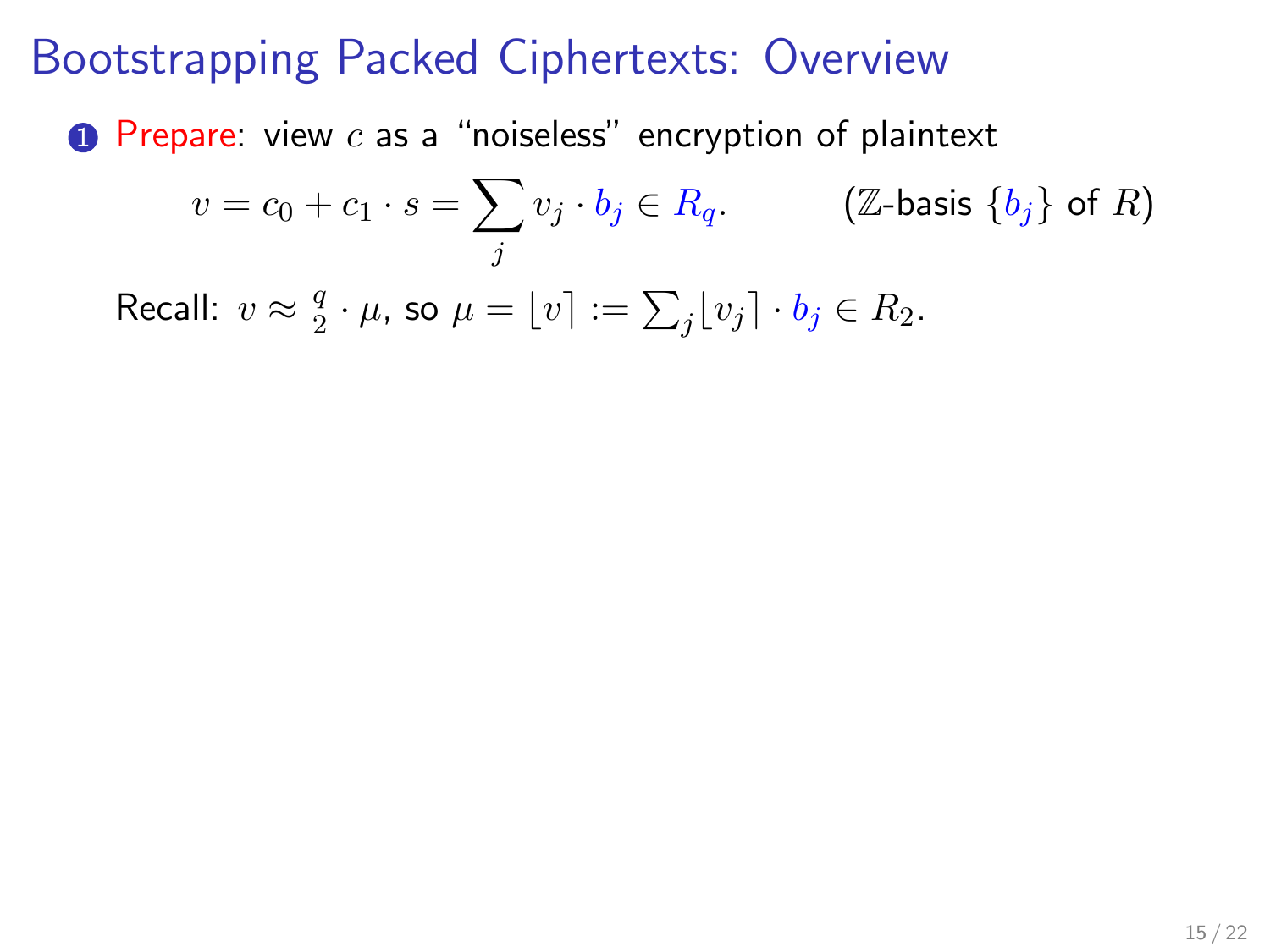**1** Prepare: view  $c$  as a "noiseless" encryption of plaintext

$$
v = c_0 + c_1 \cdot s = \sum_j v_j \cdot b_j \in R_q. \qquad (\mathbb{Z}\text{-basis }\{b_j\} \text{ of } R)
$$

Recall:  $v \approx \frac{q}{2}$  $\frac{q}{2}\cdot \mu$ , so  $\mu=\lfloor v \rceil :=\sum_j \lfloor v_j \rceil \cdot b_j \in R_2.$ 

**2** Homomorphically map  $\mathbb{Z}_q$ -coeffs  $v_j$  to " $\mathbb{Z}_q$ -slots" of certain ring  $S_q$ :

$$
\sum v_j \cdot b_j \in R_q \quad \longmapsto \quad \sum v_j \cdot c_j \in S_q.
$$

(Change of basis, analogous to homomorphic DFT.)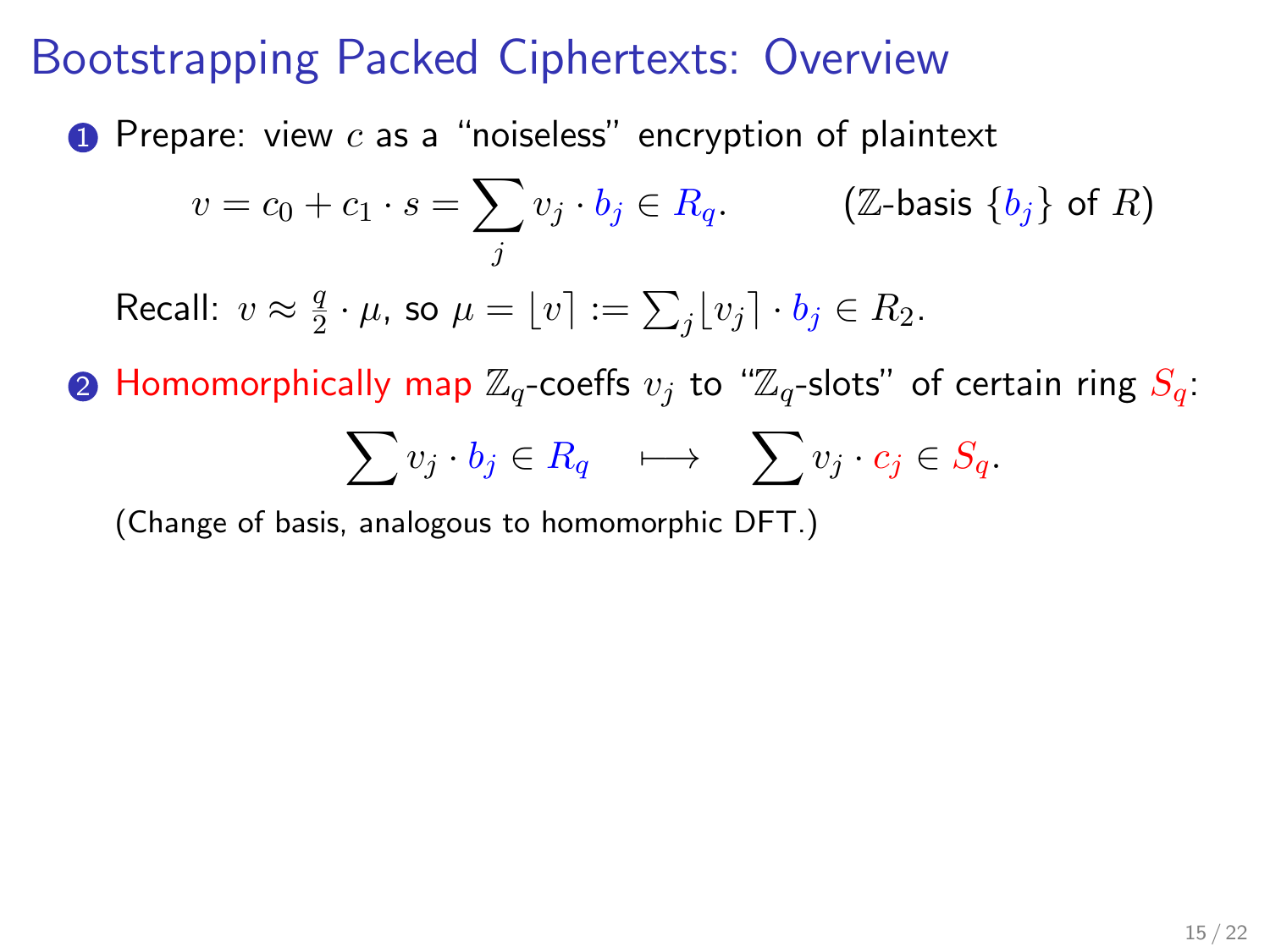**1** Prepare: view  $c$  as a "noiseless" encryption of plaintext

$$
v = c_0 + c_1 \cdot s = \sum_j v_j \cdot b_j \in R_q. \qquad (\mathbb{Z}\text{-basis }\{b_j\} \text{ of } R)
$$

Recall:  $v \approx \frac{q}{2}$  $\frac{q}{2}\cdot \mu$ , so  $\mu=\lfloor v \rceil :=\sum_j \lfloor v_j \rceil \cdot b_j \in R_2.$ 

**2** Homomorphically map  $\mathbb{Z}_q$ -coeffs  $v_j$  to " $\mathbb{Z}_q$ -slots" of certain ring  $S_q$ :  $\sum v_j \cdot b_j \in R_q \quad \longmapsto \quad \sum v_j \cdot c_j \in S_q.$ 

(Change of basis, analogous to homomorphic DFT.)

**3** Batch-round: homom'ly apply  $|\cdot|$  on all  $\mathbb{Z}_q$ -slots at once [SV'11]:

$$
\sum v_j \cdot c_j \in S_q \quad \longmapsto \quad \sum \lfloor v_j \rceil \cdot c_j \in S_2.
$$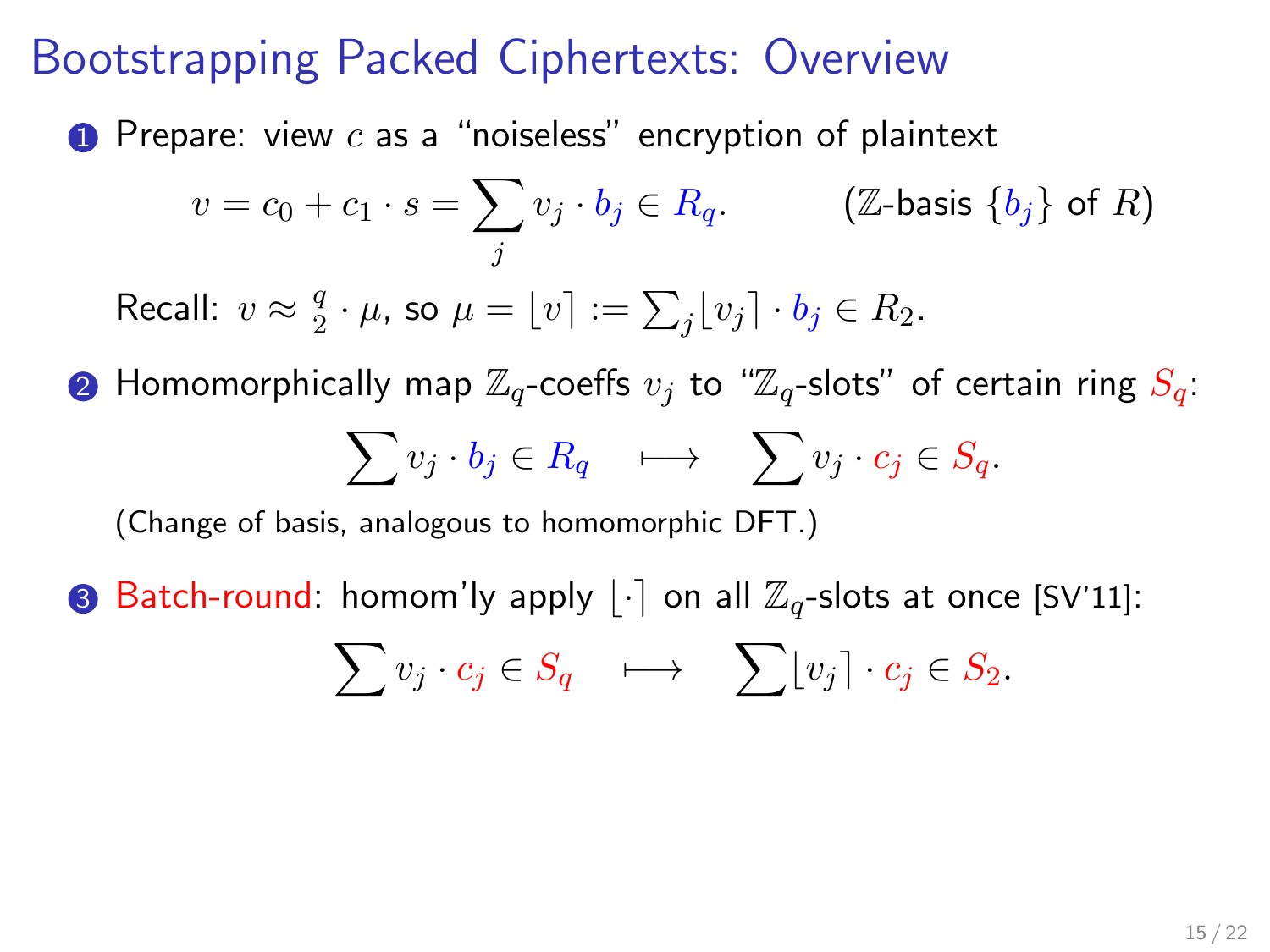**1** Prepare: view  $c$  as a "noiseless" encryption of plaintext

$$
v = c_0 + c_1 \cdot s = \sum_j v_j \cdot b_j \in R_q. \qquad (\mathbb{Z}\text{-basis }\{b_j\} \text{ of } R)
$$

Recall:  $v \approx \frac{q}{2}$  $\frac{q}{2}\cdot \mu$ , so  $\mu=\lfloor v \rceil :=\sum_j \lfloor v_j \rceil \cdot b_j \in R_2.$ 

**2** Homomorphically map  $\mathbb{Z}_q$ -coeffs  $v_j$  to " $\mathbb{Z}_q$ -slots" of certain ring  $S_q$ :  $\sum v_j \cdot b_j \in R_q \quad \longmapsto \quad \sum v_j \cdot c_j \in S_q.$ 

(Change of basis, analogous to homomorphic DFT.)

**3** Batch-round: homom'ly apply  $|\cdot|$  on all  $\mathbb{Z}_q$ -slots at once [SV'11]:

$$
\sum v_j \cdot c_j \in S_q \quad \longmapsto \quad \sum \lfloor v_j \rceil \cdot c_j \in S_2.
$$

**4** Homomorphically reverse-map  $\mathbb{Z}_2$ -slots back to  $B$ -coeffs:

$$
\sum \lfloor v_j \rceil \cdot c_j \in S_2 \quad \longmapsto \quad \sum \lfloor v_j \rceil \cdot b_j = \mu \in R_2.
$$

(Akin to homomorphic  $DFT^{-1}$ .)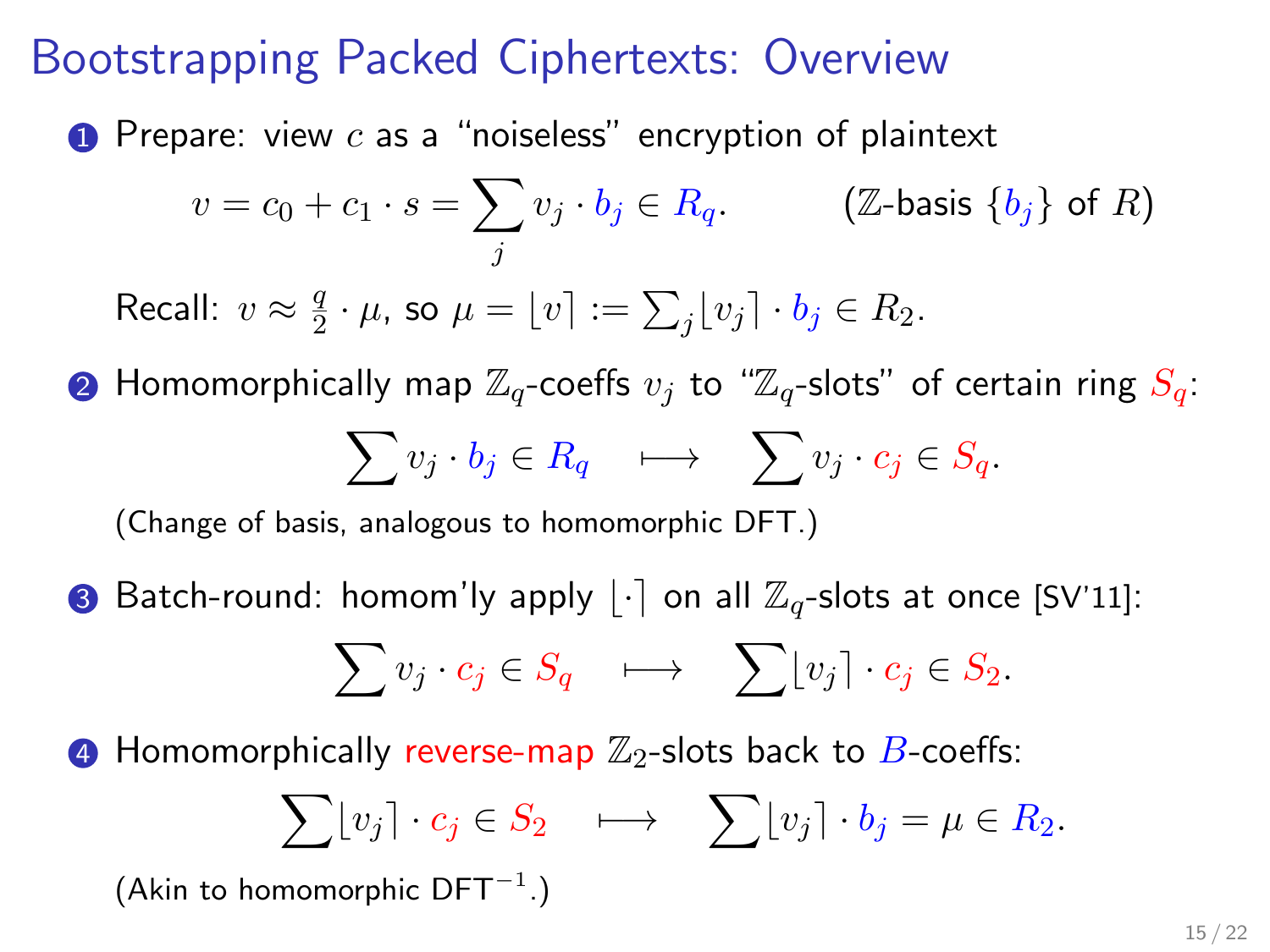$\blacktriangleright$  Let  $1 = \ell_0 | \ell_1 | \ell_2 | \cdots$  (all odd), and  $S^{(i)} = \mathcal{O}_{\ell_i} = \mathbb{Z}[\zeta_{\ell_i}].$ 

So we have a cyclotomic tower  $S^{(i)}/S^{(i-1)}/\cdots/\mathbb{Z}.$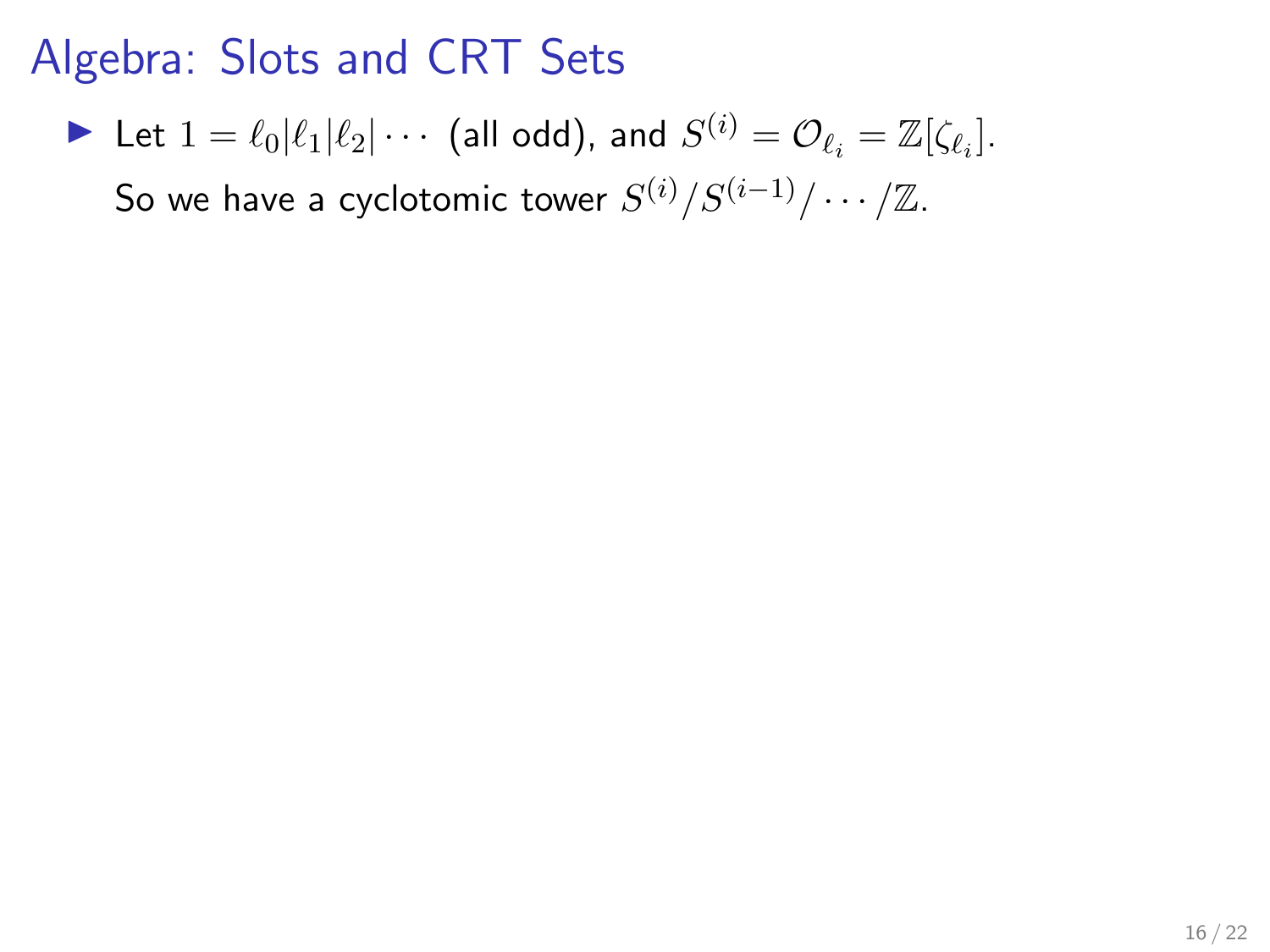$\blacktriangleright$  Let  $1 = \ell_0 | \ell_1 | \ell_2 | \cdots$  (all odd), and  $S^{(i)} = \mathcal{O}_{\ell_i} = \mathbb{Z}[\zeta_{\ell_i}].$ 

So we have a cyclotomic tower  $S^{(i)}/S^{(i-1)}/\cdots/\mathbb{Z}.$ 

In  $S = S^{(i)}$ , 2 factors into distinct prime ideals, like so:

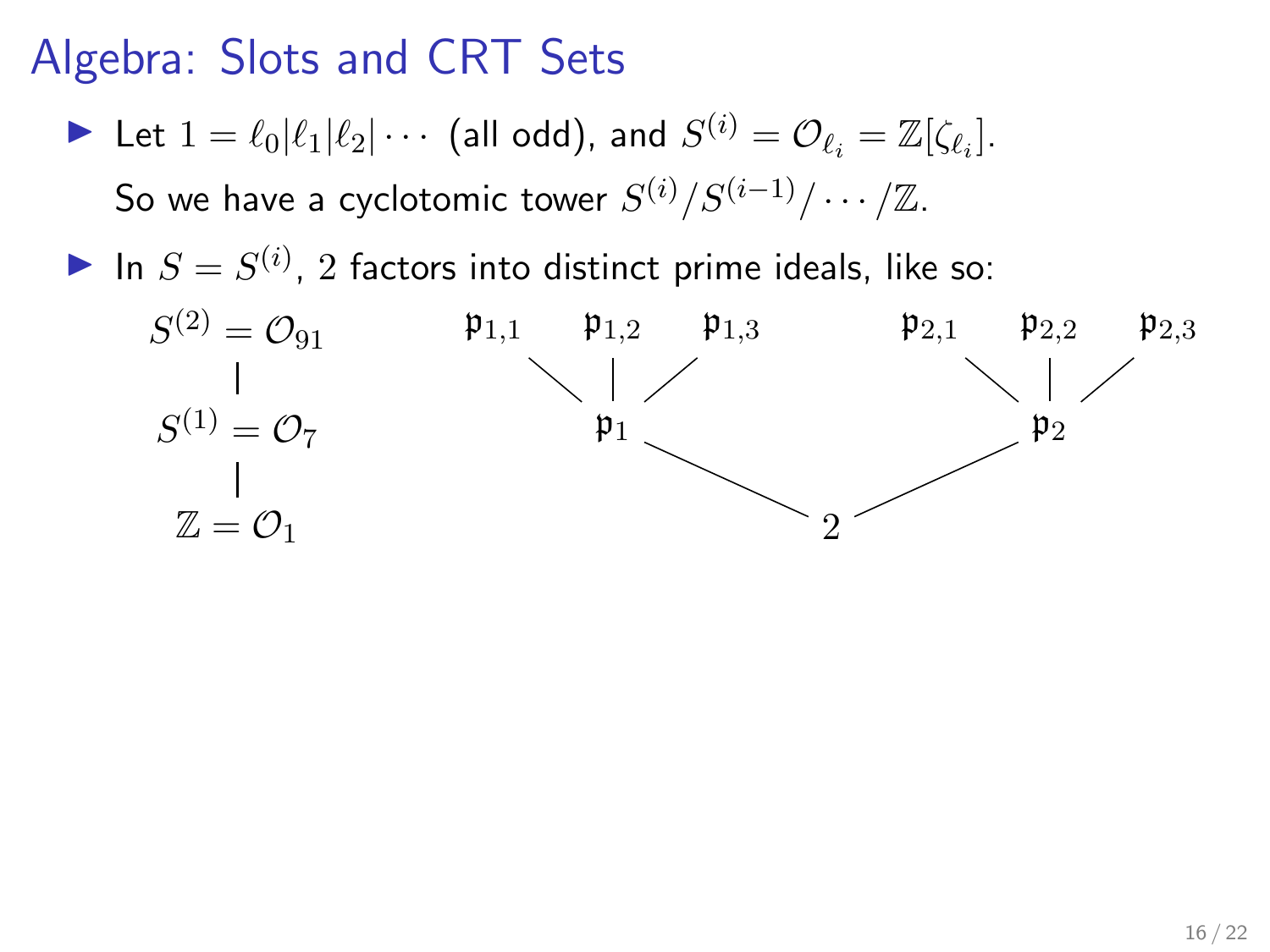$\blacktriangleright$  Let  $1 = \ell_0 | \ell_1 | \ell_2 | \cdots$  (all odd), and  $S^{(i)} = \mathcal{O}_{\ell_i} = \mathbb{Z}[\zeta_{\ell_i}].$ 

So we have a cyclotomic tower  $S^{(i)}/S^{(i-1)}/\cdots/\mathbb{Z}.$ 

In  $S = S^{(i)}$ , 2 factors into distinct prime ideals, like so:



► By Chinese Rem Thm,  $S_2 \cong \bigoplus_j (S/\mathfrak{p}_j)$  via natural homomorphism.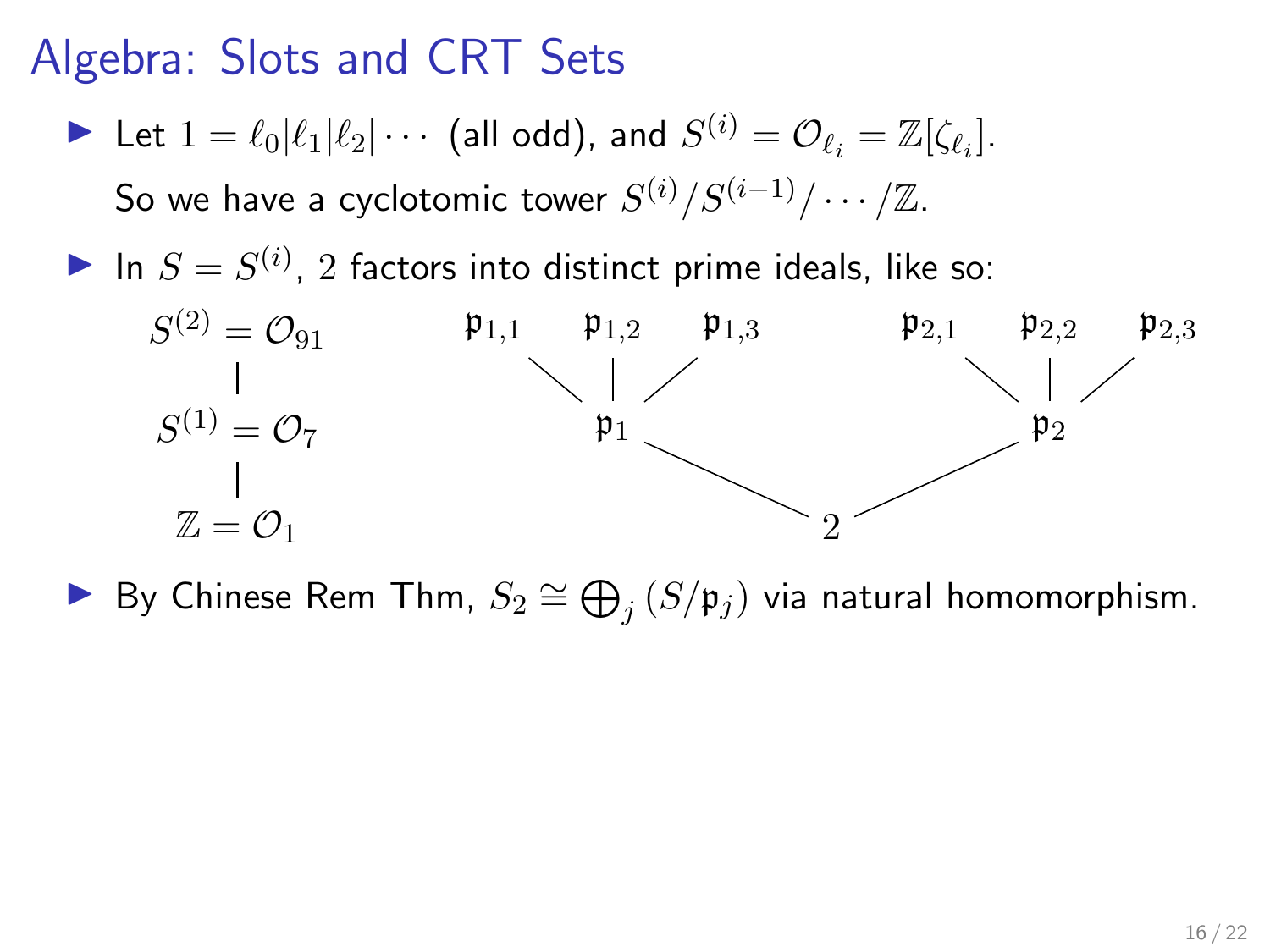$\blacktriangleright$  Let  $1 = \ell_0 | \ell_1 | \ell_2 | \cdots$  (all odd), and  $S^{(i)} = \mathcal{O}_{\ell_i} = \mathbb{Z}[\zeta_{\ell_i}].$ 

So we have a cyclotomic tower  $S^{(i)}/S^{(i-1)}/\cdots/\mathbb{Z}.$ 

In  $S = S^{(i)}$ , 2 factors into distinct prime ideals, like so:



► By Chinese Rem Thm,  $S_2 \cong \bigoplus_j (S/\mathfrak{p}_j)$  via natural homomorphism. "CRT set:"  $C = \{c_i\} \subset S$  s.t.  $c_j = 1 \pmod{\mathfrak{p}_j} = 0 \pmod{\mathfrak{p}_{\neq j}}$ . Map  $v_i \in \mathbb{Z}_2 \mapsto v_i \cdot c_i \in S_2$  embeds  $\mathbb{Z}_2$  into *j*th "slot" of  $S_2$ .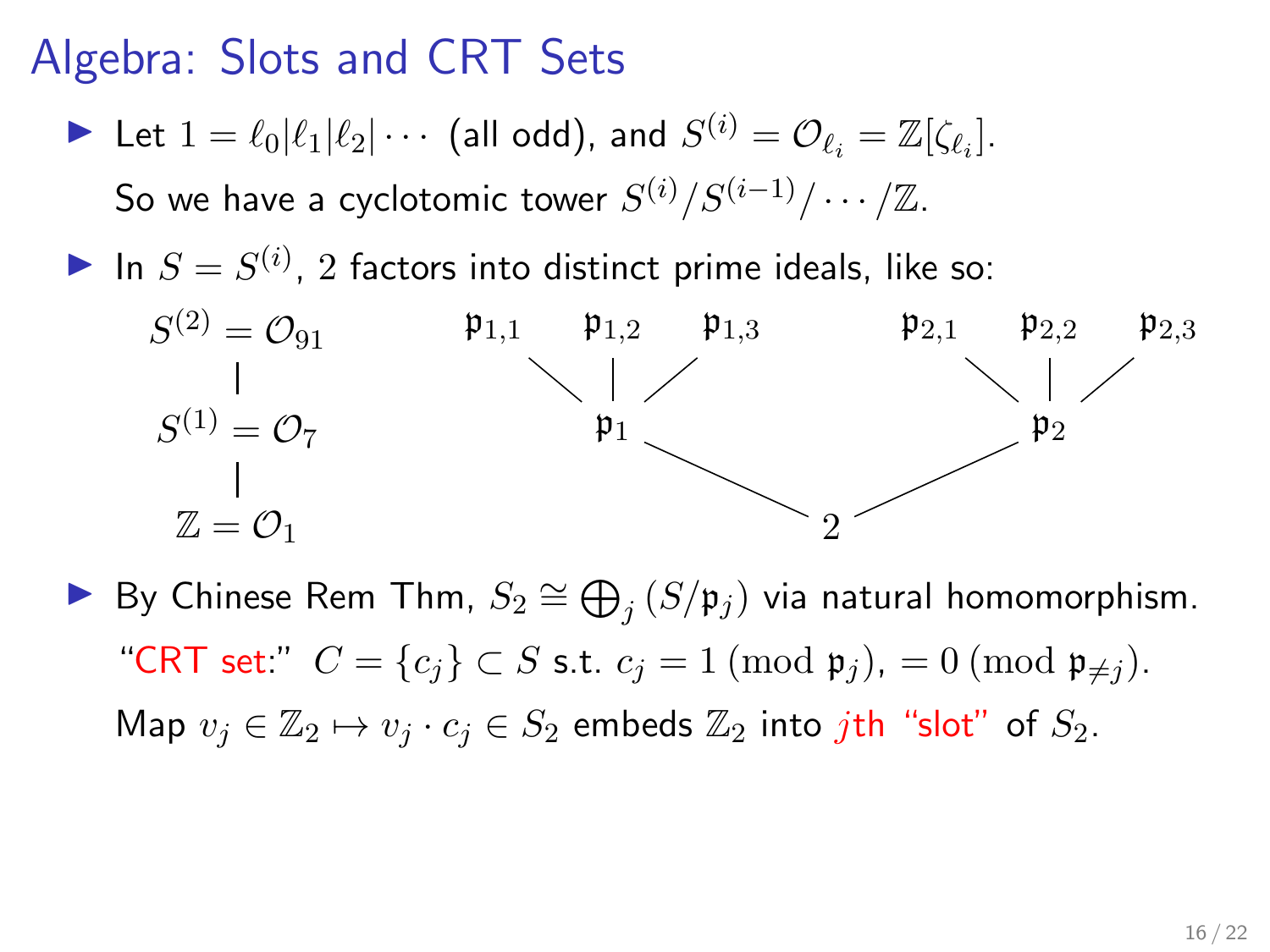$\blacktriangleright$  Let  $1 = \ell_0 | \ell_1 | \ell_2 | \cdots$  (all odd), and  $S^{(i)} = \mathcal{O}_{\ell_i} = \mathbb{Z}[\zeta_{\ell_i}].$ 

So we have a cyclotomic tower  $S^{(i)}/S^{(i-1)}/\cdots/\mathbb{Z}.$ 

In  $S = S^{(i)}$ , 2 factors into distinct prime ideals, like so:



- ► By Chinese Rem Thm,  $S_2 \cong \bigoplus_j (S/\mathfrak{p}_j)$  via natural homomorphism. "CRT set:"  $C = \{c_i\} \subset S$  s.t.  $c_j = 1 \pmod{\mathfrak{p}_j} = 0 \pmod{\mathfrak{p}_{\neq j}}$ . Map  $v_i \in \mathbb{Z}_2 \mapsto v_i \cdot c_i \in S_2$  embeds  $\mathbb{Z}_2$  into jth "slot" of  $S_2$ .
- ► Can factor  $C_i = C'_i \cdot C_{i-1}$ : let  $c'_k = 1 \pmod{\mathfrak{p}_{\star,k}}$ ,  $= 0 \pmod{\mathfrak{p}_{\star,\neq k}}$ .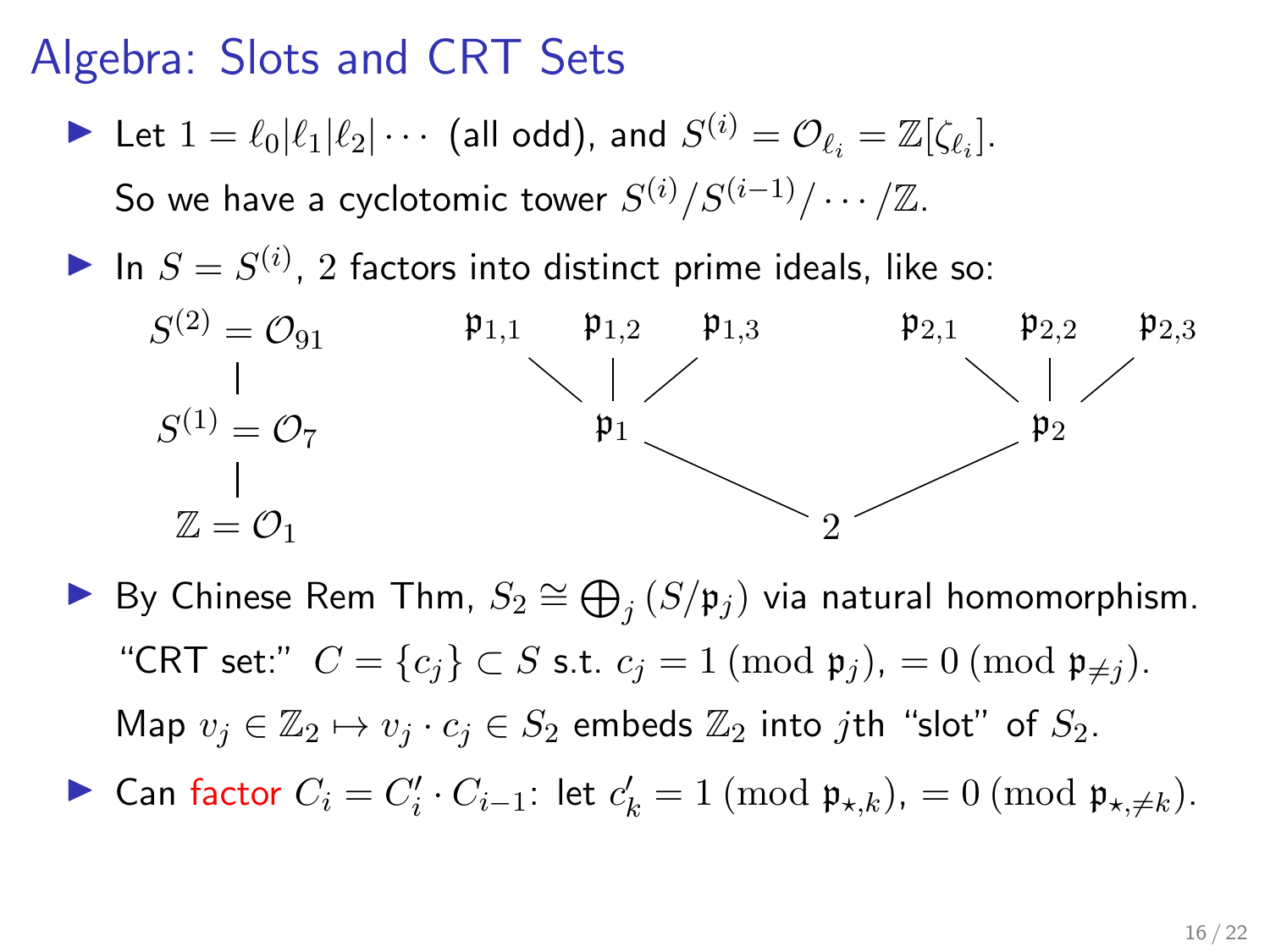$\blacktriangleright$  Let  $1 = \ell_0 | \ell_1 | \ell_2 | \cdots$  (all odd), and  $S^{(i)} = \mathcal{O}_{\ell_i} = \mathbb{Z}[\zeta_{\ell_i}].$ 

So we have a cyclotomic tower  $S^{(i)}/S^{(i-1)}/\cdots/\mathbb{Z}.$ 

In  $S = S^{(i)}$ , 2 factors into distinct prime ideals, like so:



- ► By Chinese Rem Thm,  $S_2 \cong \bigoplus_j (S/\mathfrak{p}_j)$  via natural homomorphism. "CRT set:"  $C = \{c_i\} \subset S$  s.t.  $c_j = 1 \pmod{\mathfrak{p}_j} = 0 \pmod{\mathfrak{p}_{\neq j}}$ . Map  $v_i \in \mathbb{Z}_2 \mapsto v_i \cdot c_i \in S_2$  embeds  $\mathbb{Z}_2$  into jth "slot" of  $S_2$ .
- ► Can factor  $C_i = C'_i \cdot C_{i-1}$ : let  $c'_k = 1 \pmod{\mathfrak{p}_{\star,k}}$ ,  $= 0 \pmod{\mathfrak{p}_{\star,\neq k}}$ .

► Similarly for 
$$
S_q \cong \bigoplus_j (S/\mathfrak{p}_j^{\lg q})
$$
.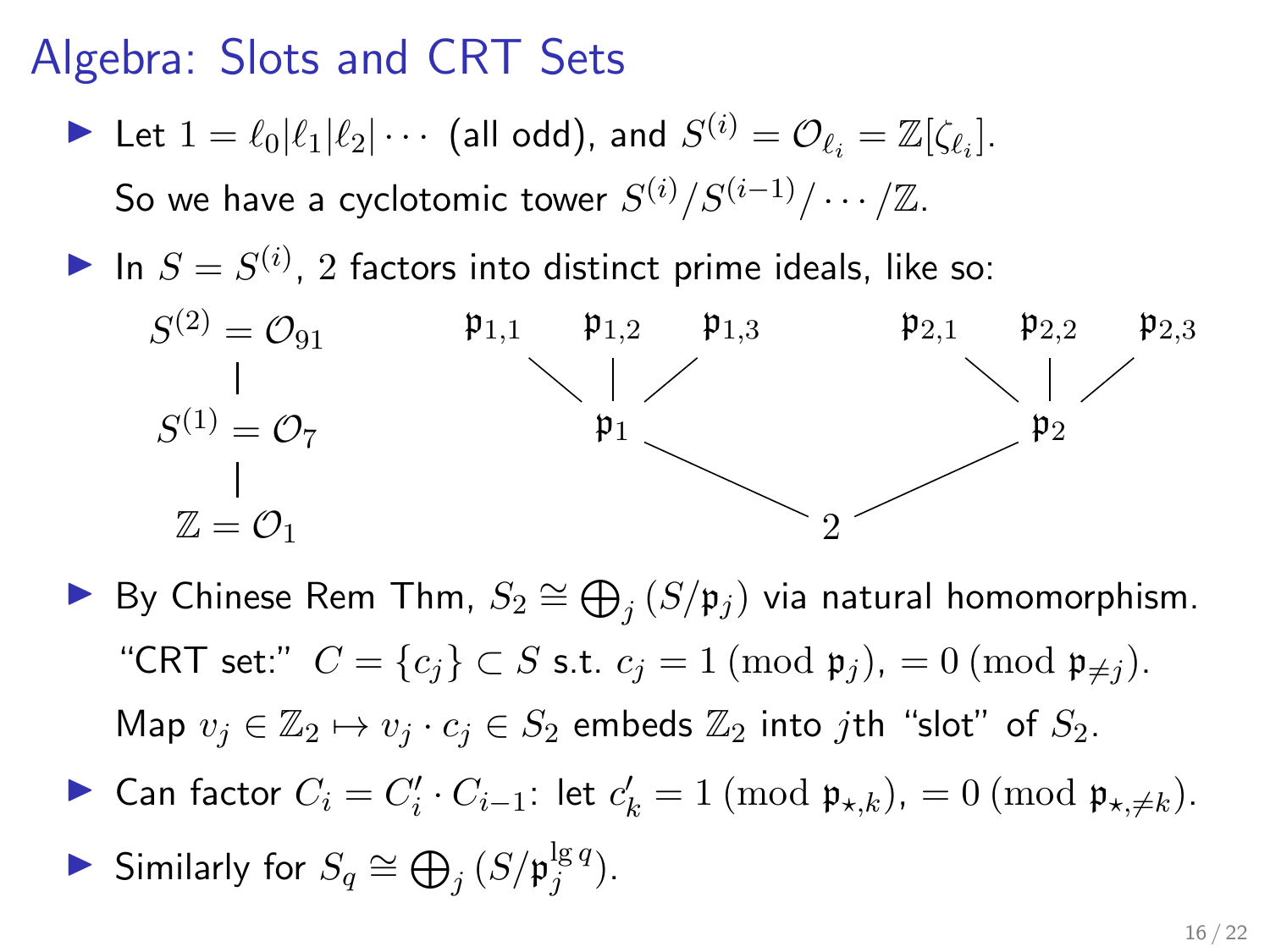#### Mapping Coeffs to Slots: Overview

▶ Choose S so that  $S_q$  has  $\geq n = \deg(R/\mathbb{Z})$   $\mathbb{Z}_q$ -slots, via:

$$
(v_j) \in \mathbb{Z}_q^n \; \longmapsto \; \sum v_j \cdot c_j \bmod q
$$

for an appropriate CRT set  $C = \{c_i\} \subset S$  of size n.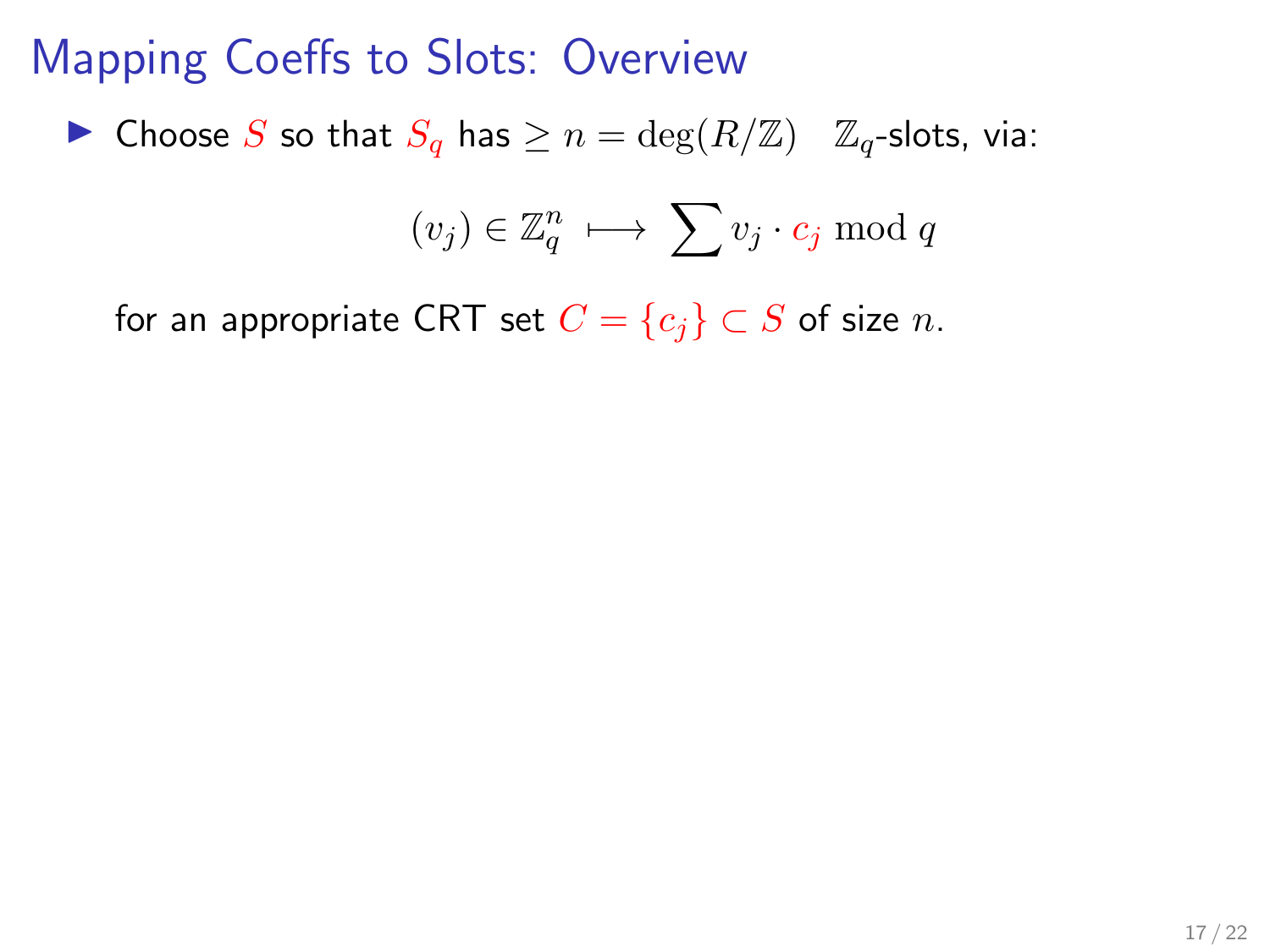▶ Choose S so that  $S_q$  has  $\geq n = \deg(R/\mathbb{Z})$   $\mathbb{Z}_q$ -slots, via:

$$
(v_j) \in \mathbb{Z}_q^n \; \longmapsto \; \sum v_j \cdot c_j \bmod q
$$

for an appropriate CRT set  $C = \{c_i\} \subset S$  of size n.

 $\triangleright$  Our goal: homomorphically map  $\sum v_i \cdot b_i \in R_q \mapsto \sum v_i \cdot c_i \in S_q$ .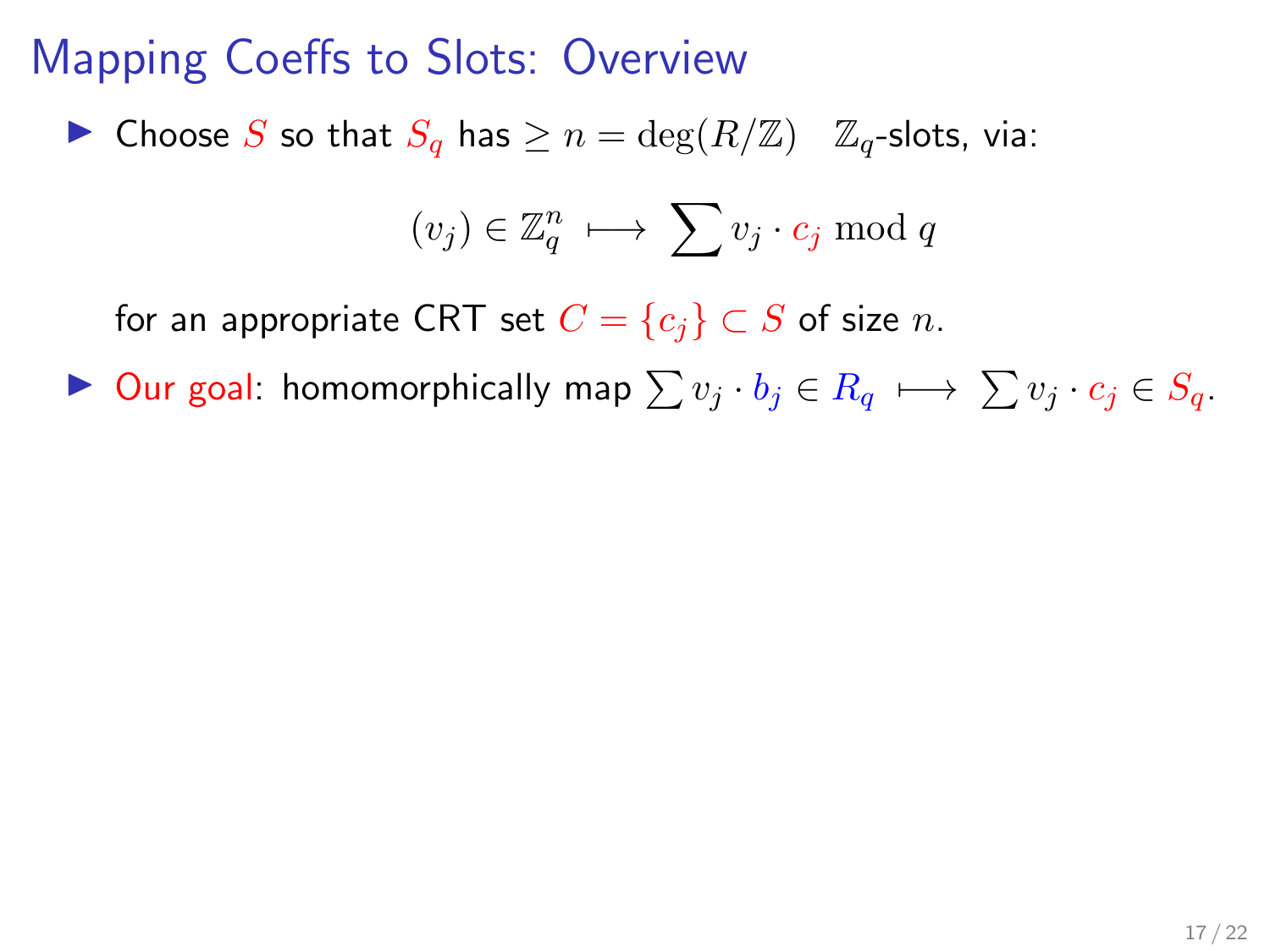▶ Choose S so that  $S_q$  has  $\geq n = \deg(R/\mathbb{Z})$   $\mathbb{Z}_q$ -slots, via:

$$
(v_j) \in \mathbb{Z}_q^n \; \longmapsto \; \sum v_j \cdot c_j \bmod q
$$

for an appropriate CRT set  $C = \{c_i\} \subset S$  of size n.

 $\triangleright$  Our goal: homomorphically map  $\sum v_i \cdot b_i \in R_q \mapsto \sum v_i \cdot c_i \in S_q$ . Equivalently, evaluate the Z-linear map  $L: R \rightarrow S$  defined by

$$
L(b_j)=c_j.
$$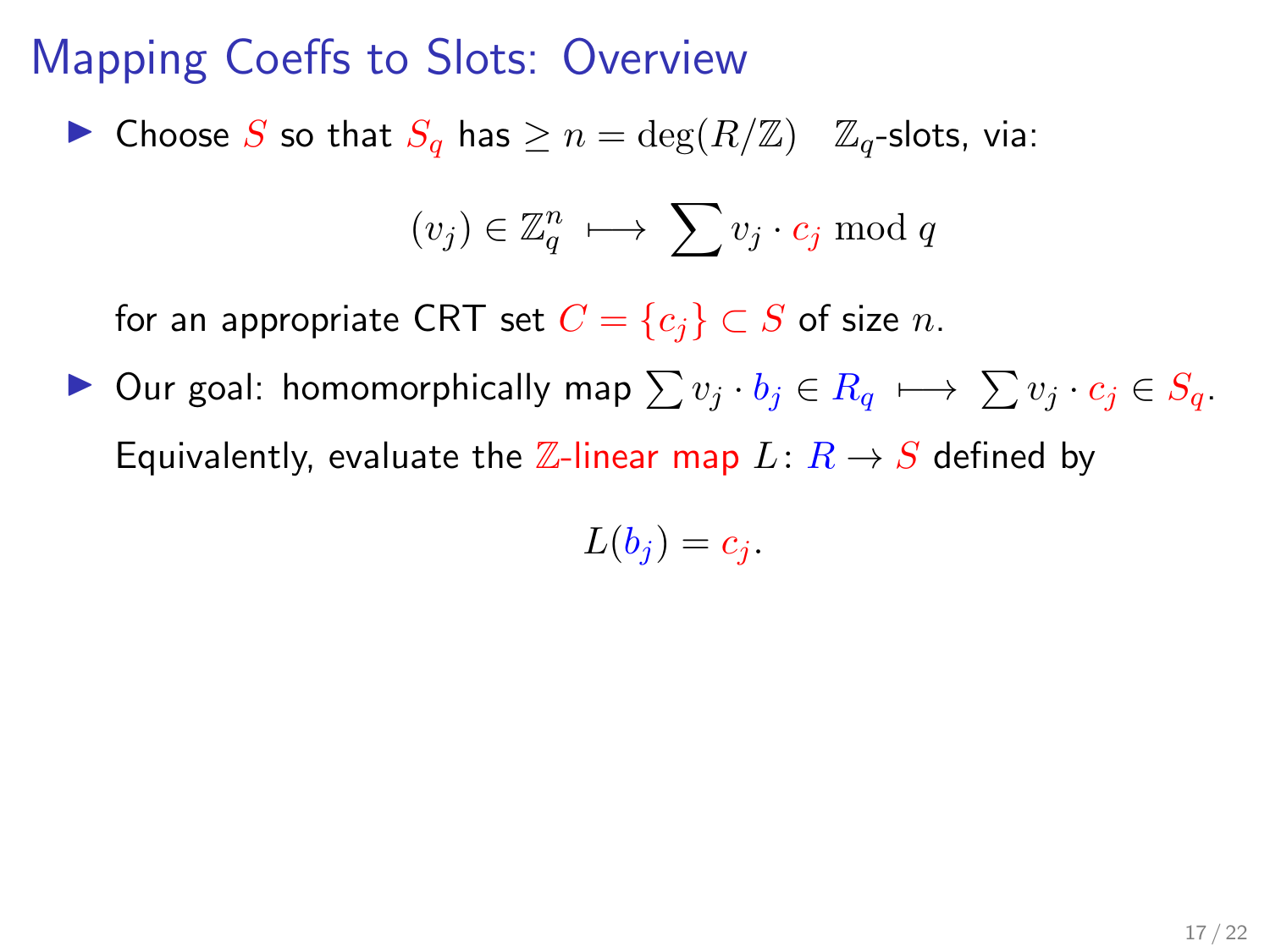▶ Choose S so that  $S_q$  has  $\geq n = \deg(R/\mathbb{Z})$   $\mathbb{Z}_q$ -slots, via:

$$
(v_j) \in \mathbb{Z}_q^n \; \longmapsto \; \sum v_j \cdot c_j \bmod q
$$

for an appropriate CRT set  $C = \{c_i\} \subset S$  of size n.

 $\triangleright$  Our goal: homomorphically map  $\sum v_i \cdot b_i \in R_q \mapsto \sum v_i \cdot c_i \in S_q$ . Equivalently, evaluate the Z-linear map  $L: R \rightarrow S$  defined by

$$
L(b_j)=c_j.
$$

▶ Ring-switching lets us evaluate any  $R'$ -linear map  $L: R \rightarrow R'$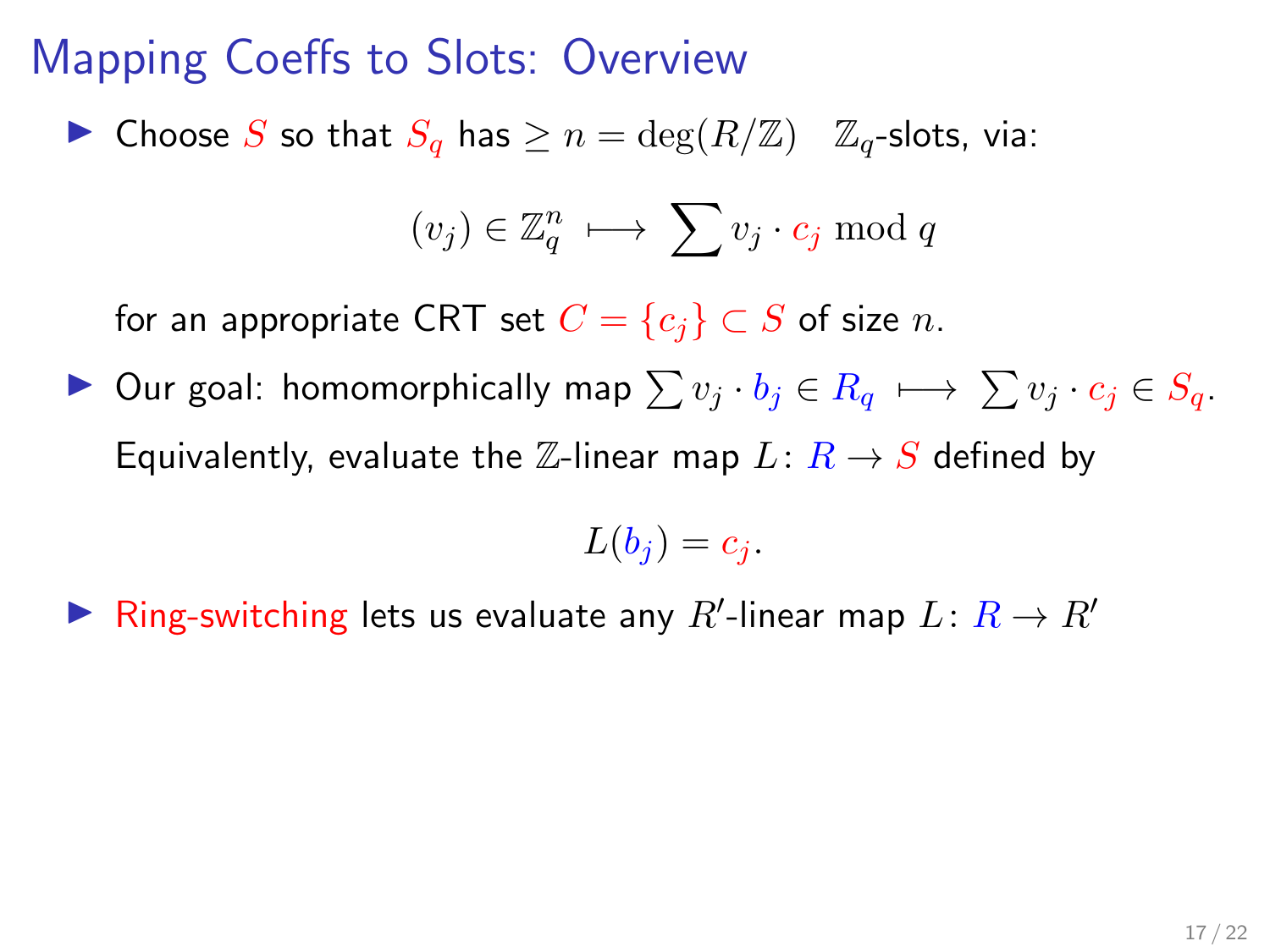▶ Choose S so that  $S_q$  has  $\geq n = \deg(R/\mathbb{Z})$   $\mathbb{Z}_q$ -slots, via:

$$
(v_j) \in \mathbb{Z}_q^n \; \longmapsto \; \sum v_j \cdot c_j \bmod q
$$

for an appropriate CRT set  $C = \{c_i\} \subset S$  of size n.

 $\triangleright$  Our goal: homomorphically map  $\sum v_i \cdot b_i \in R_q \mapsto \sum v_i \cdot c_i \in S_q$ . Equivalently, evaluate the Z-linear map  $L: R \rightarrow S$  defined by

$$
L(b_j)=c_j.
$$

▶ Ring-switching lets us evaluate any  $R'$ -linear map  $L: R \rightarrow R'$ ... but only for a subring  $R' \subseteq R$ .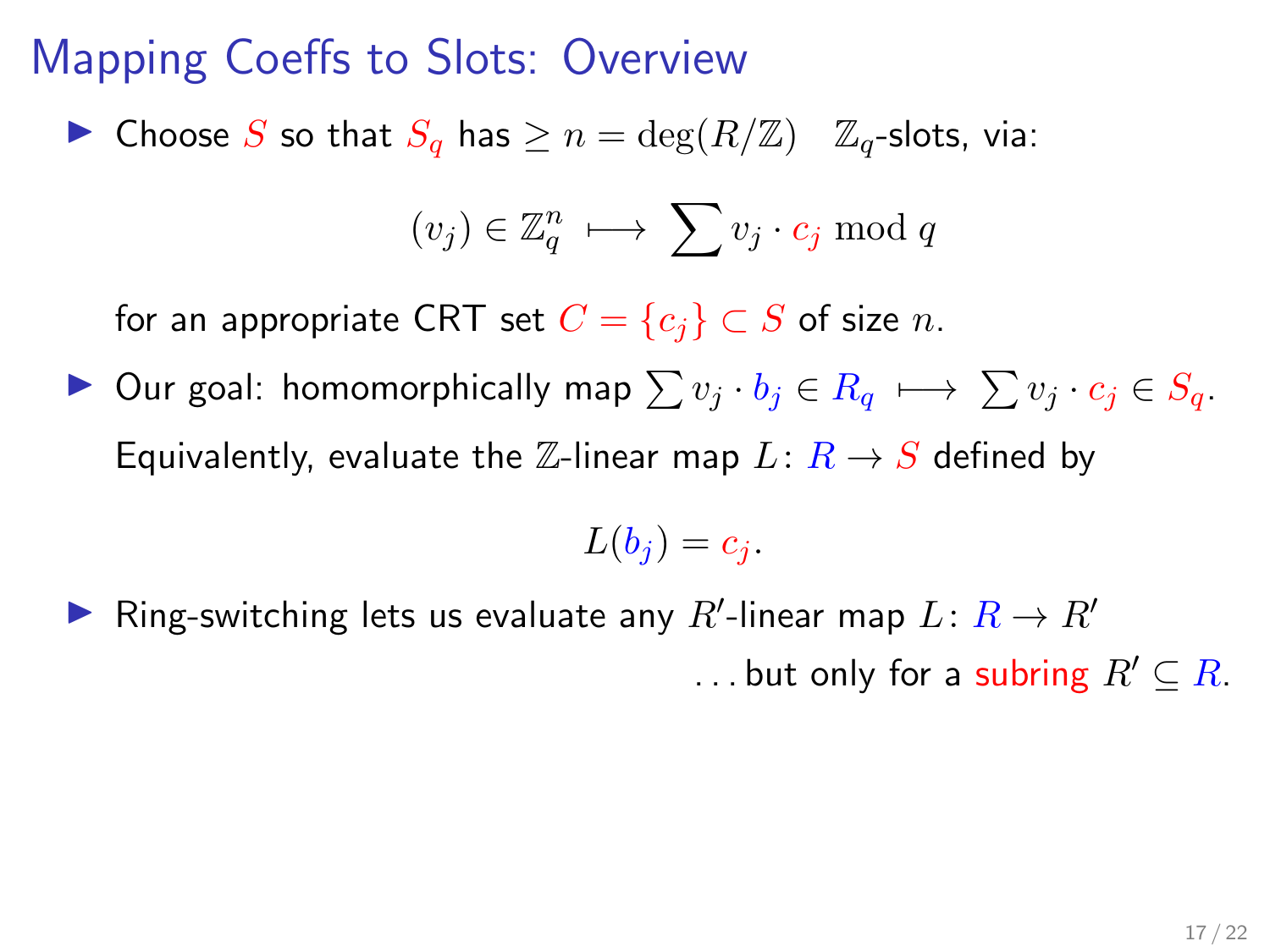▶ Choose S so that  $S_q$  has  $\geq n = \deg(R/\mathbb{Z})$   $\mathbb{Z}_q$ -slots, via:

$$
(v_j) \in \mathbb{Z}_q^n \; \longmapsto \; \sum v_j \cdot c_j \bmod q
$$

for an appropriate CRT set  $C = \{c_i\} \subset S$  of size n.

 $\triangleright$  Our goal: homomorphically map  $\sum v_i \cdot b_i \in R_q \mapsto \sum v_i \cdot c_i \in S_q$ . Equivalently, evaluate the Z-linear map  $L: R \rightarrow S$  defined by

$$
L(b_j)=c_j.
$$

▶ Ring-switching lets us evaluate any  $R'$ -linear map  $L: R \rightarrow R'$ ... but only for a subring  $R' \subseteq R$ .

#### Goal for Remainder of Talk

Extend ring-switching to (efficiently) handle Z-linear maps  $L: R \rightarrow S$ .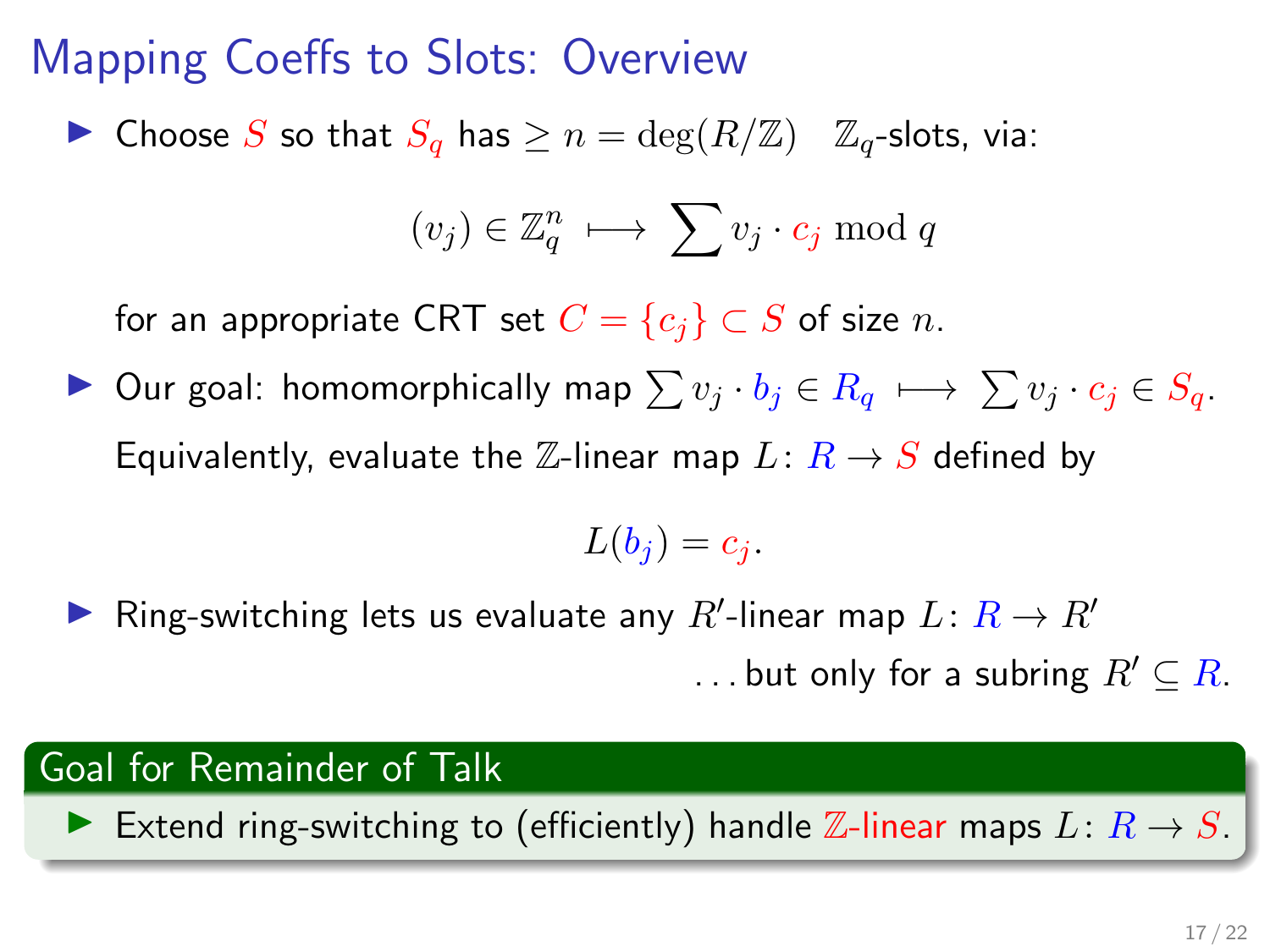Let  $R = \mathcal{O}_k$ ,  $S = \mathcal{O}_\ell$ . Let  $d = \gcd(k, \ell)$  and  $m = \text{lcm}(k, \ell)$ .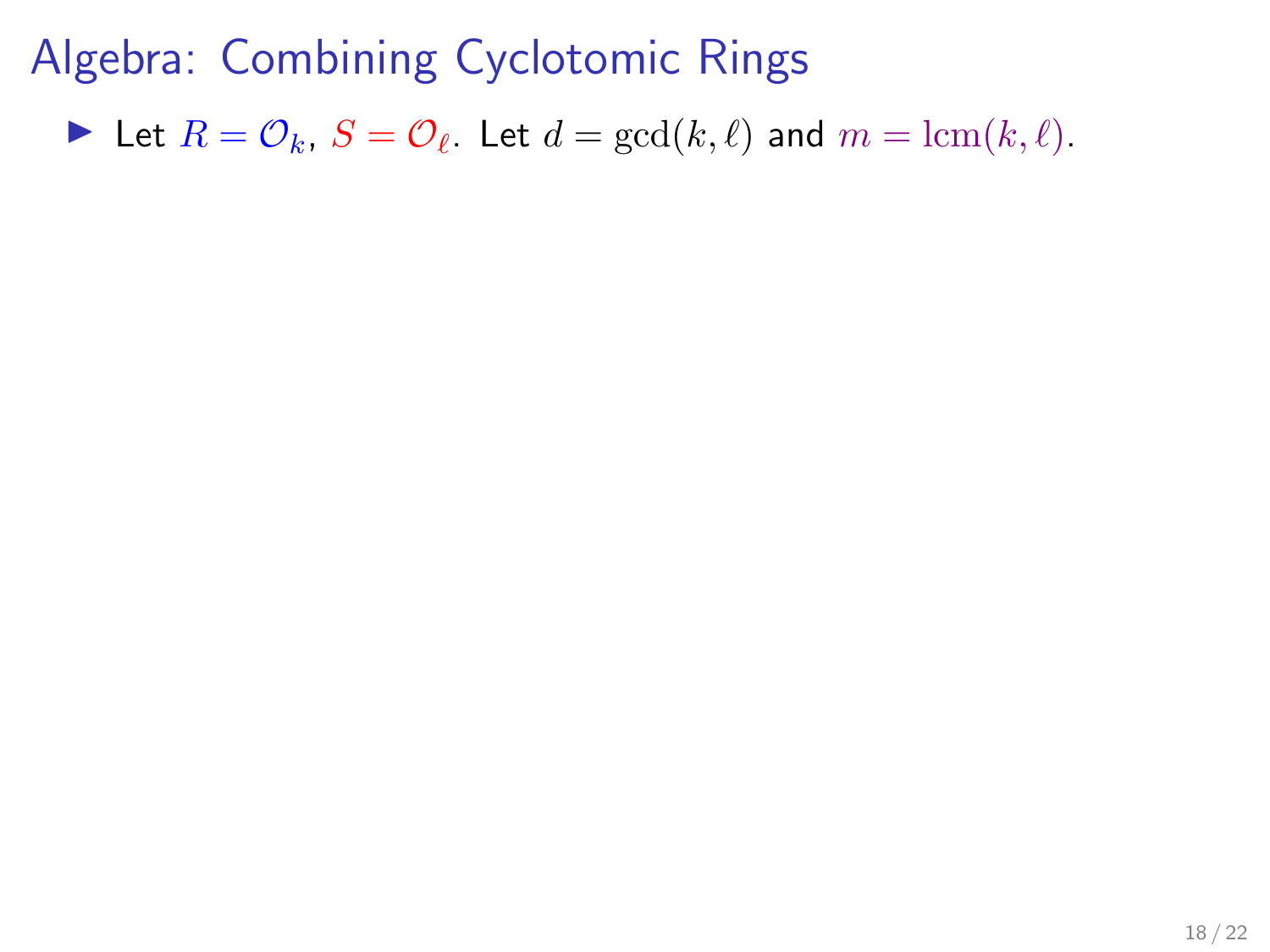Let  $R = \mathcal{O}_k$ ,  $S = \mathcal{O}_\ell$ . Let  $d = \gcd(k, \ell)$  and  $m = \text{lcm}(k, \ell)$ .

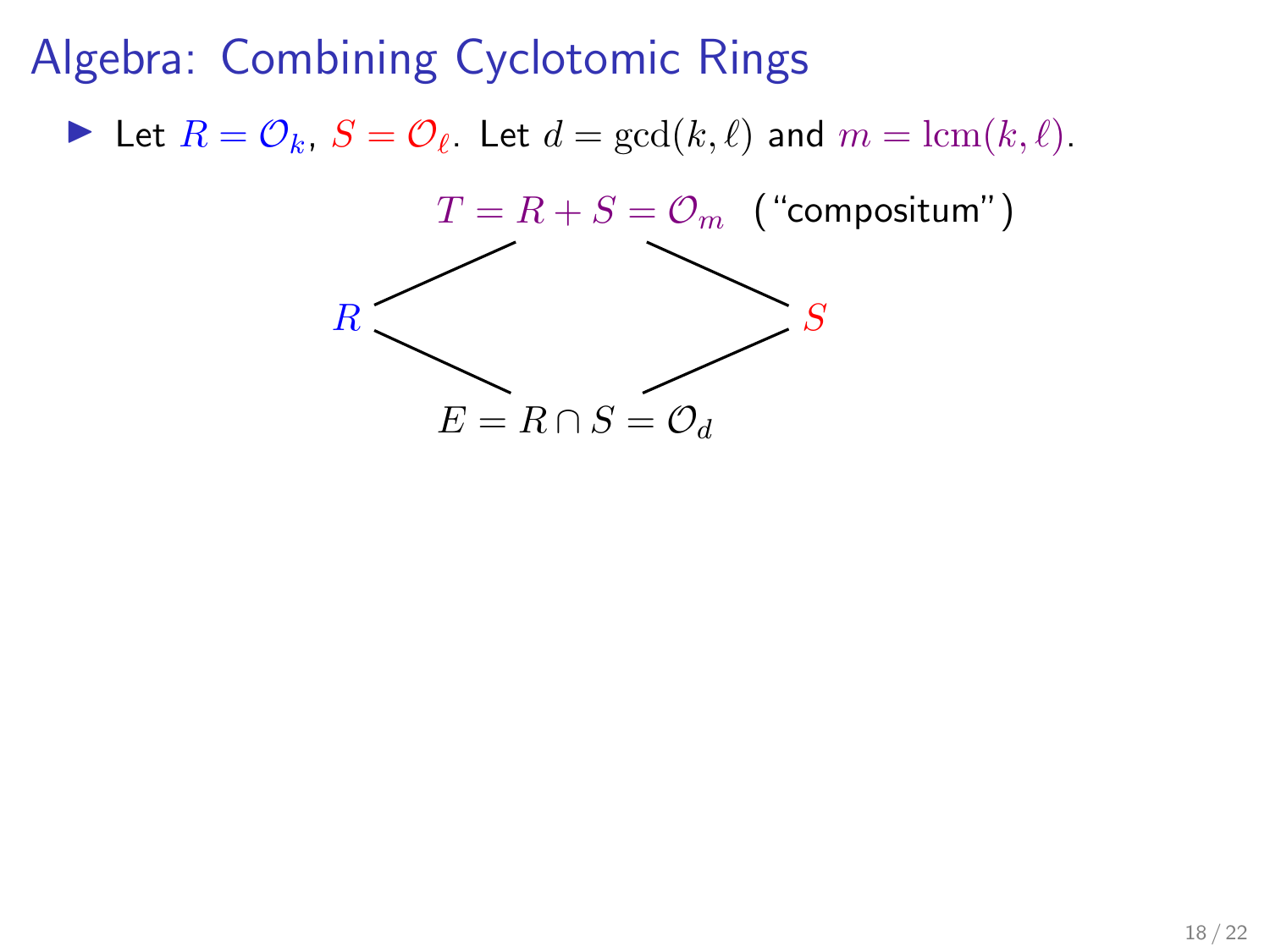Let  $R = \mathcal{O}_k$ ,  $S = \mathcal{O}_\ell$ . Let  $d = \gcd(k, \ell)$  and  $m = \text{lcm}(k, \ell)$ .



### Easy Lemma

▶ For any E-linear  $L: R \rightarrow S$ , there is an S-linear  $\bar{L}: T \rightarrow S$  that agrees with  $L$  on  $R$ .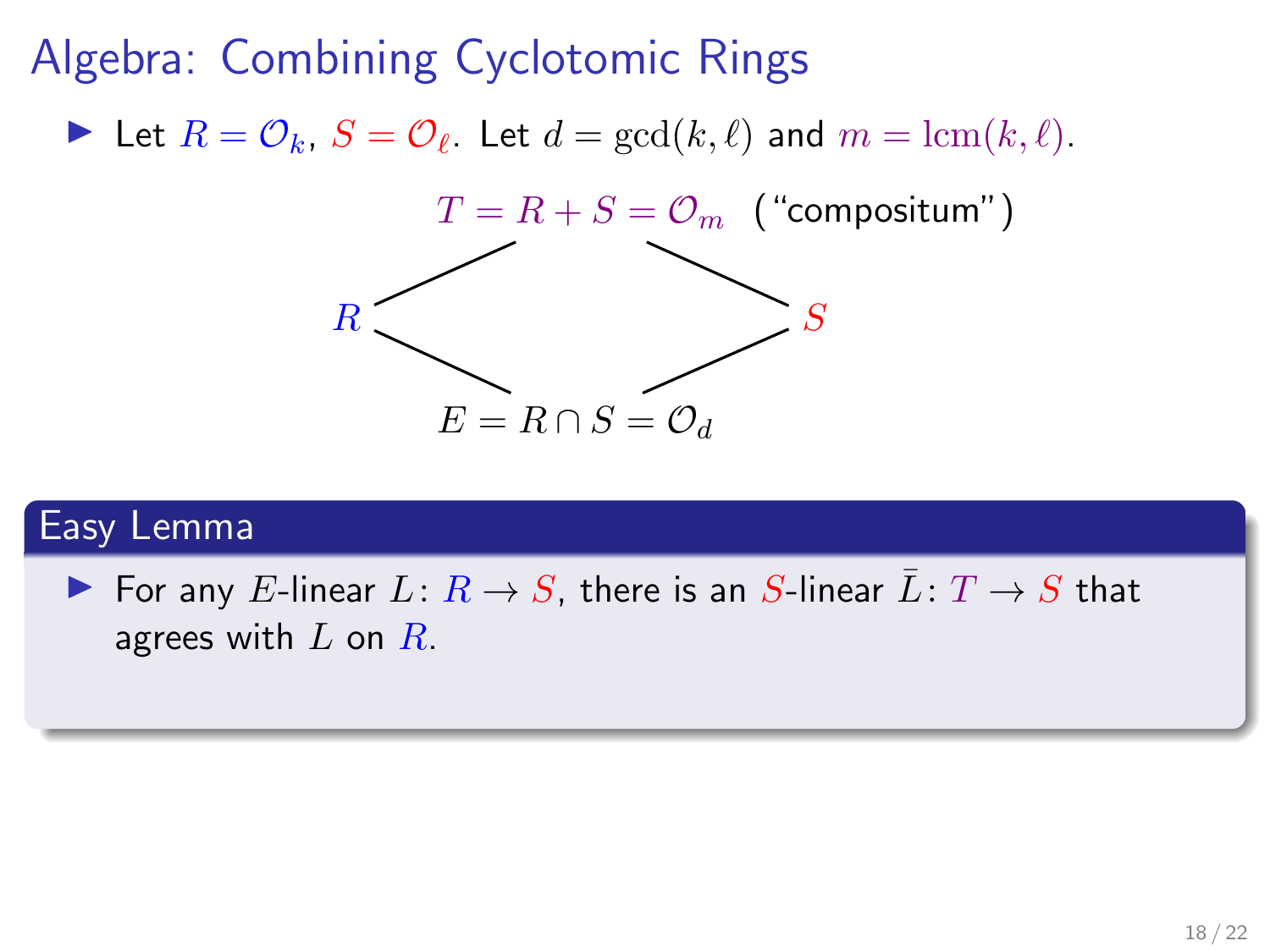Let  $R = \mathcal{O}_k$ ,  $S = \mathcal{O}_\ell$ . Let  $d = \gcd(k, \ell)$  and  $m = \text{lcm}(k, \ell)$ .



#### Easy Lemma

▶ For any E-linear  $L: R \rightarrow S$ , there is an S-linear  $L: T \rightarrow S$  that agrees with  $L$  on  $R$ .

Proof: define  $\overline{L}$  by  $\overline{L}(r \cdot s) = L(r) \cdot s \in S$ .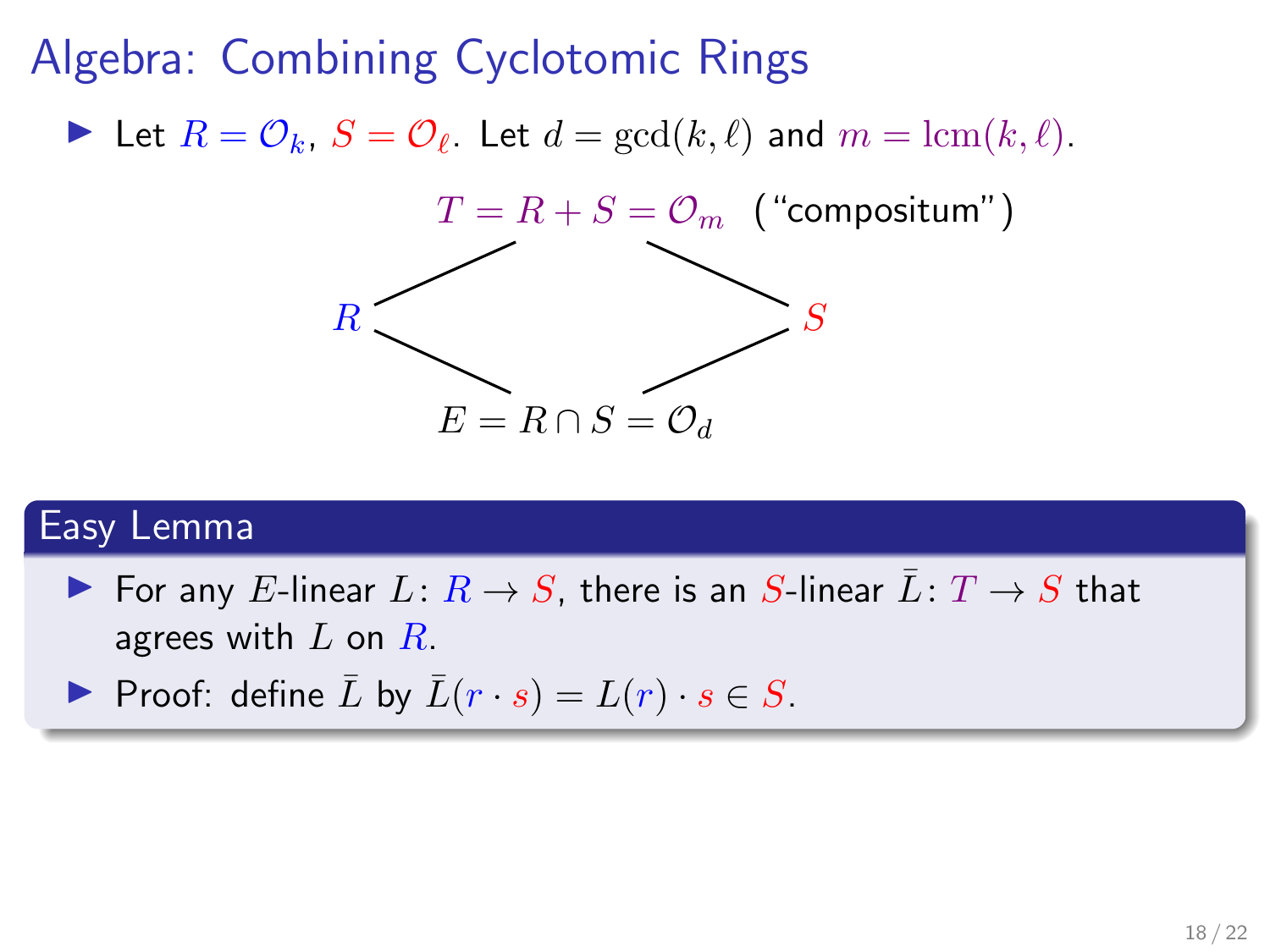In Let  $R = \mathcal{O}_k$ ,  $S = \mathcal{O}_\ell$  be s.t.  $gcd(k, \ell) = 1$ ,  $lcm(k, \ell) = k\ell$ .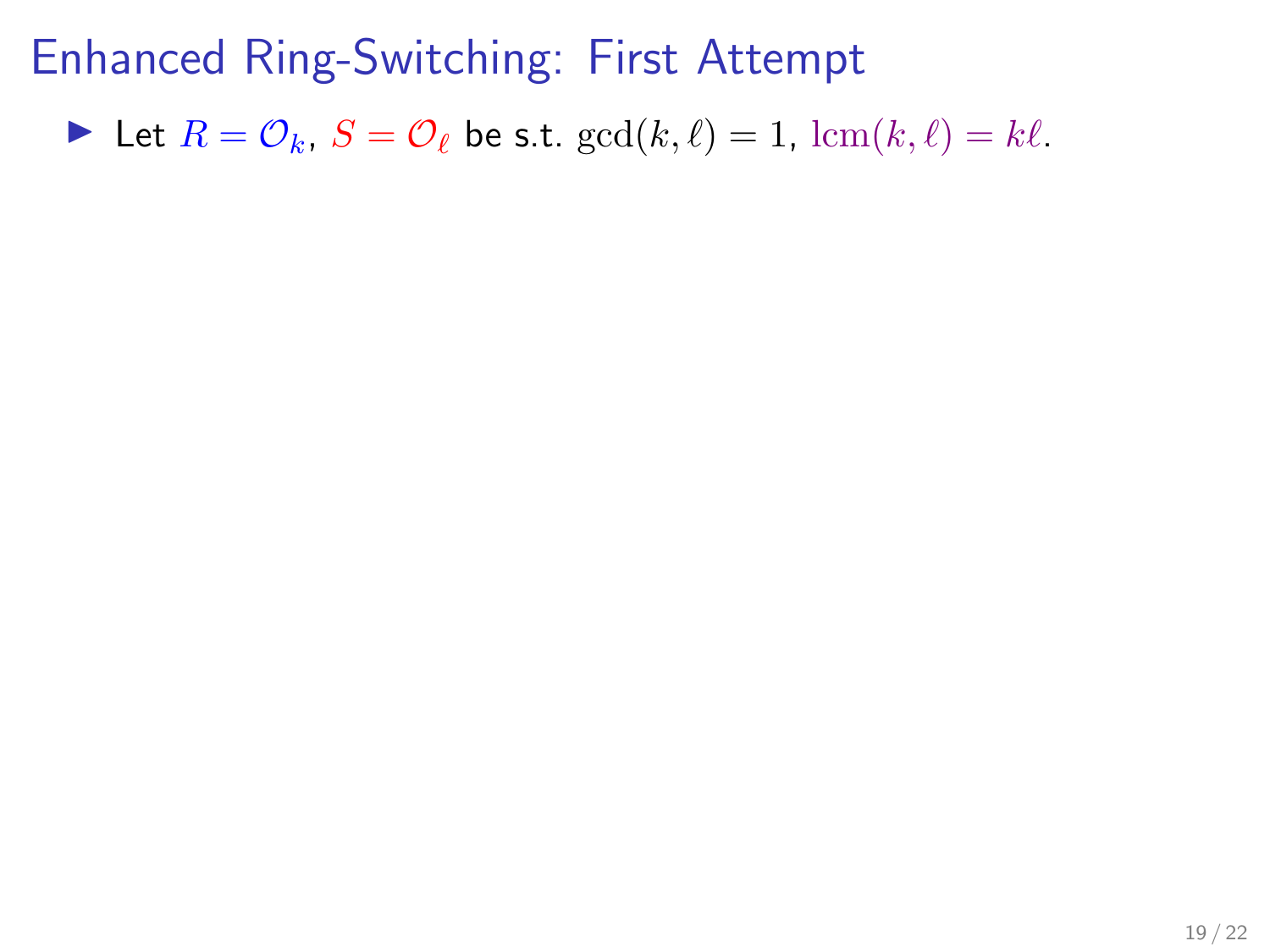In Let  $R = \mathcal{O}_k$ ,  $S = \mathcal{O}_\ell$  be s.t.  $gcd(k, \ell) = 1$ ,  $lcm(k, \ell) = k\ell$ .

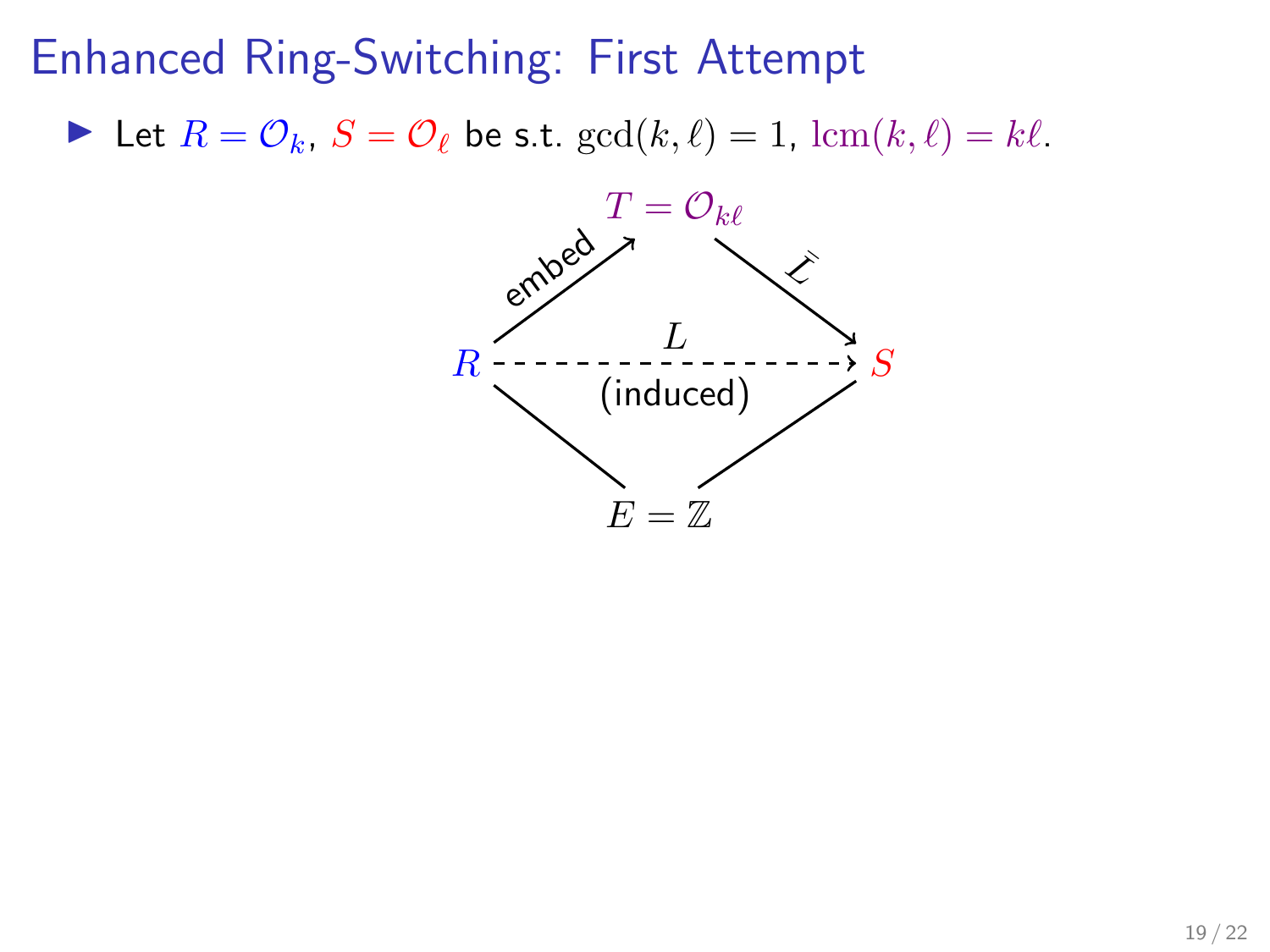In Let  $R = \mathcal{O}_k$ ,  $S = \mathcal{O}_\ell$  be s.t.  $gcd(k, \ell) = 1$ ,  $lcm(k, \ell) = k\ell$ .



▶ To homom'ly eval.  $\mathbb{Z}$ -linear  $L: R \to S$  on an encryption of  $v \in R_q$ ,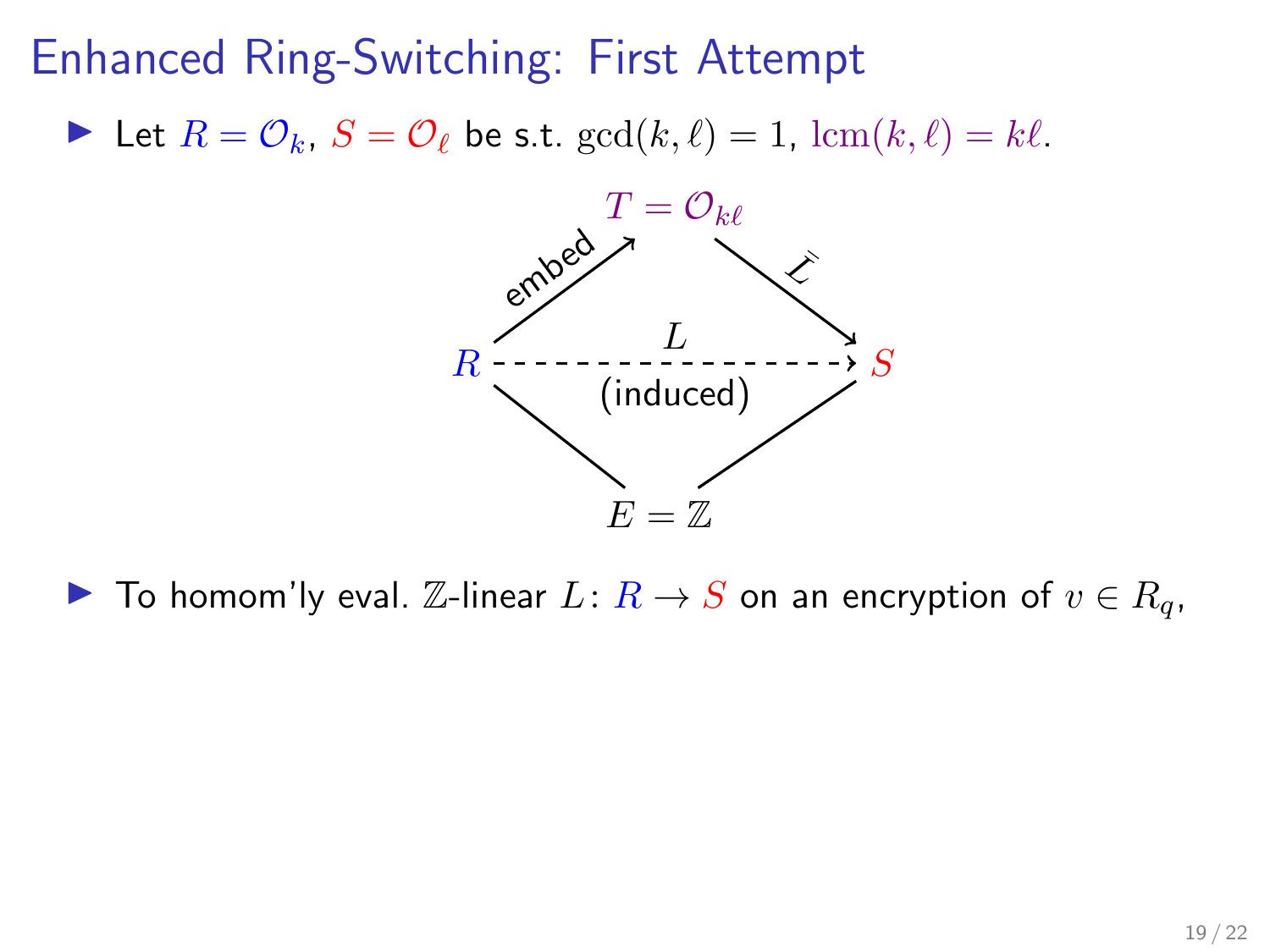In Let  $R = \mathcal{O}_k$ ,  $S = \mathcal{O}_\ell$  be s.t.  $gcd(k, \ell) = 1$ ,  $lcm(k, \ell) = k\ell$ .



- ▶ To homom'ly eval.  $\mathbb{Z}$ -linear  $L: R \to S$  on an encryption of  $v \in R_q$ ,
	- **1** Trivially embed ciphertext  $R \to T$  (still encrypts v).
	- **2** Homomorphically apply S-linear  $\overline{L}: T \to S$  using ring-switching.
	- $\vee$  We now have an encryption of  $\overline{L}(v) = L(v)$ !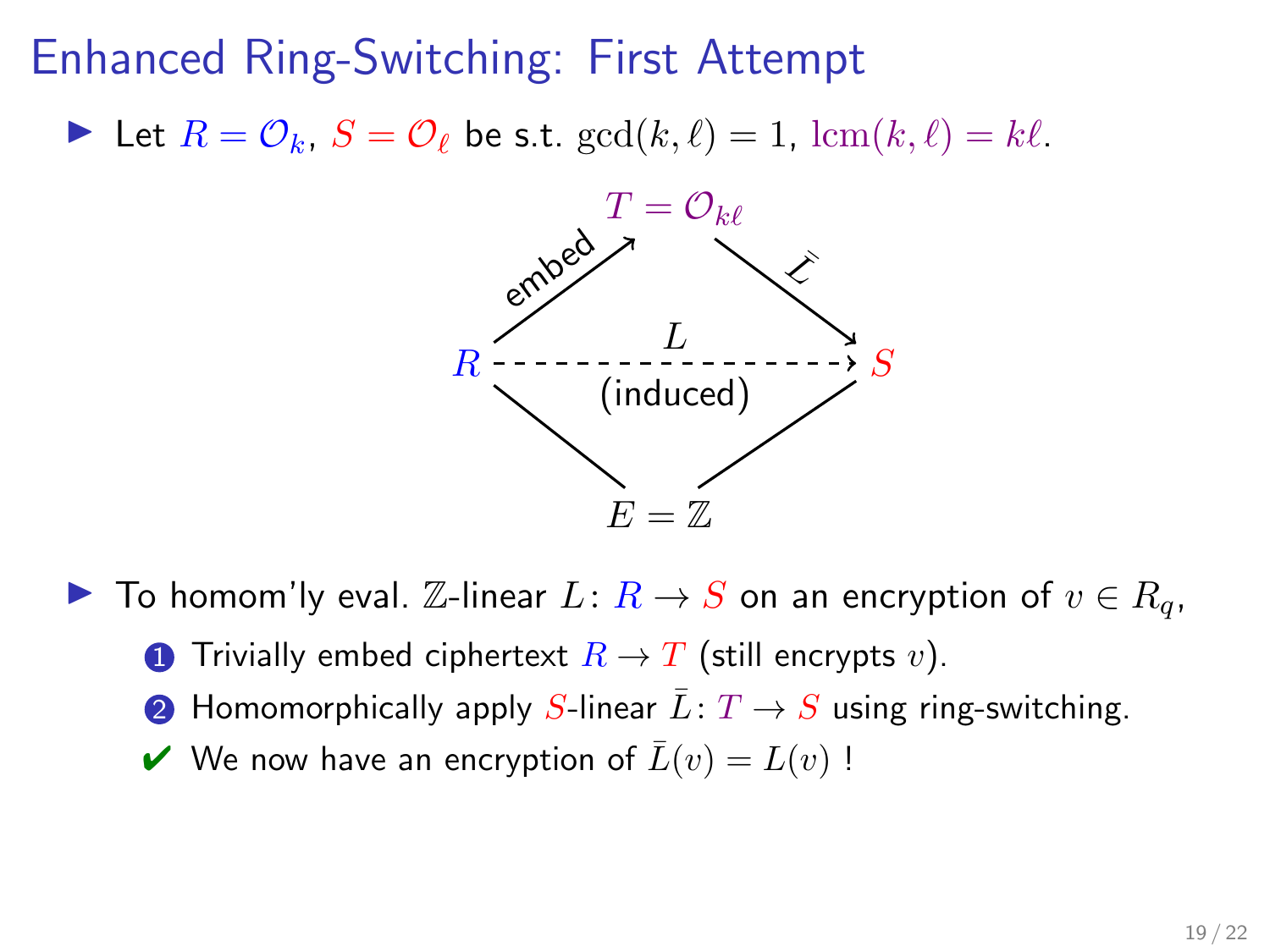In Let  $R = \mathcal{O}_k$ ,  $S = \mathcal{O}_\ell$  be s.t.  $gcd(k, \ell) = 1$ ,  $lcm(k, \ell) = k\ell$ .



- ▶ To homom'ly eval.  $\mathbb{Z}$ -linear  $L: R \to S$  on an encryption of  $v \in R_q$ ,
	- **1** Trivially embed ciphertext  $R \to T$  (still encrypts v).
	- **2** Homomorphically apply S-linear  $\overline{L}: T \to S$  using ring-switching.
	- $\vee$  We now have an encryption of  $\overline{L}(v) = L(v)$ !

**XX** Problem: degree of T is quadratic, therefore so is runtime & space.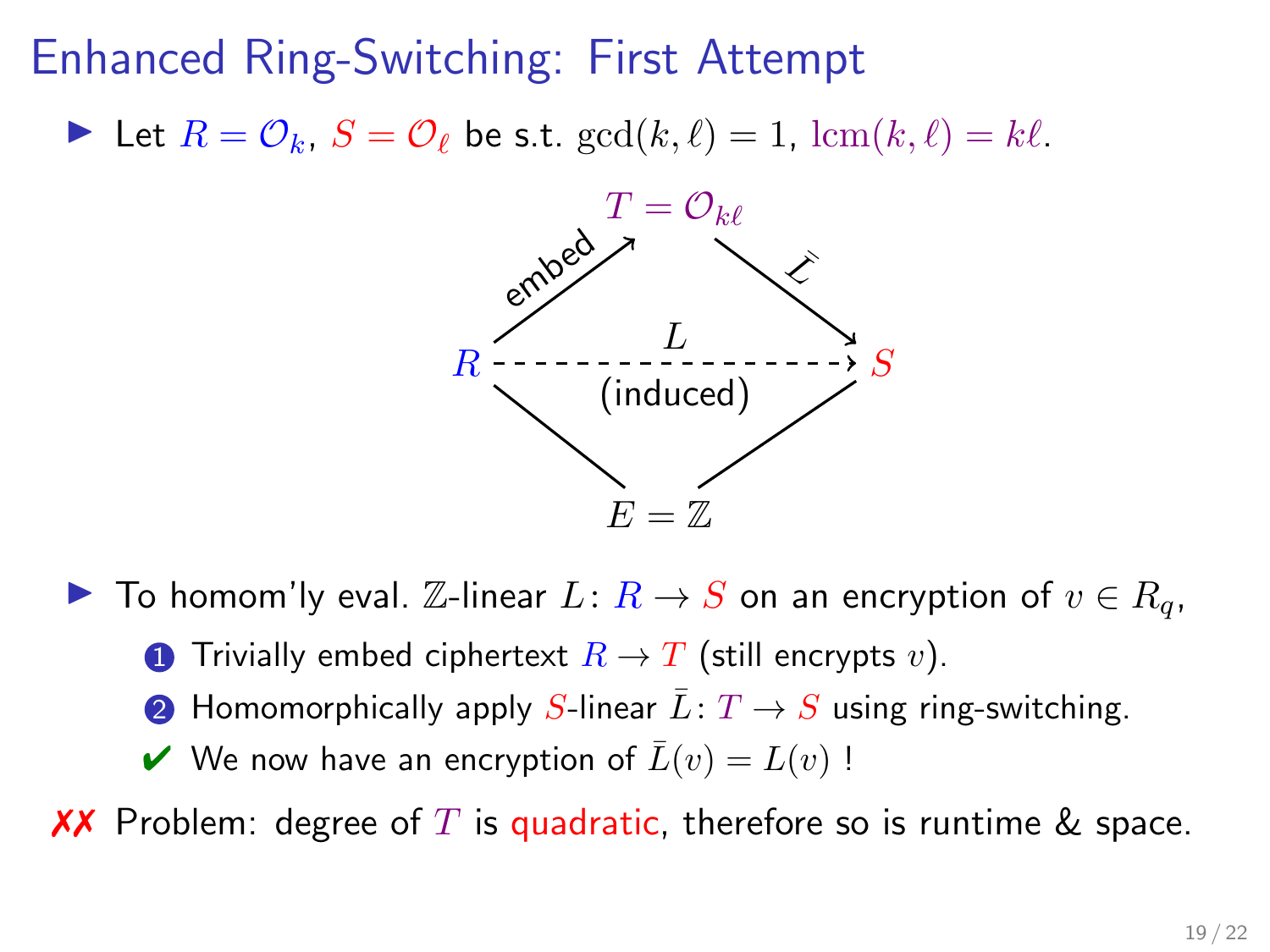In Let  $R = \mathcal{O}_k$ ,  $S = \mathcal{O}_\ell$  be s.t.  $gcd(k, \ell) = 1$ ,  $lcm(k, \ell) = k\ell$ .



- ▶ To homom'ly eval.  $\mathbb{Z}$ -linear  $L: R \to S$  on an encryption of  $v \in R_q$ ,
	- **1** Trivially embed ciphertext  $R \to T$  (still encrypts v).
	- **2** Homomorphically apply S-linear  $\overline{L}: T \to S$  using ring-switching.
	- $\vee$  We now have an encryption of  $\overline{L}(v) = L(v)$ !
- **XX** Problem: degree of T is quadratic, therefore so is runtime & space. This is inherent if we treat  $L$  as a generic  $\mathbb Z$ -linear map!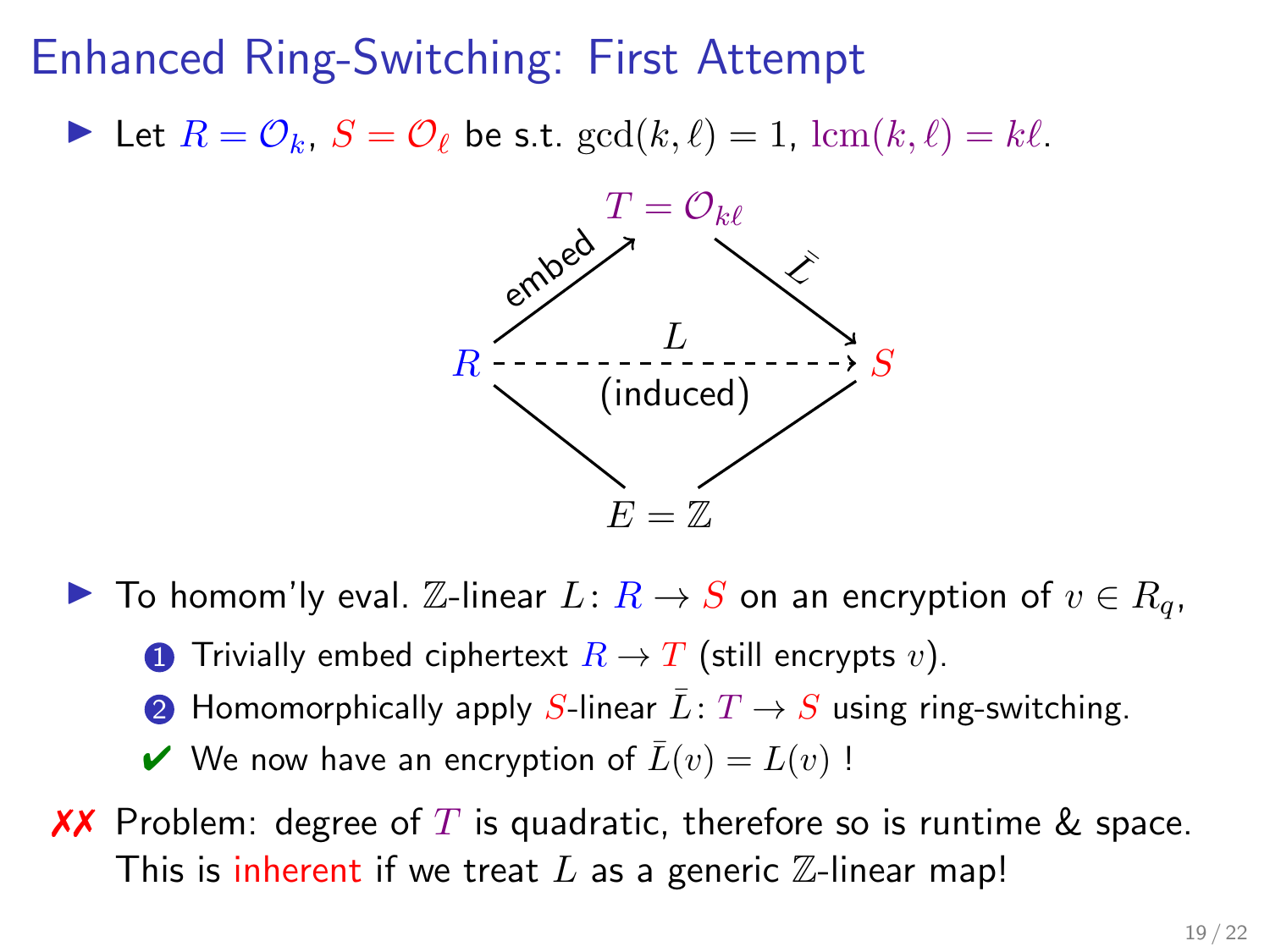# Enhanced Ring-Switching, Efficiently

### Key Ideas

▶ The Z-linear  $L: R \rightarrow S$  given by  $L(b_i) = c_i$  is "highly structured," because  $B, C$  are product sets.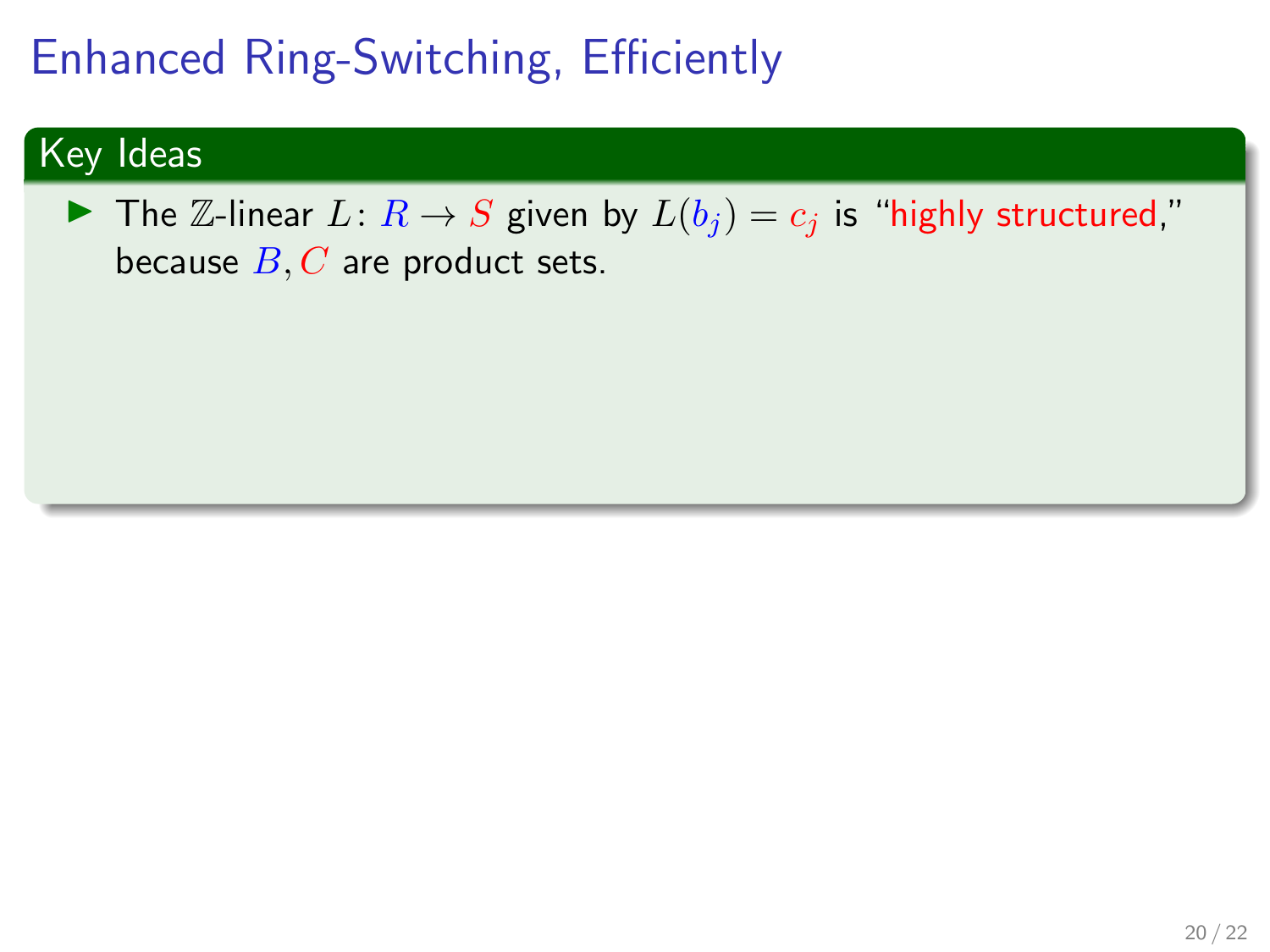# Enhanced Ring-Switching, Efficiently

### Key Ideas

- ▶ The Z-linear  $L: R \rightarrow S$  given by  $L(b_i) = c_i$  is "highly structured," because  $B, C$  are product sets.
- Gradually map B to C through a sequence of "hybrid rings"  $H^{(i)}$ , via  $E^{(i)}.$ linear functions that each send a factor of  $B$  to one of  $C.$

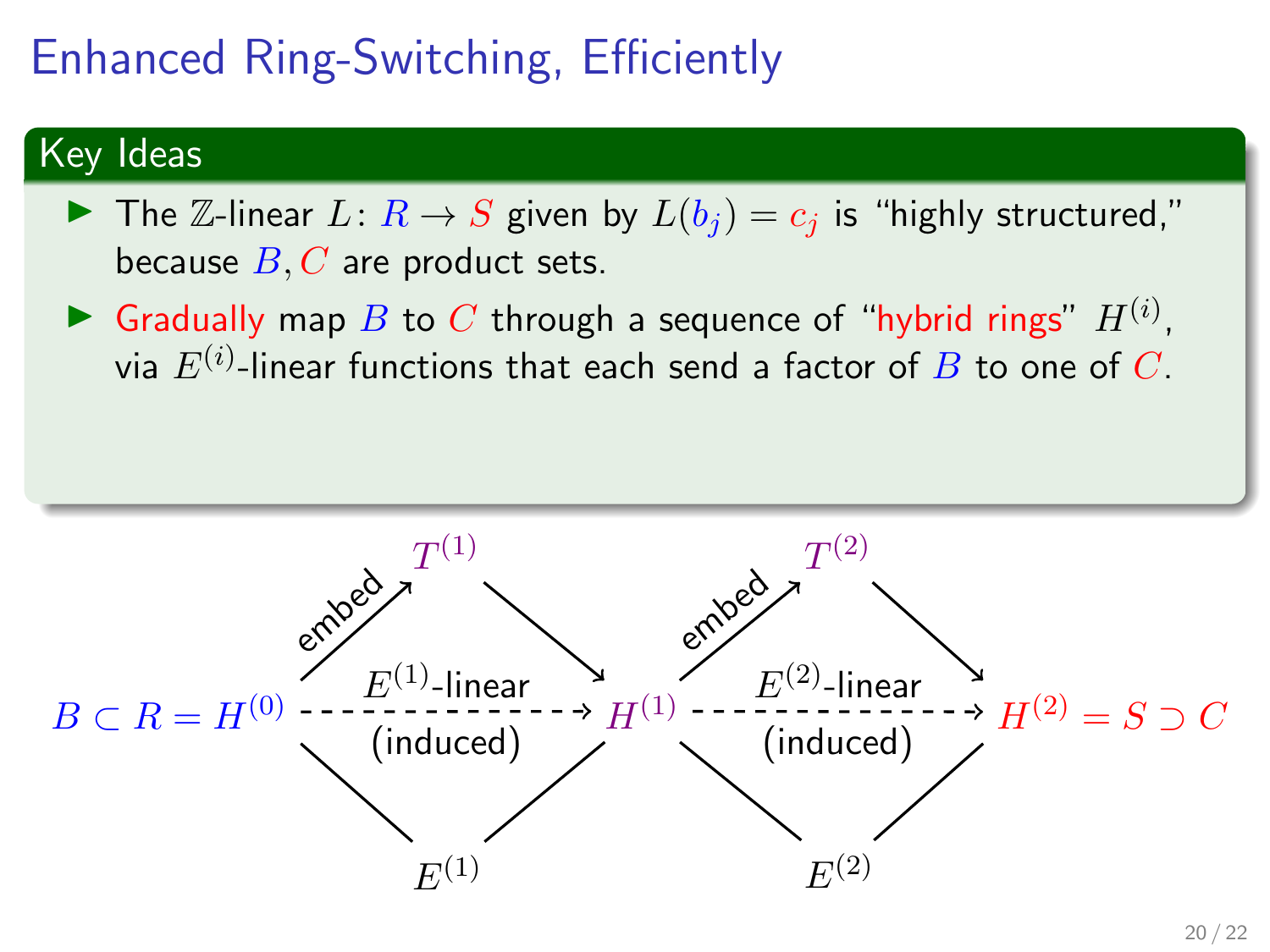# Enhanced Ring-Switching, Efficiently

### Key Ideas

- ▶ The Z-linear  $L: R \rightarrow S$  given by  $L(b_i) = c_i$  is "highly structured," because  $B, C$  are product sets.
- Gradually map B to C through a sequence of "hybrid rings"  $H^{(i)}$ , via  $E^{(i)}.$ linear functions that each send a factor of  $B$  to one of  $C.$
- ► Ensure small compositums  $T^{(i)} = H^{(i-1)} + H^{(i)}$  via large gcd's: replace prime factors of k with those of  $\ell$ , one at a time.

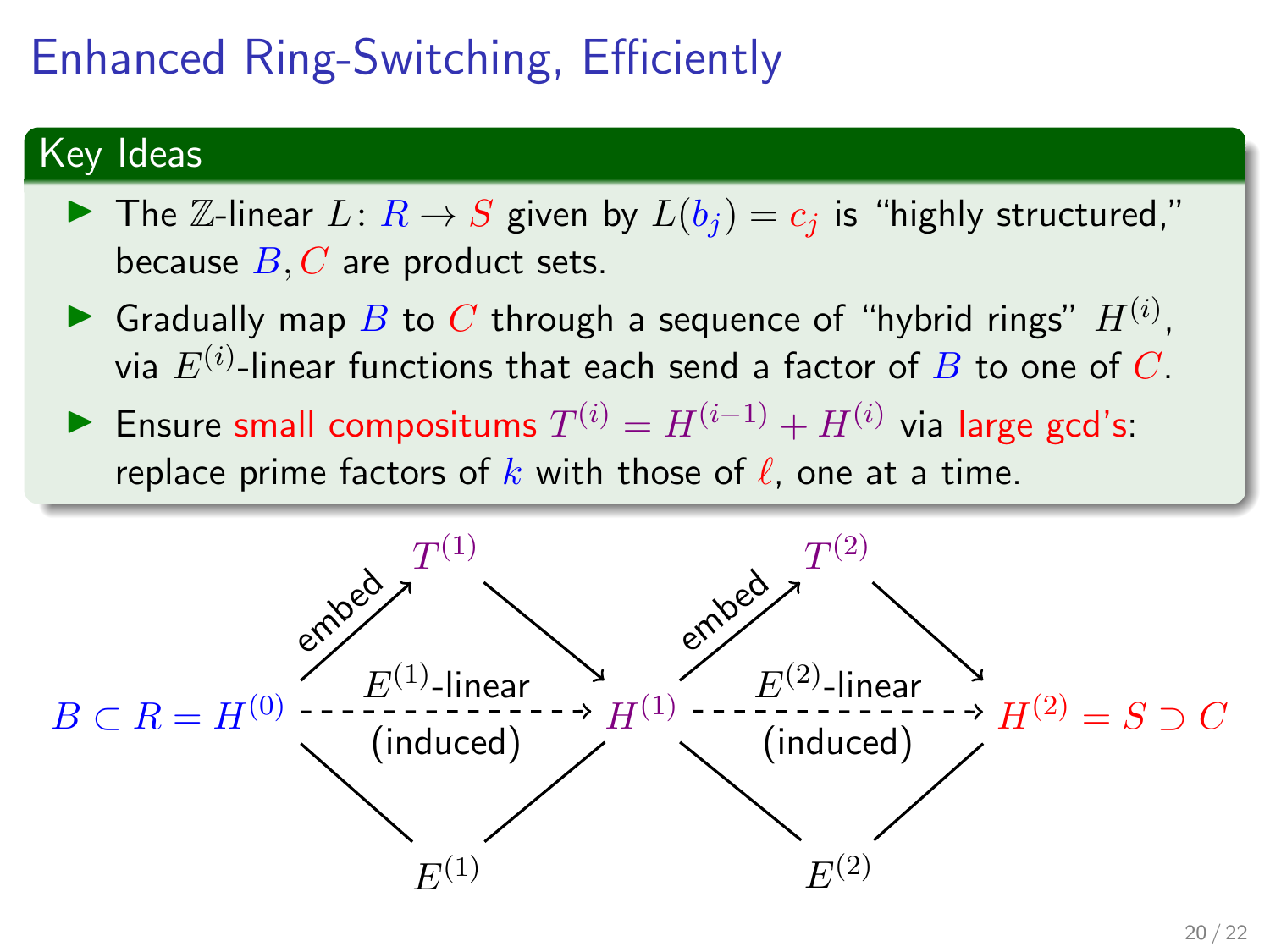$R = \mathcal{O}_8$ , basis  $B = B'_8 \cdot B'_4 = \{1, \zeta_8\} \cdot \{1, \zeta_4\}.$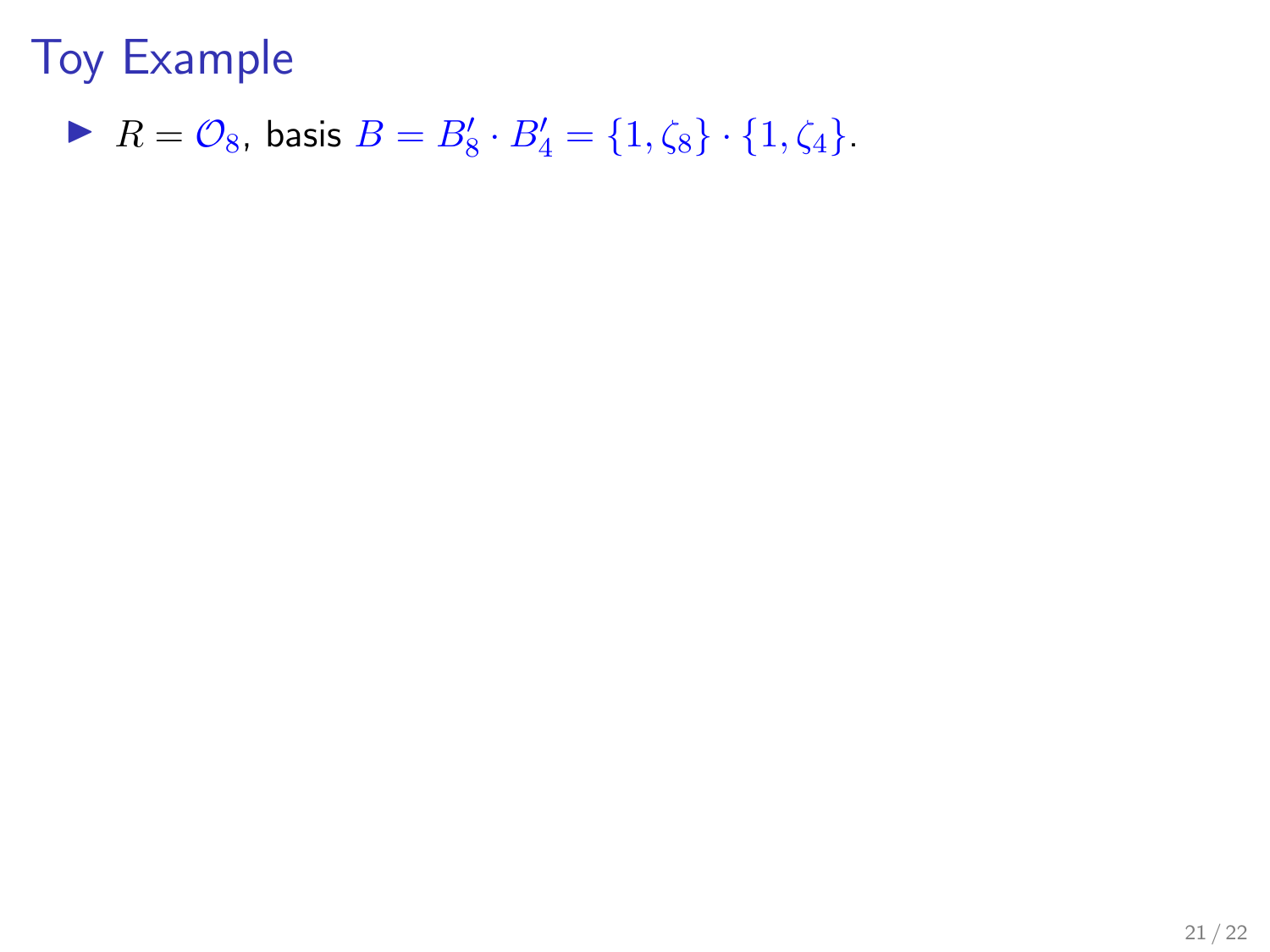- $R = \mathcal{O}_8$ , basis  $B = B'_8 \cdot B'_4 = \{1, \zeta_8\} \cdot \{1, \zeta_4\}.$
- $S = \mathcal{O}_{7 \cdot 13}$ , CRT set  $C = C'_7 \cdot C'_{91} = \{c_1, c_2\} \cdot \{c'_1, c'_2, c'_3\}.$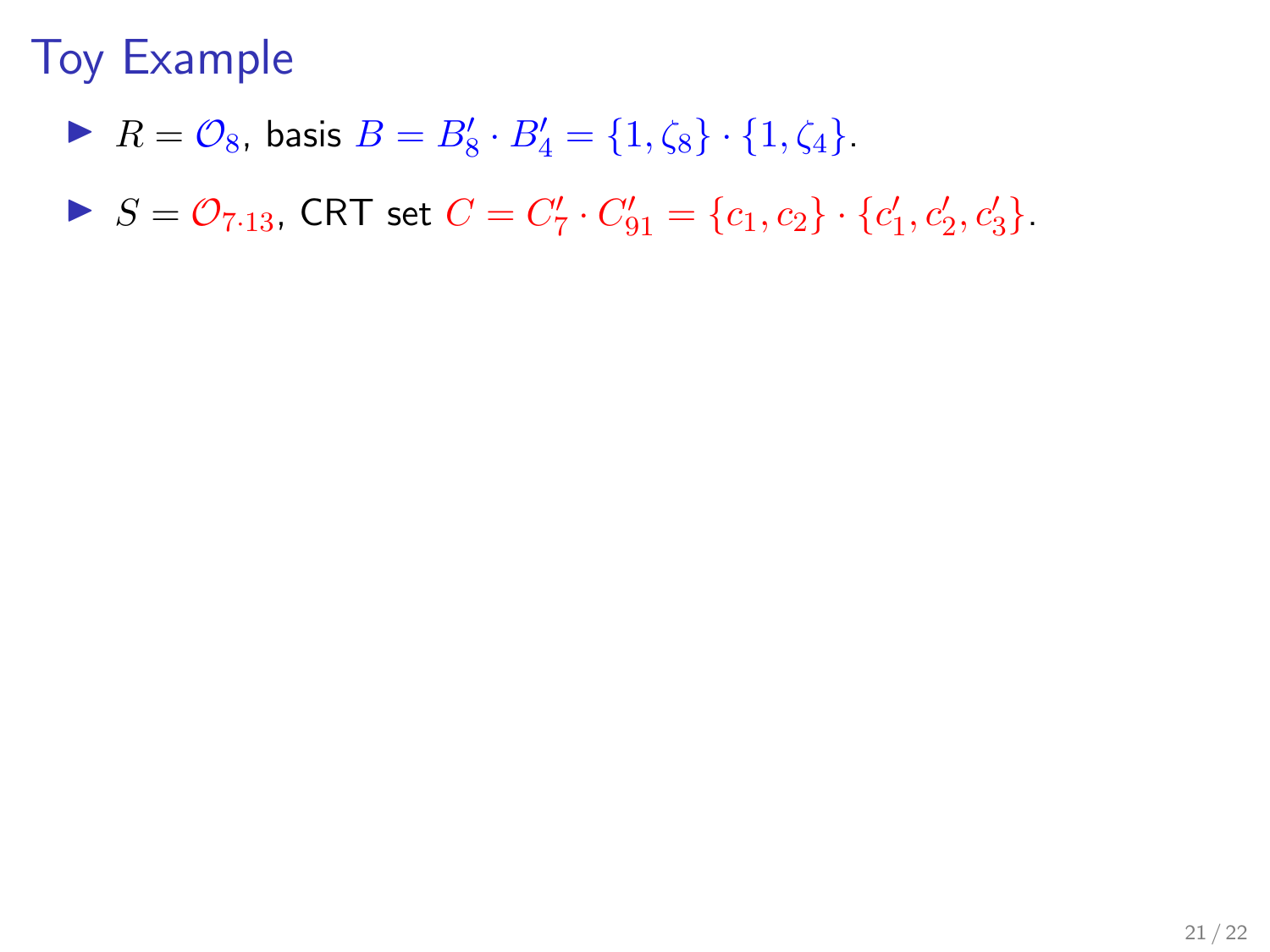- $R = \mathcal{O}_8$ , basis  $B = B'_8 \cdot B'_4 = \{1, \zeta_8\} \cdot \{1, \zeta_4\}.$
- $S = \mathcal{O}_{7 \cdot 13}$ , CRT set  $C = C'_7 \cdot C'_{91} = \{c_1, c_2\} \cdot \{c'_1, c'_2, c'_3\}.$

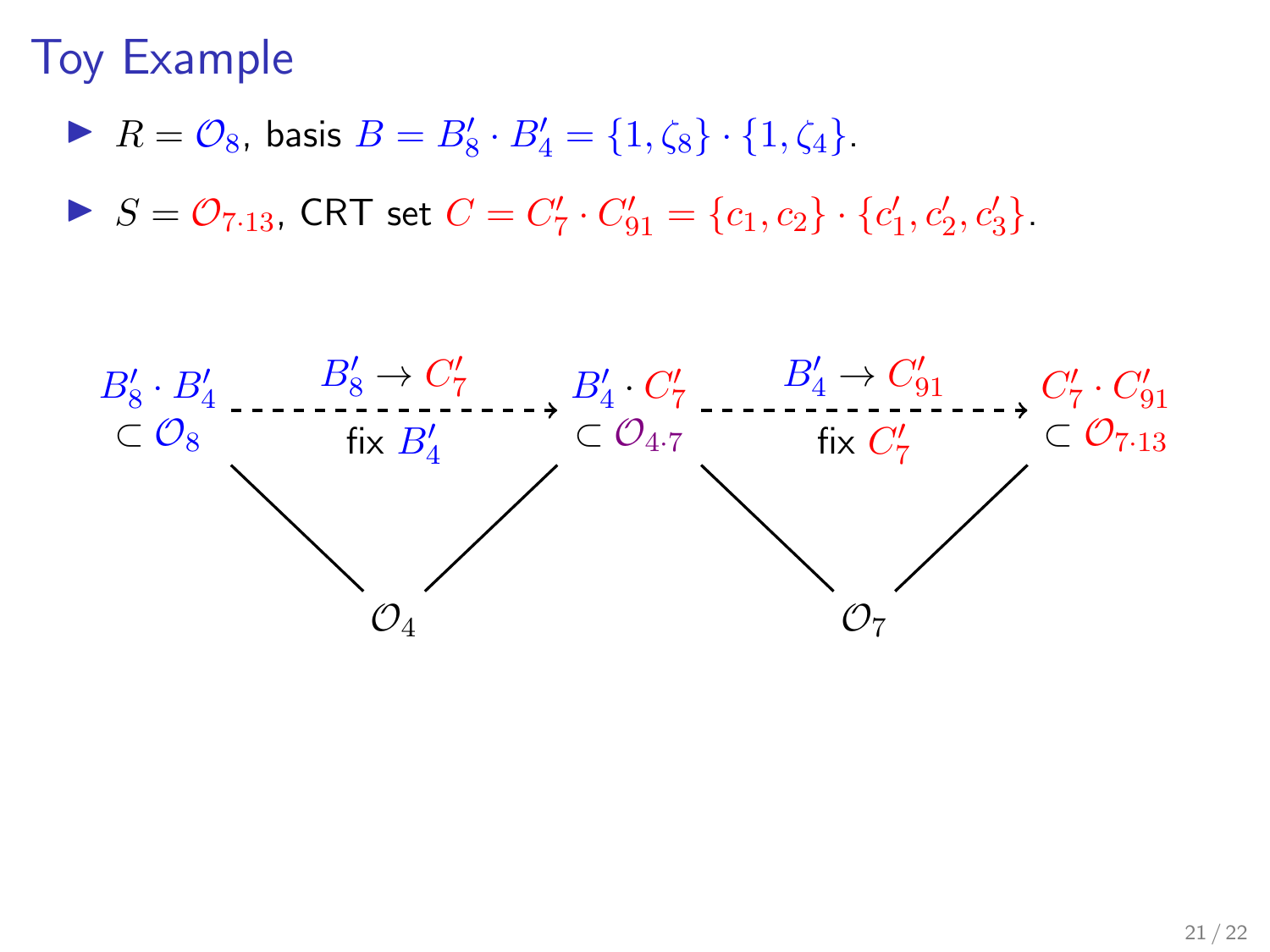- $R = \mathcal{O}_8$ , basis  $B = B'_8 \cdot B'_4 = \{1, \zeta_8\} \cdot \{1, \zeta_4\}.$
- $S = \mathcal{O}_{7 \cdot 13}$ , CRT set  $C = C'_7 \cdot C'_{91} = \{c_1, c_2\} \cdot \{c'_1, c'_2, c'_3\}.$



In general, switch through  $\leq \log(\deg(R/\mathbb{Z})) = \log(\lambda)$  hybrid rings, one for each prime factor of  $k$ .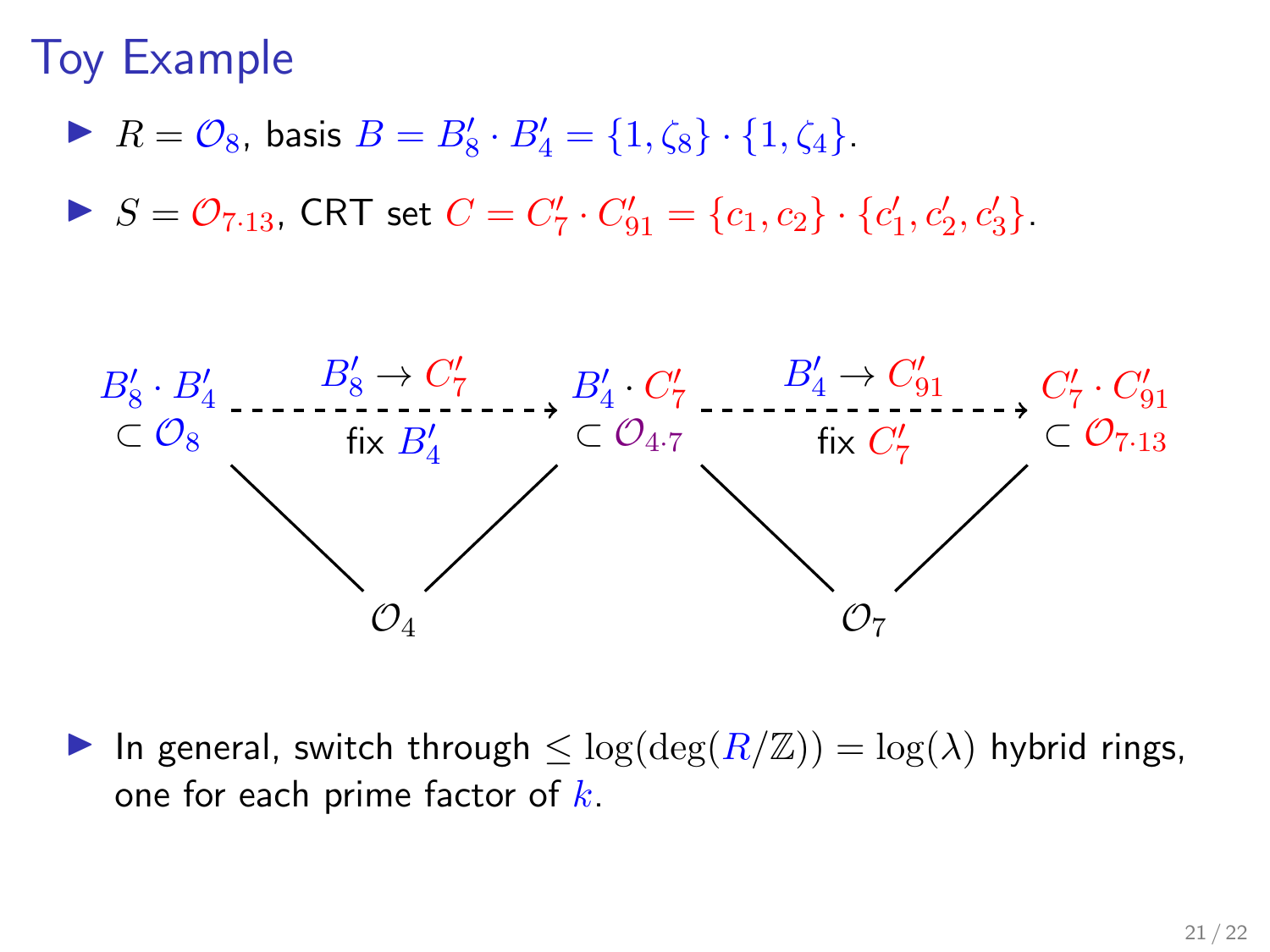Gradually converting  $B$  to  $C$  via hybrid rings is roughly analogous to a log-depth FFT butterfly network.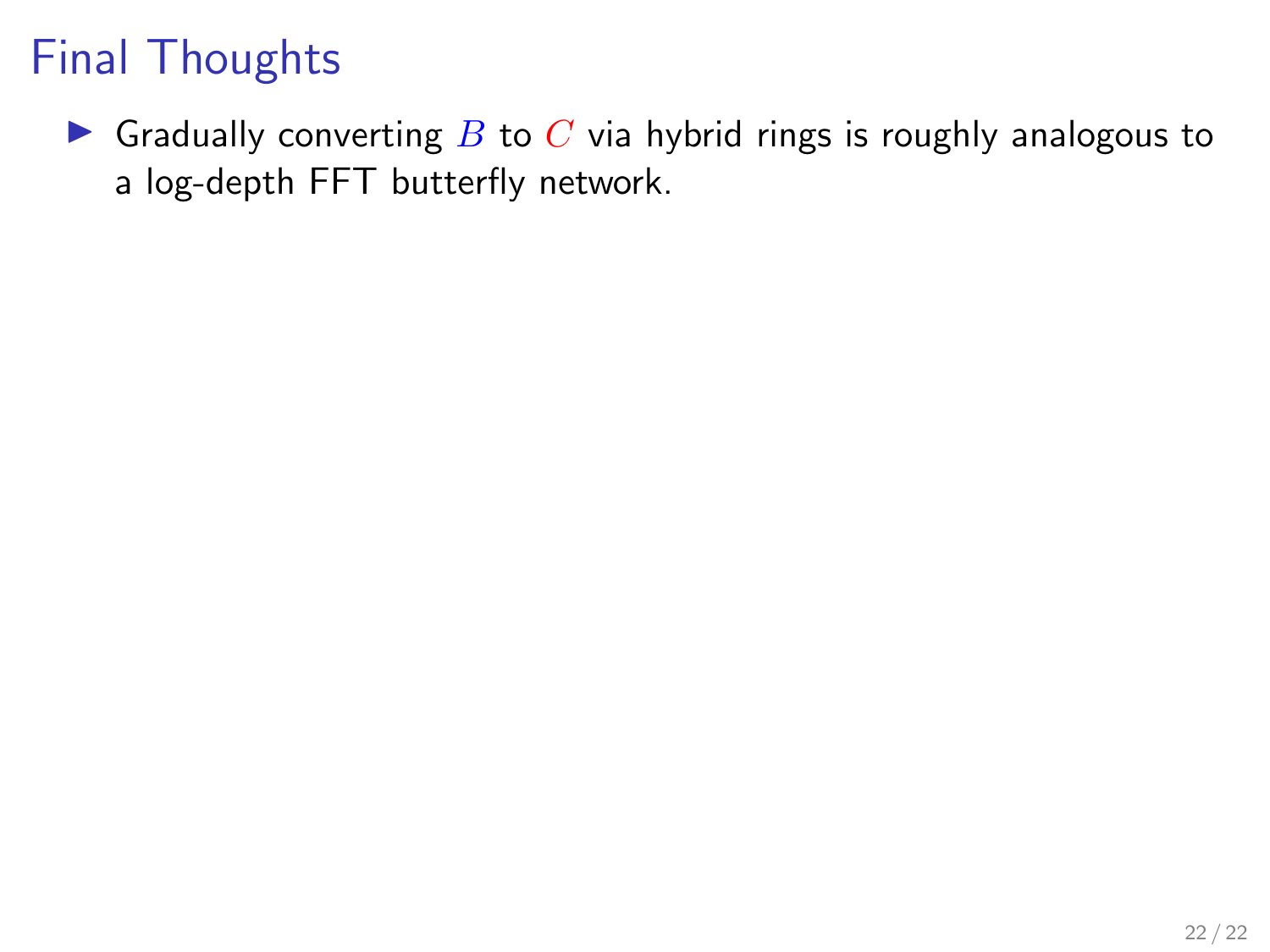- **If** Gradually converting B to C via hybrid rings is roughly analogous to a log-depth FFT butterfly network.
- $\triangleright$  Technique should also be useful for homomorphically evaluating other signal-processing transforms having "sparse decompositions."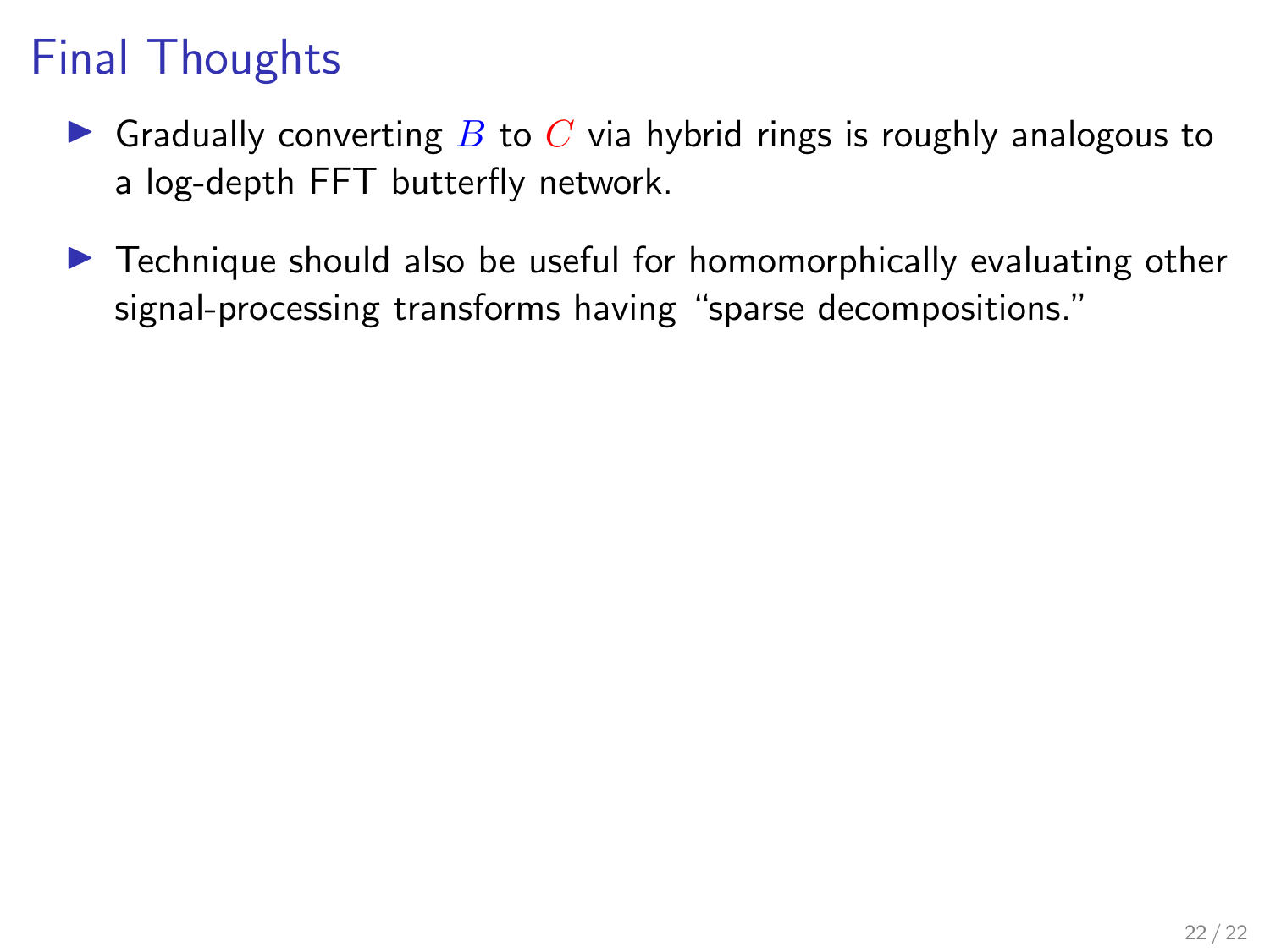- **In** Gradually converting B to C via hybrid rings is roughly analogous to a log-depth FFT butterfly network.
- $\triangleright$  Technique should also be useful for homomorphically evaluating other signal-processing transforms having "sparse decompositions."
- $\blacktriangleright$  Practical implementation and evaluation are underway.